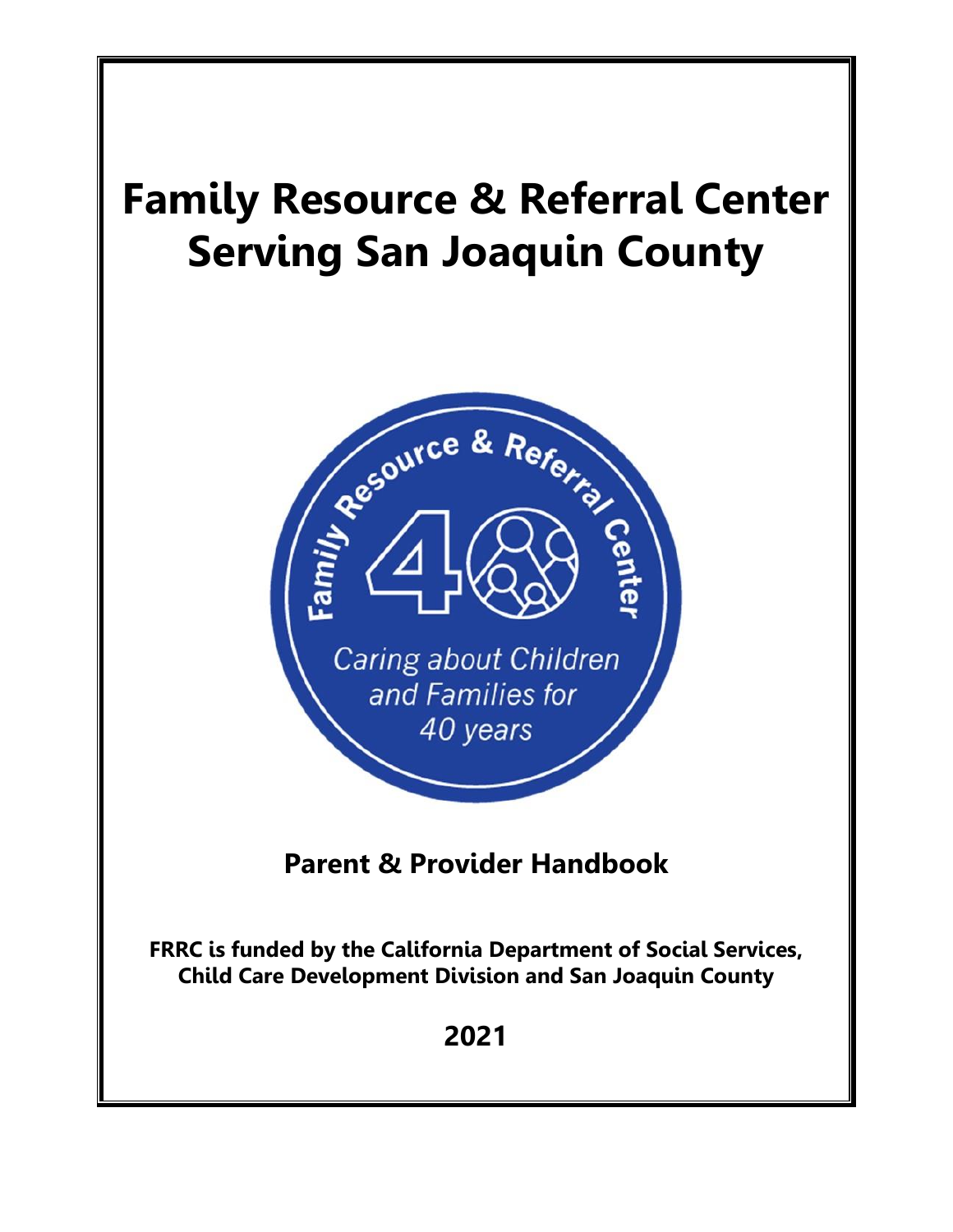## **Family Resource & Referral Center Locations**

**Main Office & Mailing Address 3127 Transworld Drive Suite 100 Stockton, CA 95206**

**North Stockton 1035 W. Robinhood Drive, Suite 102 Stockton, CA 95207**

**To contact any site or staff: (209) 948-1553 or (800) 526-1555**

**Or visit us online @ [www.frrcsj.org](http://www.frrcsj.org/)**

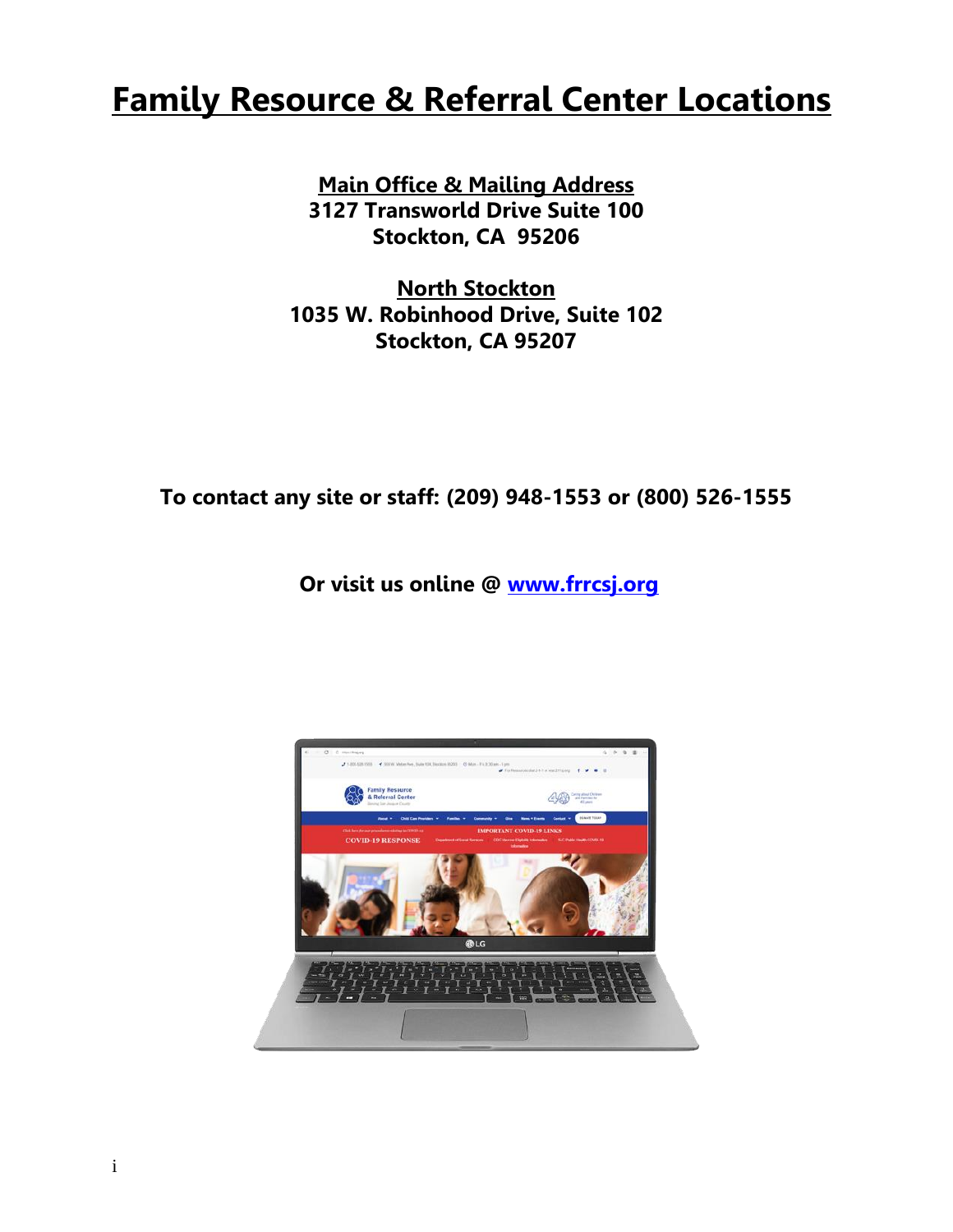## **Parent & Provider Handbook**

## Table of Contents

|    |                                                     | Page |
|----|-----------------------------------------------------|------|
| 1. | Welcome to Family Resource & Referral Center (FRRC) |      |
|    | $a_{-}$<br>b <sub>1</sub>                           |      |
|    |                                                     |      |
|    |                                                     |      |
| 2. | <b>FRRC Summary of Services</b><br>a.               |      |
| 3. | <b>Subsidized Child Care Information</b>            |      |
|    | a.                                                  |      |
|    | b.                                                  |      |
|    | C.                                                  |      |
|    | d.                                                  |      |
|    | e.                                                  |      |
|    | f.                                                  |      |
|    | g.                                                  |      |
|    | h.                                                  |      |
|    | i.                                                  |      |
|    | j.                                                  |      |
|    | k.                                                  |      |
|    | l.                                                  |      |
|    |                                                     |      |
|    | n.                                                  |      |
|    | O <sub>r</sub>                                      |      |
|    | p.                                                  |      |
|    | q.                                                  |      |
|    | r.                                                  |      |
|    | S.                                                  |      |
| 4. | <b>Child Care Options</b>                           |      |
|    |                                                     |      |
|    |                                                     |      |
|    |                                                     |      |
|    |                                                     |      |
|    |                                                     |      |
|    |                                                     |      |
| 5. | <b>License Exempt Participation Conditions</b>      |      |
|    |                                                     |      |
|    |                                                     |      |
| 6. |                                                     |      |
| 7. |                                                     |      |
| 8. |                                                     |      |
|    |                                                     |      |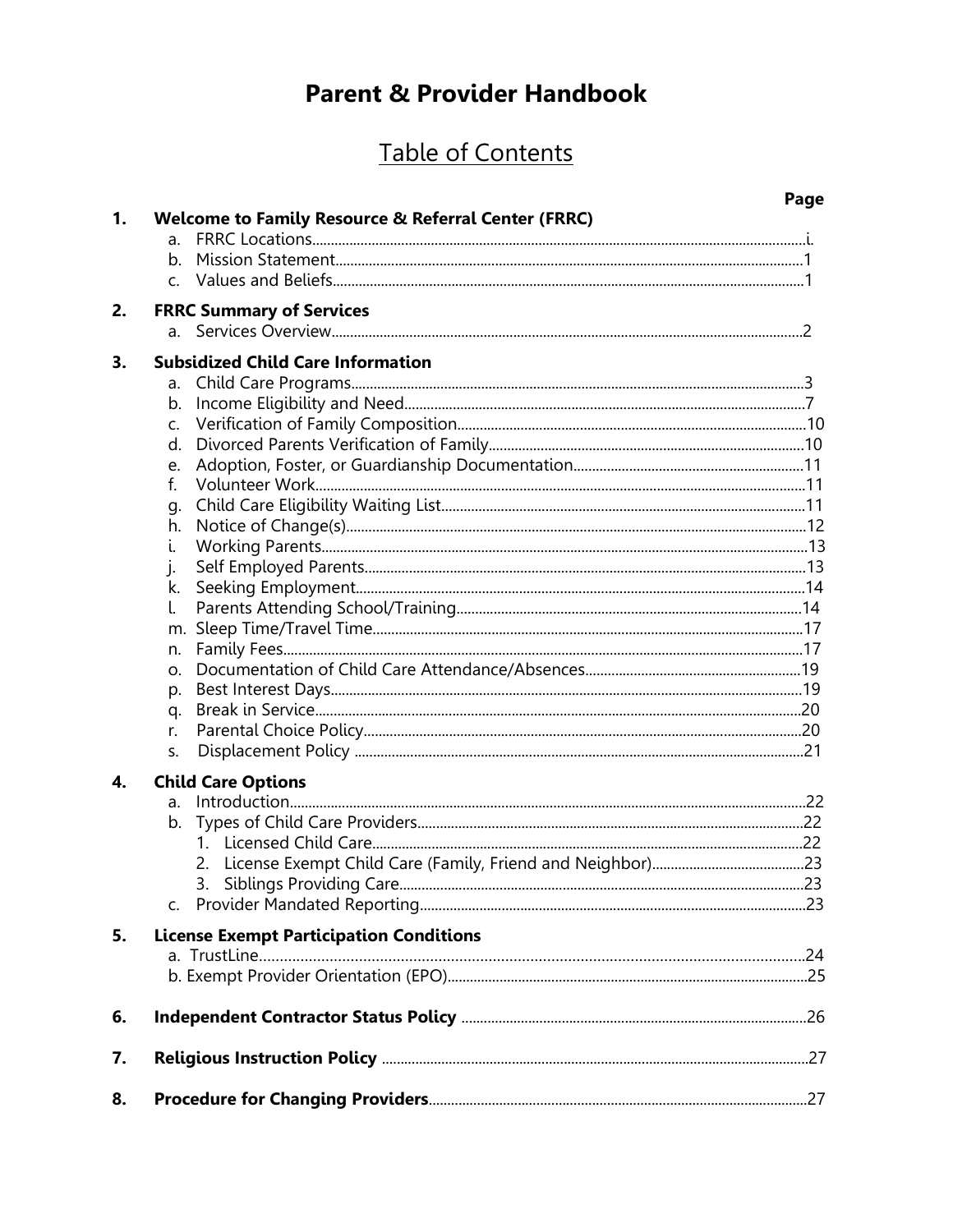## **Parent & Provider Handbook Table of Contents**

|     | Page 2                                                                    |  |
|-----|---------------------------------------------------------------------------|--|
| 9.  |                                                                           |  |
| 10. |                                                                           |  |
|     | a.                                                                        |  |
|     | $h_{\cdot}$                                                               |  |
|     | C.                                                                        |  |
|     | d.                                                                        |  |
|     | e.                                                                        |  |
|     | f.<br>$\mathsf{f}$                                                        |  |
|     | q.                                                                        |  |
|     |                                                                           |  |
| 11. |                                                                           |  |
| 12. | <b>Violence Free Agency</b>                                               |  |
|     |                                                                           |  |
| 13. |                                                                           |  |
| 14. |                                                                           |  |
| 15. |                                                                           |  |
| 16. |                                                                           |  |
| 17. |                                                                           |  |
|     | a.                                                                        |  |
|     |                                                                           |  |
|     | C. Participant Hearings and Procedures for Stage 1 Program Parents Only36 |  |
|     |                                                                           |  |
| 19. |                                                                           |  |
| 20. |                                                                           |  |
| 21. |                                                                           |  |
| 22. |                                                                           |  |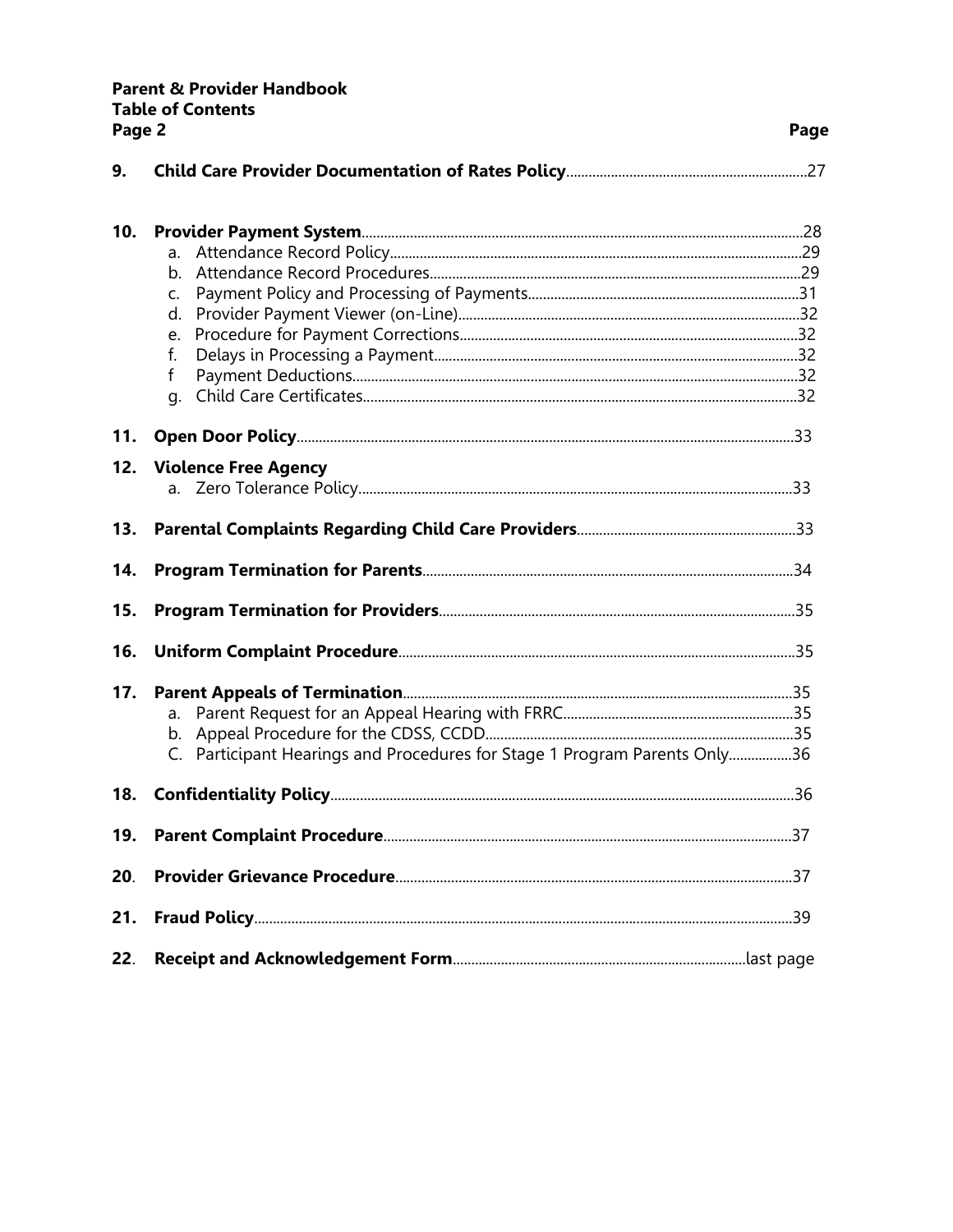### **WELCOME TO FAMILY RESOURCE & REFERRAL CENTER We care about children and families**



## **MISSION STATEMENT**

### **Family Resource & Referral Center strengthens the lives of children, families, and communities.**

## **Values & Beliefs**

The Family Resource & Referral Center is founded on the belief that children and families are vital to the richness and quality of life within San Joaquin County. FRRC's staff is committed to the compassionate support of children and families in need of training and social services. The staff believes that direct, personal action will make a difference in family life and is dedicated to enhancing the quality of life within our community.

FRRC promotes community awareness about the needs of children and families and participates in building community coalitions to develop solutions for those needs. FRRC's staff works with parents, care providers, business, and community leaders to promote quality services for children and their families. Through its professional staff, FRRC is a clearinghouse for information on child care services, parenting, nutrition, and child safety. FRRC's staff provides child care referrals to all parents in San Joaquin County. FRRC administers child care, nutritional resources and conducts workshops in effective practices of child rearing, child care, and child safety.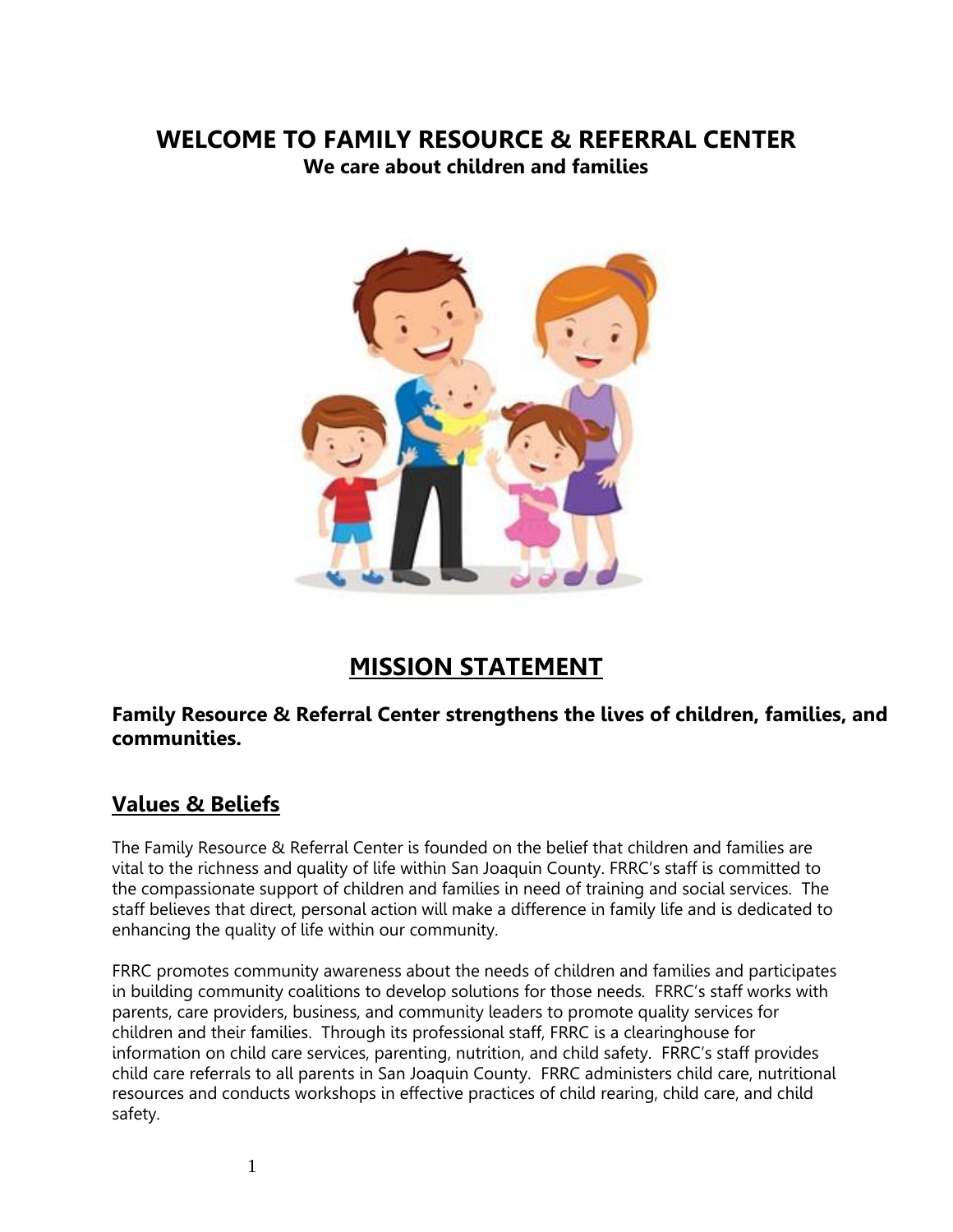## **FRRC Summary of Services**

The Family Resource & Referral Center (FRRC) provides direct services, information, training, and advocacy to enhance child care and family well-being in San Joaquin County. We seek to augment and enhance the delivery of children's services rather than to duplicate existing resources. Our primary focus is quality child care for children and technical assistance to those working with children and families.

**USDA Child Care Food Program** – this program is designed to encourage nutritious meals for children in licensed and exempt day care homes by offering benefits to the child care providers. The benefits include cash payments to reimburse providers on a per-meal, per-child basis. In addition the USDA Child Care Food Program offers technical assistance, and information on how to operate and manage the food program and keep adequate records.

**Resource and Referral** – these services are available for parents and anyone seeking child care information regardless of income. Individuals may call to receive referrals to licensed child care facilities and family support services. Other services available at the resource center are: a library of books, activities, and activity kits for children; child development and parenting information; die cuts; and literacy totes.

**Community Child Development** – this program offers technical assistance, training, and support to parents and providers including: inclusion/special needs training; child development, parenting information; and professional growth workshops.

**Subsidized Child Care –** provides child care subsidies to low-income families with partial or full payment towards child care while parents are attending school, training programs, or working. Information and referrals on health and social services are offered through 211 San Joaquin for clients. A family needs assessment is completed on each client and submitted to 211 for connection to services.

### **Community Collaboration**

FRRC works with many community agencies and organizations promoting quality child care and early learning for children of all ages. Some partnering agencies include: First 5 of San Joaquin, San Joaquin Office of Education, Council for Quality Education & Care of Children, Health Plan of San Joaquin, City of Stockton and the Human Services Agency.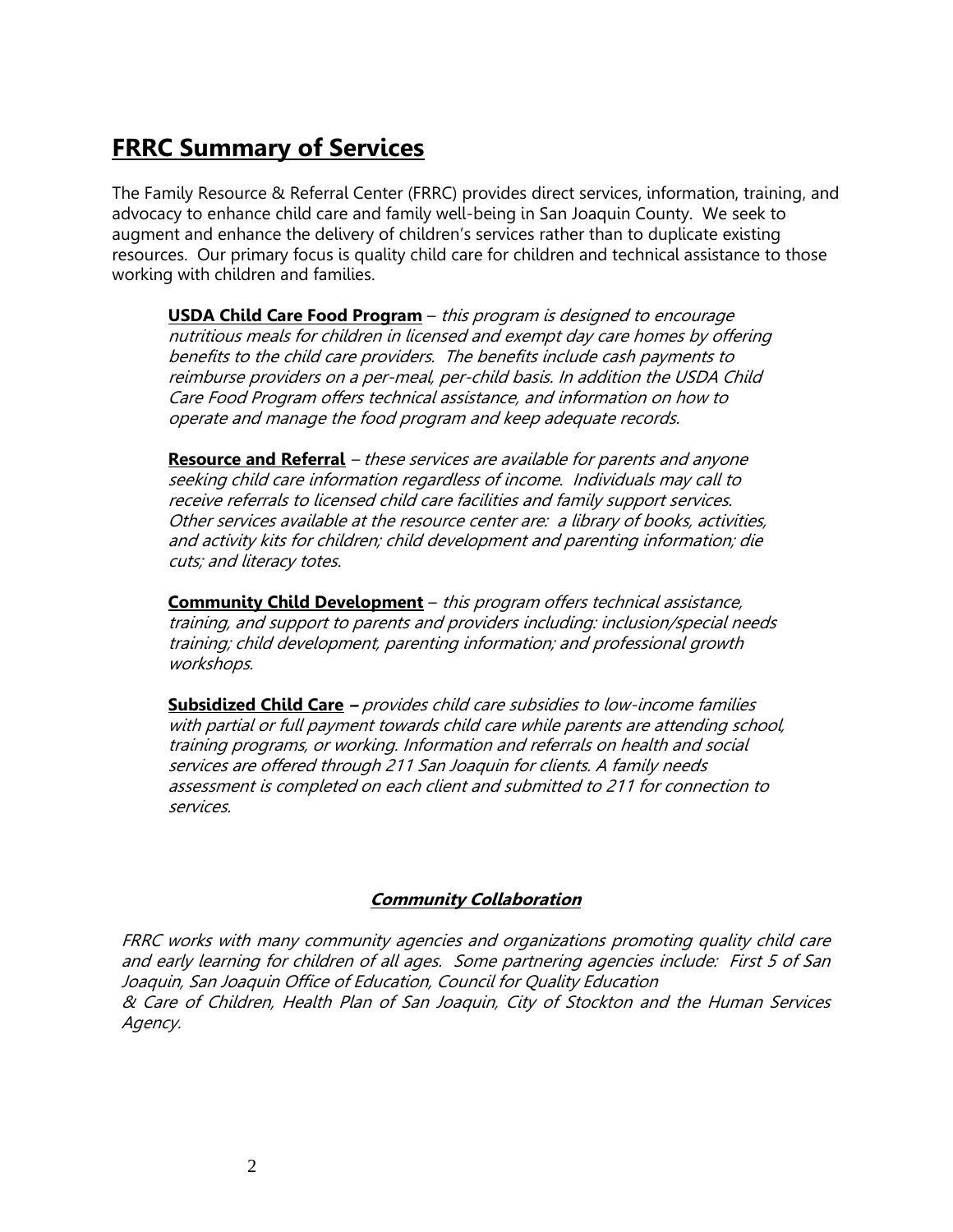

## **Subsidized Child Care (SCC) Information**

Conditions for Parent Participation/Eligibility Requirements Subsidized Child Care (SCC) provides families child care payment assistance through a range of child care programs. In general, child eligibility is based on the family's eligibility and the requirements of the individual program. All SCC Programs serve children from birth to 13 years old. A child who reaches the age of 13 is ineligible for continued child care services unless one of the following exceptions apply:

•Child is determined as exceptional needs or severely disabled

### OR

• Child turns 13 within the family's 12 months of approved services. The 13 year old will be served until the family's next recertification time

### **CalLEARN Child Care**

### **What is the program?**

The San Joaquin County Human Services Agency (HSA) has child care funds available for the pregnant and parenting teens in the CalLEARN Program. This program helps provide child care service for adolescents who are enrolled in obtaining a high school diploma or GED. FRRC administers the child care services through a sub-contract with Human Services Agency. Parents select child care that best meets their needs.

### **Who qualifies for this program?**

- Individuals who are referred to FRRC by the Human Services Agency. Eligibility for this program is determined by the Human Services Agency
- Parents who are enrolled in high school or a GED Program
- San Joaquin County residents

### **CalWORKs Child Care Stage 1**

### **What is the program?**

The San Joaquin County Human Services Agency (HSA) has Stage 1 child care funds available as a support service for parents on Temporary Assistance for Needy Families (TANF).

FRRC administers the child care services through a sub-contract with Human Services Agency. Parents select child care that best meets their needs.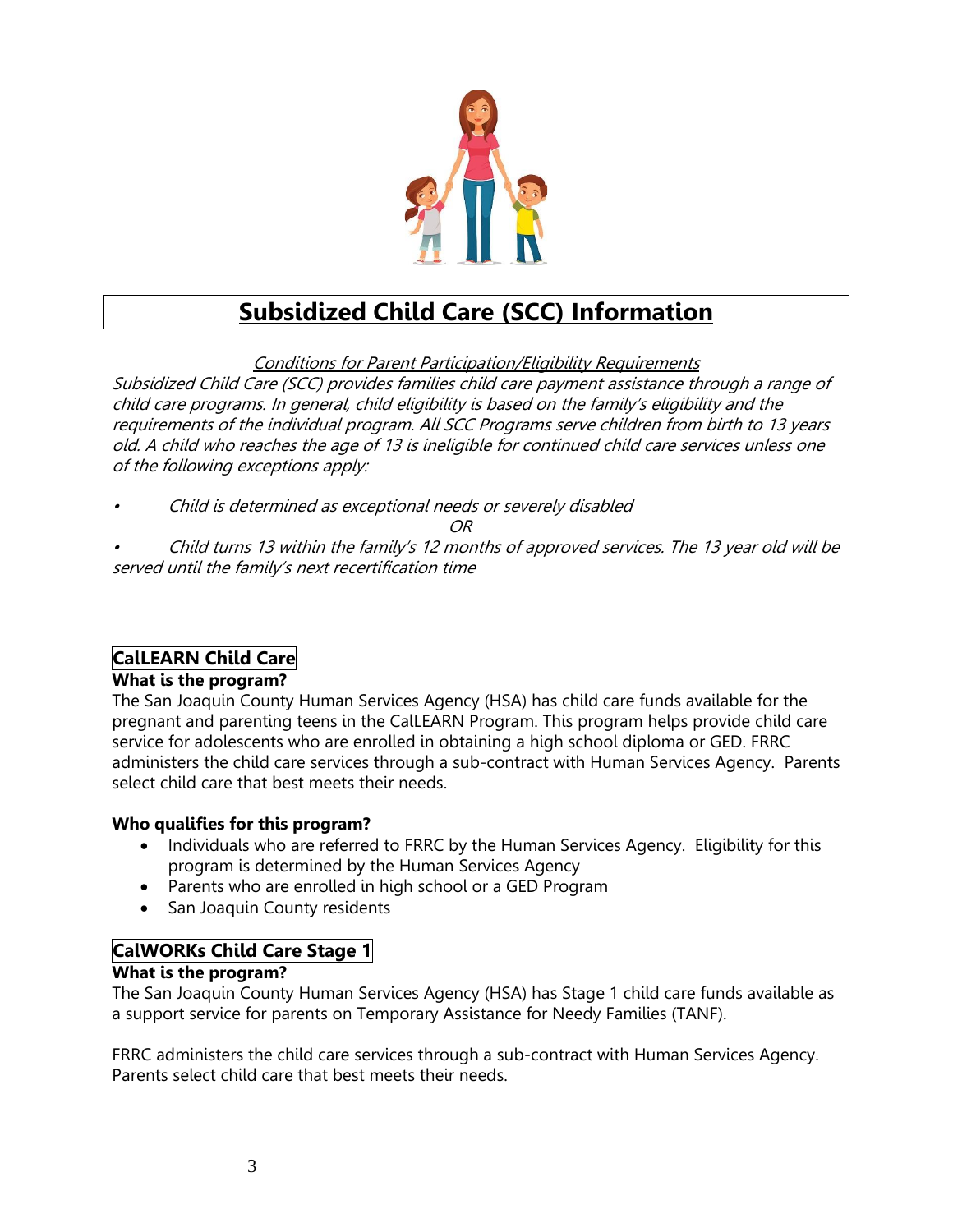### **Who qualifies for this program?**

- Individuals who are currently receiving TANF in San Joaquin County and who are participating in a county-approved activity. Parents must be referred to FRRC by Human Services Agency Employment Services or Eligibility Workers, or other contracted case management agencies. Eligibility for this program is determined by the Human Services Agency
- Parents must be income eligible and be working, in school, or in CalWORKs activities
- Families with children 0-12
- San Joaquin County residents

### **Child Care Stage 2 (C2AP)**

### **What is the program?**

The Stage 2 child care program provides funds for child care for current and former TANF recipients who are participating in a county-approved activity. Stage 1 families are transitioned into Stage 2 after three months of continuous stable child care. Parents select child care that best meets their needs.

#### **Who qualifies for this program?**

- Current or former TANF recipients in San Joaquin County who are participating in an approved activity
- Parents on TANF must be referred by HSA or another contracted agency
- Parents no longer receiving TANF must be income eligible and within 24 months of their last month of received cash aid (TANF)
- Parents must be working, in school or in training, homeless, child protective services, incapacitated, actively seeking employment, or seeking permanent housing.
- Families with children 0-12
- San Joaquin County residents

#### **How much does it cost?**

It depends on income and family size**.** Qualified families may be assessed a family fee. The fee is based upon the State Median Income Ceilings (SMI) and the Family Fee Schedule.

### **Child Care Stage 3 (C3AP)**

### **What is the program?**

The Stage 3 child care program provides funds for child care for former TANF recipients who are participating in an approved activity. Stage 2 families are transitioned into Stage 3 twenty four (24) months after the last date of receiving cash aid (TANF). Parents select child care that best meets their needs.

#### **Who qualifies for this program?**

- Former TANF recipients in San Joaquin County who are participating in an approved activity
- Parents no longer receiving TANF must have a need and be income eligible
- Stage 2 families who will transitioned into Stage 3 twenty-four (24) months after the last date of receiving cash aid (TANF)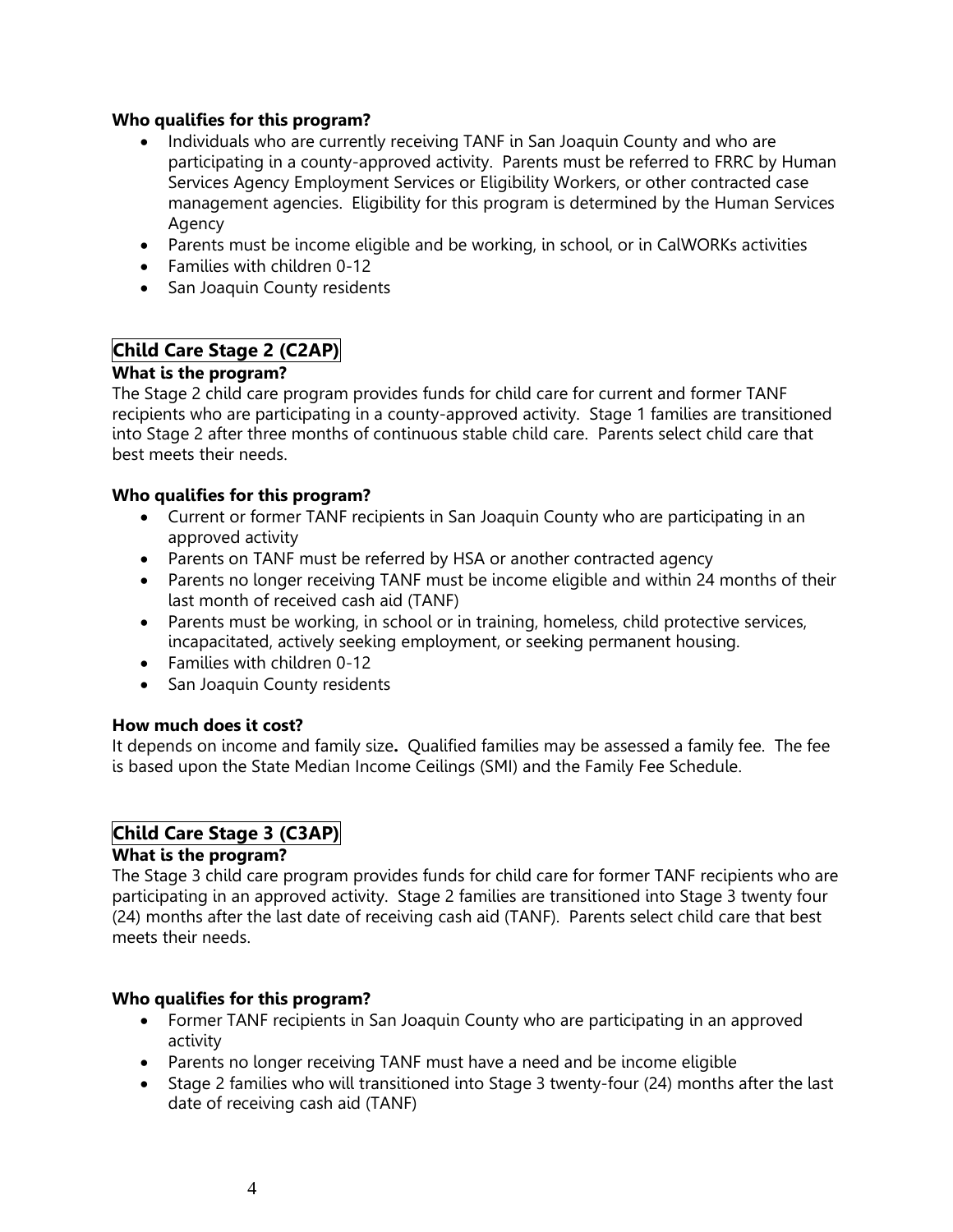- Parents must be working, in school or in training, homeless, child protective services, incapacitated, actively seeking employment, or seeking permanent housing
- Families with children 0-12
- San Joaquin County residents

#### **How much does it cost?**

It depends on income and family size**.** Qualified families may be assessed a family fee. The fee is based upon the State Median Income (SMI) Ceilings and the Family Fee Schedule.

### **Alternative Payment Program (CAPP)**

### **What is the program?**

The Alternative Payment Program (CAPP) provides funds for child care for families to access high-quality child care. Parents select the child care that best meets their needs.

### **Who qualifies for this program?**

- Must complete an application and be placed on the FRRC's centralized eligibility waiting list (CEL). Eligibility is based on income rankings and funding availability
- Parents must have a need and be income eligible
- Parents must be working, in school or in training, homeless, child protective services, incapacitated, actively seeking employment, or seeking permanent housing
- Families with children 0-12
- San Joaquin County residents

#### **How much does it cost?**

It depends on income and family size**.** Qualified families may be assessed a family fee. The fee is based upon the State Median Income (SMI) Ceilings and the Family Fee Schedule.

### **CCTR Child Care Program**

#### **What is the program?**

CCTR provides funds for child care for families to access high-quality child care. **Parents are required to choose a child care provider within FRRC's CCTR Provider Network**. Parents select the child care that best meets their needs. Parents unwilling to choose a child care provider from the CCTR Provider Network will be unable to receive child care services from the CCTR Program.

#### **Parent agrees to the following participation requirements:**

- Use only a CCTR approved child care provider
- Parent/Provider/FRRC Staff conferences (at least two per year)
- Participate in parent advisory committee meetings (held quarterly)
- Participate in parent meetings in order to share program goals
- Attend trainings
- Parent involvement
- Complete parent survey (once per year)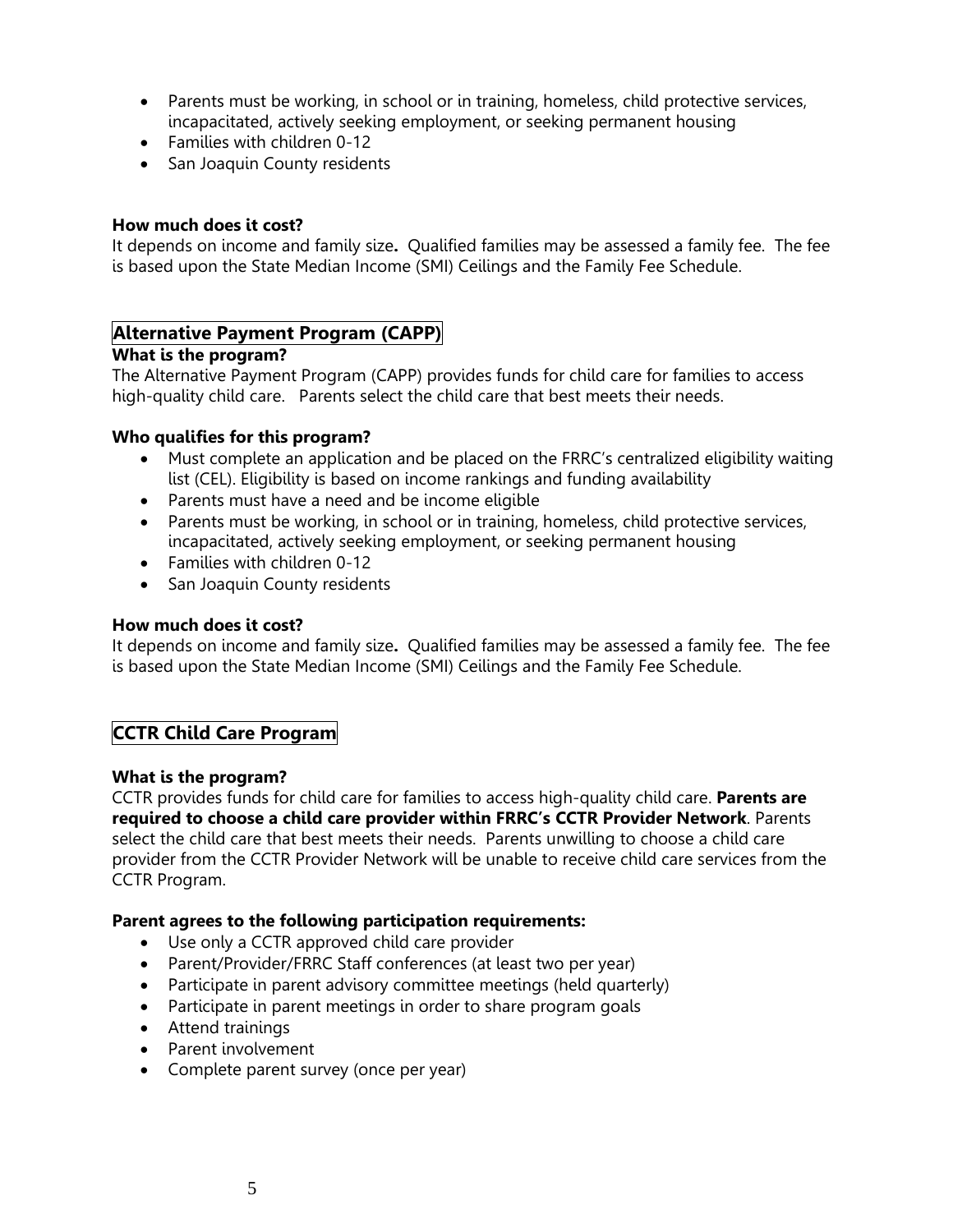#### **Who qualifies for this program?**

- Must complete an application and be placed on the FRRC's centralized eligibility waiting list (CEL). Eligibility is based on income rankings and funding availability
- Parents must have a need and be income eligible
- Parents must be working, in school or in training, homeless, child protective services, incapacitated, actively seeking employment, or seeking permanent housing
- Families with children 0-12
- San Joaquin County residents

### **How much does it cost?**

It depends on income and family size**.** Qualified families may be assessed a family fee. The fee is based upon the State Median Income (SMI) Ceilings and the Family Fee Schedule.

### **Emergency Child Care Bridge Program**

#### **What is the program?**

The Bridge program is a referral-based program. The Child Welfare Division at Human Services Agency administers referrals to eligible foster care parents for child care approval once eligibility and placement of the child is determined.

FRRC administers the child care services through a sub-contract with Human Services Agency. Foster care parents select child care that best meets their needs.

### **Who qualifies for this program?**

•Foster care children who are dependents of San Joaquin County. Foster parents must be referred to FRRC by Human Services Agency Child Protective Services Social Workers with a Bridge child care referral

•Foster parents must have a need for child care per the child care referral

•Families with children 0-12

•San Joaquin County residents

In all SCC Programs, if care is needed for a child who is 13 years or older with exceptional needs and/or severely disabled, the following documentation must be submitted for all SCC programs:

- 1) Documentation of the active individualized education plan (IEP) or active individual family service plan (IFSP) that includes the information specified by the applicable Education Code requirements and Title 5 Regulations
- 2) Completion of the Exceptional Needs form that includes a statement signed by a legally qualified professional stating the child requires supervision and additional attention of an adult in a child care setting

With the submission of required documentation, children 13 years or older with exceptional needs can be served up to age 21. Ongoing eligibility is based on the submission of up-to-date documentation at each recertification.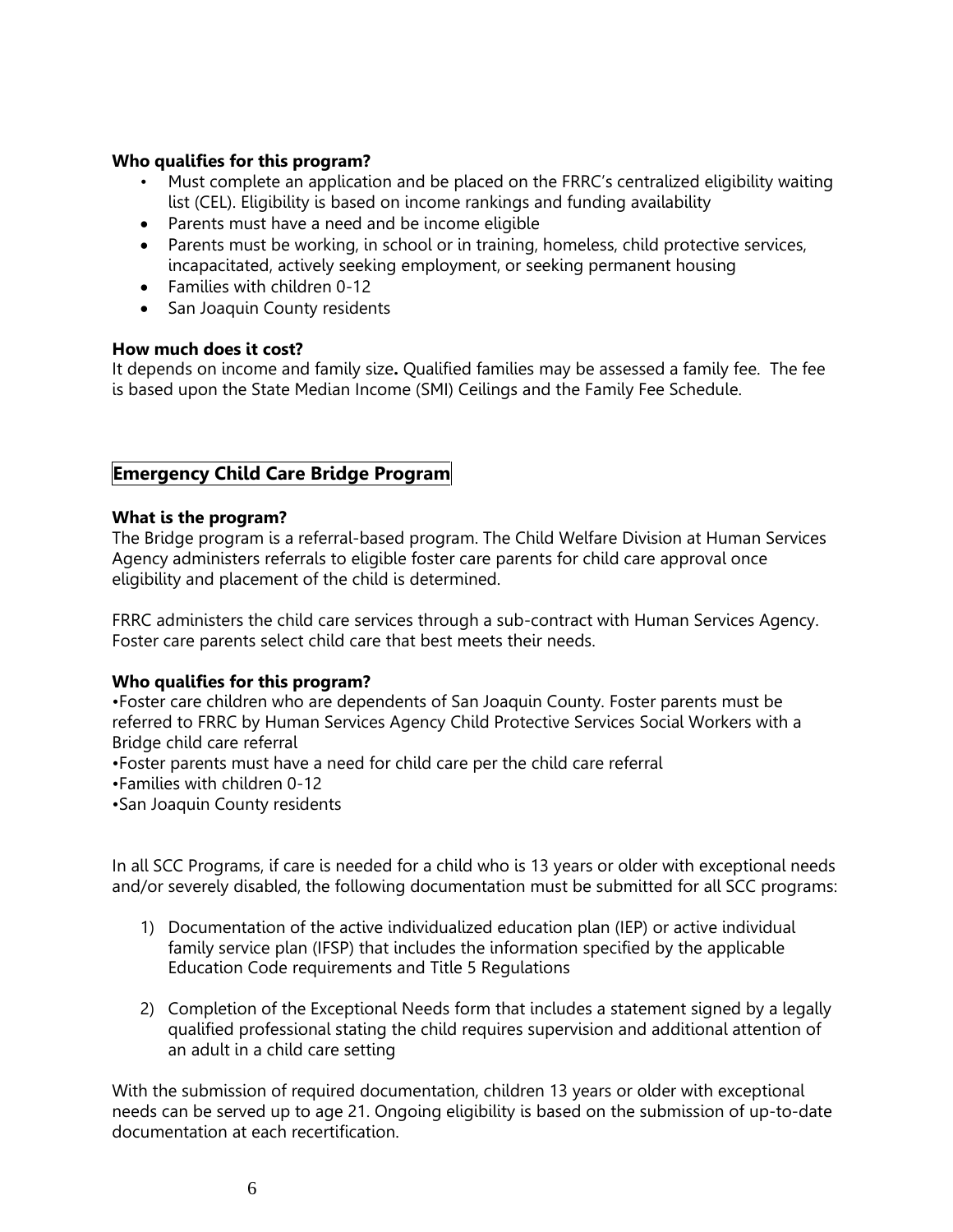

## **Conditions for Parent Participation/Eligibility Requirements**

### **Parent's will:**

- Choose a child care provider who best suits the needs of the entire family and child's developmental needs
- Choose a provider within 10 working days from enrollment. If a provider is not chosen within these 10 days, a denial letter will be issued to the parent for failure to establish a child care provider.
- Return required signed certificate(s) with both their signature and the provider's signature to FRRC. Certificate states the days and hours of attendance and fees for each child enrolled in a Subsidized Child Care Program
- Agree to bring the child regularly to child care only when attending an approved activity or work
- Present the provider and agency with all requested documentation for each child
- Notify the agency of any other subsidized programs that their child(ren) is enrolled in.
- Cooperate with FRRC in the recertification process (recertification is required at intervals of 12 months)
- **Record the child's time in and out (with blue or black ink) each day on the attendance record provided by FRRC.**
- Sign the bottom of the attendance record at the end of every month and/or service period. Parent's full signature is required at the end of each month; parent's initials are not acceptable.
- Explain absences in detail on attendance record
- Notify the provider if the child will be absent for any reason
- Pay family fees by the due date
- Notify the agency of a change in address or phone number as soon as possible to avoid missed or delays in communication.
- Provide verification of work hours and wages at the time of initial enrollment or recertification or at the request of their FRRC caseworker when verification is needed to complete the case. In a two-parent household, **both parents** must have an eligible need during the same hours in order for child care to be paid
- Use travel time as needed at a rate not to exceed 30 minutes each way per day. (More than 30 minutes of travel time will require agency approval)
- All information and documentation requested must be in our office and approved **before** FRRC can begin paying for child care
- Abide by any and all applicable requirements and policies set forth in this handbook, failure to do so may result in termination of child care services.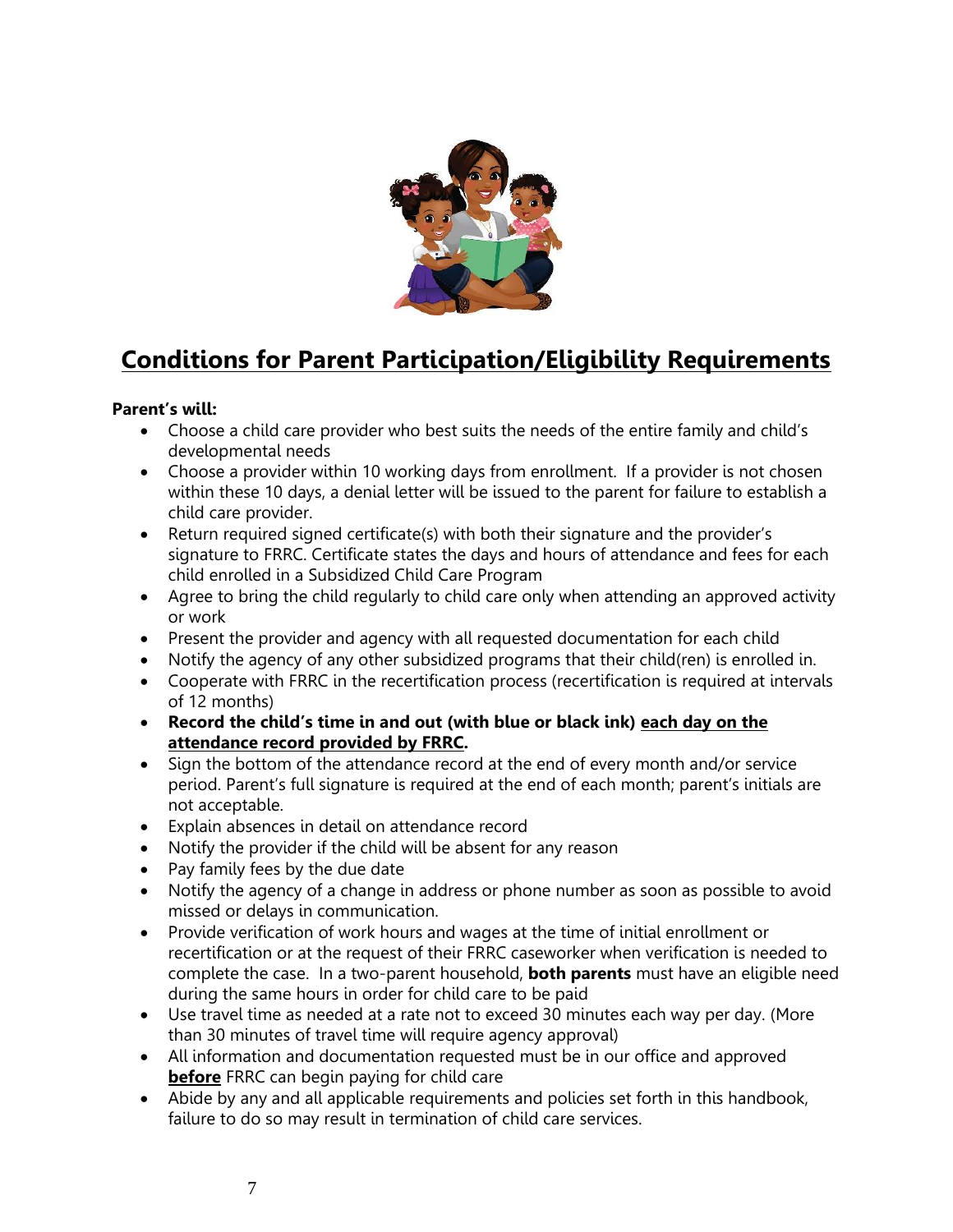**Please Note: Family Resource & Referral Center Program Service Staff are mandated to report suspected child abuse to our local child protective authorities.** 

### **Income Eligibility and Need**

### FRRC Admissions

It is the policy of FRRC that staff will enroll families to the various programs according to the need and eligibility guidelines outlined in the state regulations of the applicable program. The staff will determine the need and eligibility during the enrollment interview process, as well as completing the application and all necessary documentation that the specific program requires, as outlined in the state regulations. Eligible families are served without regards to sex, sexual orientation, race, ethnicity or disabilities.

In order for a family to receive FRRC child care and/or preschool services, the following residency requirements must be met:

- The child must live in the State of California where services are being received. The family and/or child care provider should reside in San Joaquin County
- All families must provide proof of a California physical street address. A person unable to provide proof of address because they identify as homeless is excused from this requirement. However, a person identified as homeless is required to submit a declaration of intent to reside in California

#### **Eligibility** shall be established if the family is:

.

**Income Eligible:** Families must meet income eligibility requirements to qualify for child care assistance. The parent is responsible to provide documentation of the family's countable income for all individuals in the family size.

Once a family is approved and enrolled for child care services, the family is required to report a change in their income that exceeds the 85% of the State Median Income (SMI) to FRRC within 30 calendar days. FRRC provides written notification to the parent of their applicable SMI upon initial approval of service and at each recertification.

For Stage 1 child care, the family's income eligibility is determined by San Joaquin County Human Service Agency (HSA.)/CalWORKs Program. Families who receive Stage 1 child care services are generally receiving cash aid, also known as, Temporary Assistance for Needy Families (TANF). As a family transitions from Stage 1 child care to another FRRC child care program, FRRC will further assess/confirm income eligibility in accordance with the applicable SMI.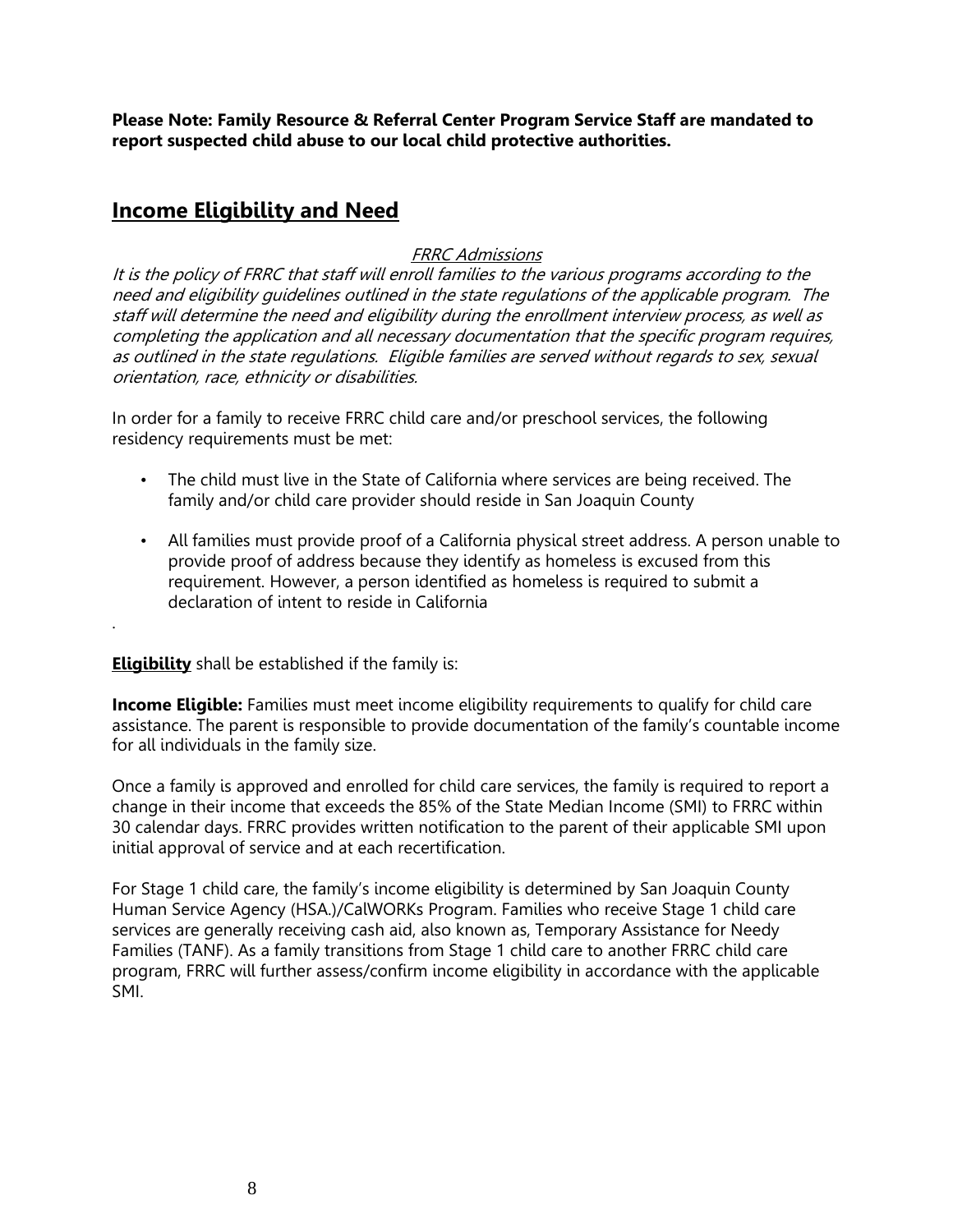**Need** shall be established by the following:

- 1. The parent (including custodial adults and guardians) and any other adult counted in the family size must meet one of the following criteria:
	- a. Employed
	- b. Actively seeking employment
	- c. Participating in a job training and education program leading directly to a recognized trade or profession
	- d. Homeless and seeking permanent housing for family stability
	- e. Incapacitated as determined by a legally qualified medical professional
- 2. Incapacity: Some families may be eligible to receive child care services due to a physical or mental health condition. The parent's current condition must significantly limit the parent's ability to provide care and supervision of their child(ren). In order to authorize parental incapacity, the incapacitated parent must sign a release authorizing a legally qualified professional to disclose necessary information. Additionally, a Statement of Incapacity (agency form) must be completed by a legally qualified health care professional and submitted to our agency. FRRC may contact the legally qualified professional for verification or clarification of the Statement of Incapacity Form.

To ensure requirements are met, eligibility for services will be determined after the review of the submitted documentation. Child care services are authorized based on the submitted documentation, any follow-up verification, and taking into account the age of the child and the need for care. Authorization for child care cannot exceed 50 hours per week.

For the Stage 1 Program, FRRC does not authorize any child care services for parental incapacity. Parental incapacity is generally not authorized in the Stage 1 Program. In order to receive Stage 1 child care services for parental incapacity, authorization must be obtained through a written referral from Human Services Agency (HSA.)/CalWORKs Program and is subject to additional verification.

3. Any child, 13 years old and over, who has a medical or psychiatric special need, and may be eligible for child care services, must submit an agency Exceptional Needs Form completed by a legally qualified medical professional. Child care services are authorized based on the submitted documentation, any follow-up verification, and taking into account the age of the child and the care needs.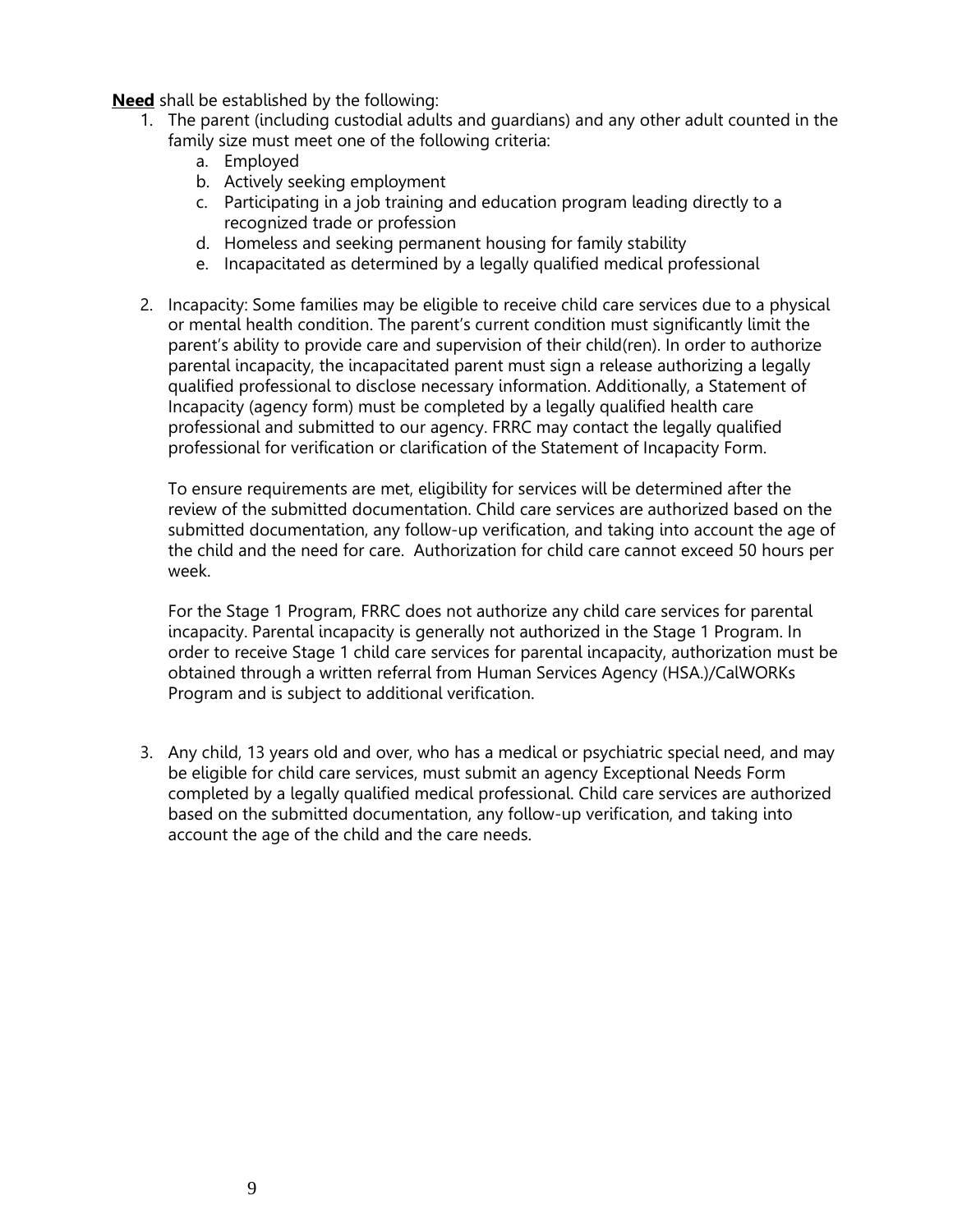## **Verification of Family Size**

As part of both the initial application and recertification for on-going services, FRRC will need to determine family size.

To determine the number of children in the family, parents are required to provide the names, gender and birthdates off all children under 18 years of age residing in the home. A child residing in the home over 18 years of age may be included in the family size if currently enrolled in high school or if they meet the eligibility criteria as exceptional needs or severely disabled. To include a child over 18 years of age, additional supporting documentation will be required.

"Parent" is defined as a biological parent, stepparent, adoptive parent, foster parent, caretaker relative, legal guardian or any other adult living with a child who has responsibility for the child's care and welfare.

The parent shall provide supporting documentation regarding the number of children and parents in the family. For each child, documentation shall include at least one of the following, as applicable:

- •Birth certificates
- •Court orders regarding child custody
- •Adoption documents
- •Records of foster placements
- •School or medical records
- •County welfare department records
- •Other reliable documentation indicating the relationship of the child to the parent

When a child in the family size turns 18 years of age during the family's 12 months of approved services, the 18 year old shall remain in the family size until the family's next recertification time.

For foster and guardianship circumstances, only the child and related siblings are counted in the family size. The family size child documentation requirement is applicable.

If information provided is insufficient, FRRC reserves the right to require additional supporting documentation in efforts to verify family composition and family size.

Parents claiming single-parent status may attest to that status on the Application for Service under penalty of perjury to support that status.

### **Divorced Parents Verification of Family**

When two parents are divorced and only one qualifies, FRRC will only contract with the qualified parent and only service that parent's need. If they both qualify and are divorced, FRRC will create two separate files and eligibility and need will be determined for each parent separately. **FRRC will only pay for child care during the time the eligible parent has custody.**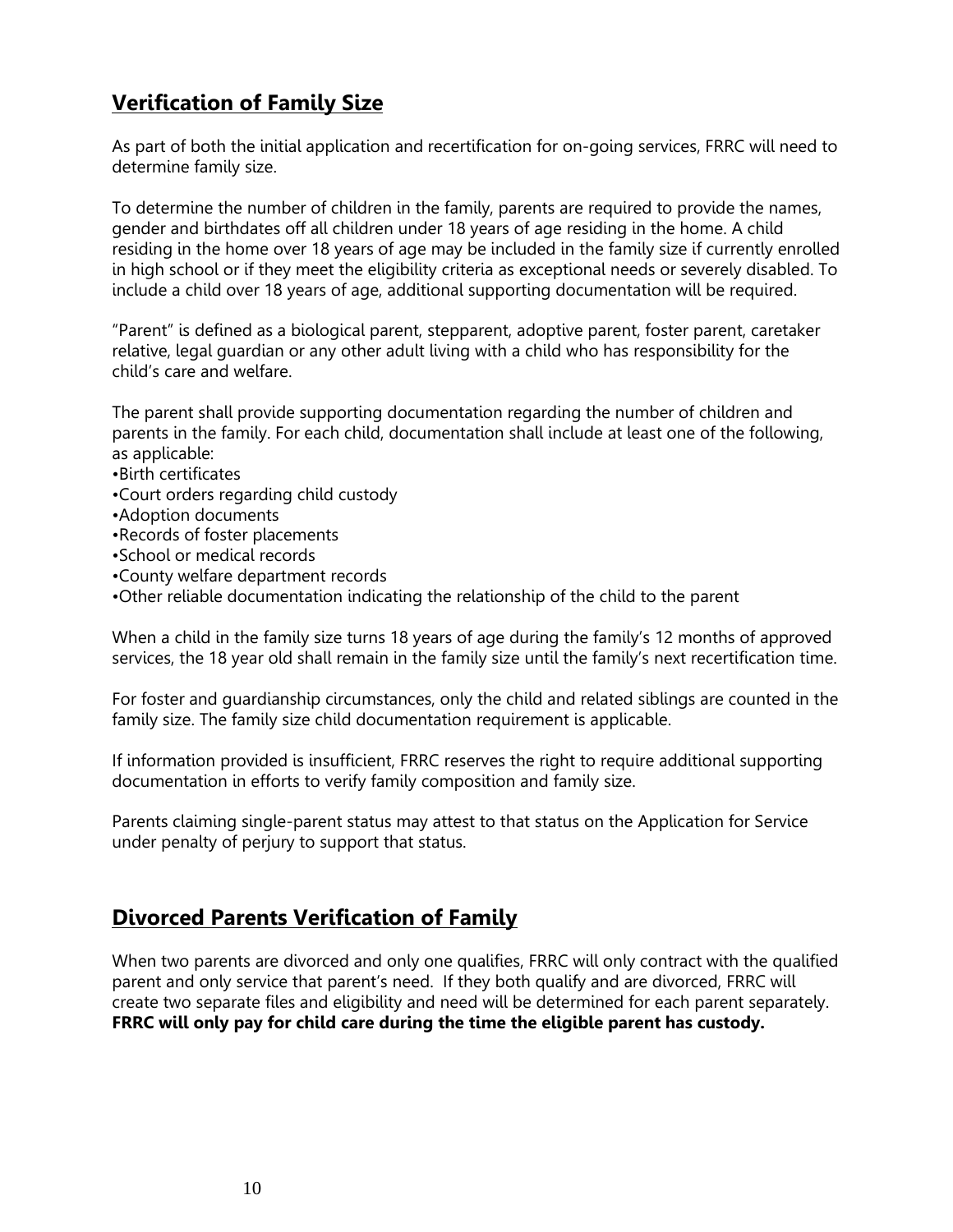## **Adoption, Foster, or Guardianship Documentation**

Documentation will be required for any adoption, foster, or guardianship of a child. FRRC may require the parent to verify any family relationships. FRRC may also verify by checking references and school documents, including birth certificates.

## **Volunteer Work**

In order to be eligible to receive child care services, the parent must have a qualifying need for services. Volunteer work is defined as a person performing work without being paid. For all programs, except Stage 1, volunteer work is not a qualifying need for service; therefore, FRRC cannot provide services while volunteer work is being performed.

For the Stage 1 Program, volunteer work in a job related activity may potentially be approved for services. To receive Stage 1 child care for volunteer work, authorization must be obtained through a written referral from Human Services Agency (HSA)/CalWORKs Program. Stage 1 is the only program volunteer work may be authorized.



## **Child Care Eligibility Waiting List (CEL)**

FRRC follows each programs regulatory requirements and eligibility policies. Enrollment begins through our Child Care Eligibility List (CEL). Any parent may submit an application to be placed on our CEL. The CEL consists of families who have applied for our services and are waiting for child care services. The eligibility list is not a first-come, first-serve basis. Our CEL maintains a list of families by income ranks. Rank is determined by family income and family size. For new enrollment, families are selected from CEL in order, based on the lowest ranking and length of time on the CEL.

To complete a CEL application, you can either:

•Apply in person

•Online: The FRRC website at www.frrcsj.org

•Online: Enter sanjoaquin.thecel.net in the address bar of your internet browser (no need to enter www)

In order for an application to remain continually active, the parent must update their application on the CEL every 3 months. Even if the family information is unchanged, the parent must update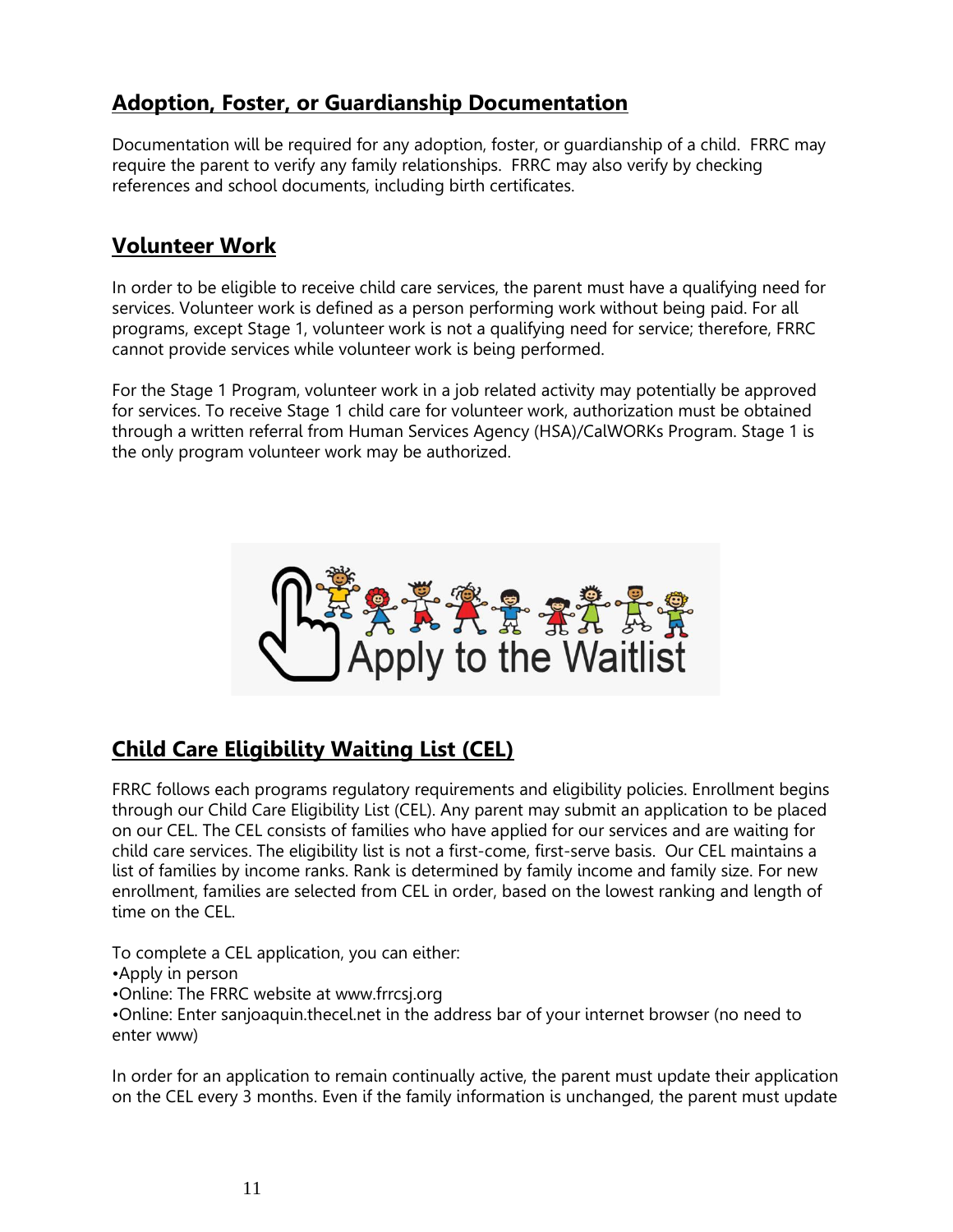their application every 3 months to ensure their application remains active. The inactivating (archiving) of applications will be no less than every 3 months.

## **Notice of Change(s)**

Once enrolled in any Subsidized Child Care Program, families are considered eligible for services for no less than 12 months. During the 12 month time period, the family is approved to use the child care based on the schedule authorized at the initial enrollment or the completed recertification (required annually). During the 12 month time period, no changes are made to the child care service schedule unless the parent voluntarily reports it.

For increases in care, the parent must request it and submit supporting documentation in order for FRRC to make the change in services. No changes are made until the supporting documentation is received by our agency.

For decreases in care, the parent must submit a written request using the Voluntary Reduction in Child Care Request Form. No changes are made until the supporting documentation is received by our agency.

After the receipt of all supporting documentation and/or the required agency form, FRRC has up to 10 business days to respond to the change requested by a written Notice of Action.

To better serve families, child care providers and avoid delays, reporting changes for the following is encouraged. It is especially important in the following circumstances:

•You have a change of address, phone number, or email address

•You have moved or plan to move

•You want to end care for a child or your family

•You want a new child care provider

•Your income has decreased and you would like an income assessment to potentially decrease your family fees

•You want to increase or decrease services

•You are temporarily stopping services with your child care provider (break in service)

In the following circumstances, a family is required to report to FRRC:

- 1. Recertification: Families are required to report all changes and new information at the renewal of services, the annual (12 month) recertification appointment.
- 2. Family Income exceeds 85% of the SMI: Families are required to report when they experience an income change causing the family's household adjusted income to exceed 85% of the State Median Income (SMI). If the family's household income exceeds 85% of the SMI for their family size, the family must report the new income to FRRC within 30 calendar days of the income change.
- 3. Enrollment of Additional Programs: Families are encouraged to utilize any FRRC Programs for which they qualify. If a parent would like to participate in more than one FRRC Program, and is qualified, the parent must report this information immediately to all FRRC Programs that their child(ren) is enrolled and/or intending to enroll. Upon initial enrollment of any additional FRRC Program, the parent must: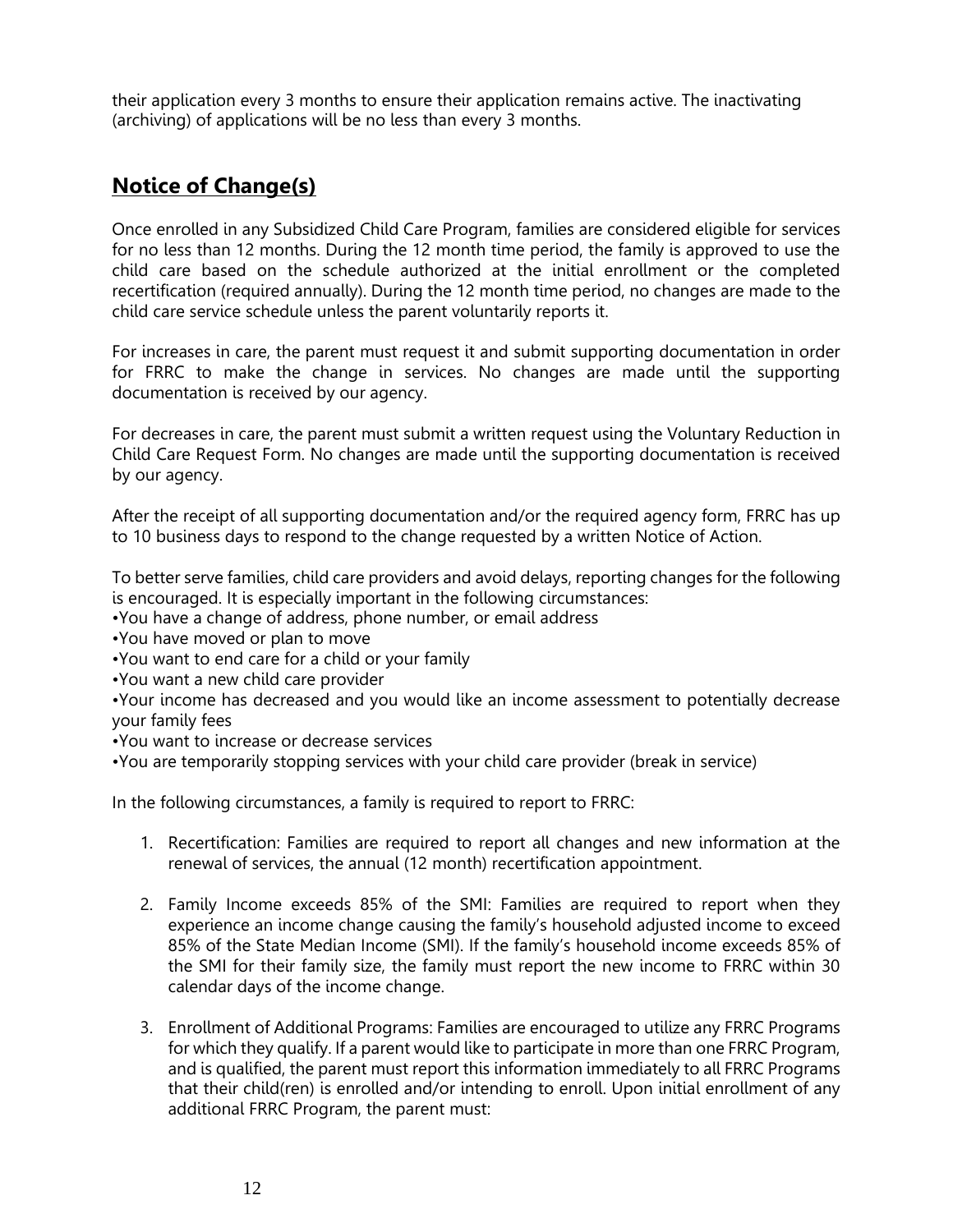- Immediately report to their FRRC Caseworker(s) the intention to use multiple programs. FRRC Programs will work together to coordinate services
- Complete a Voluntary Reduction in Child Care Request Form if there is any overlap in service hours due to multiple program enrollment

Failure to report as specified above may result in termination of services.

### **Working Parents**

The parent(s) shall provide:

- Copies of one month's most recent check stubs. (Four check stubs for weekly payments, two check stubs for bi-weekly/semi-monthly payments, or one check stub for monthly payment)
- Completed employment verification form completed by the employer

Faxed/emailed verification forms are acceptable. A verbal verification between FRRC and the employer (via telephone) can also be used as documentation of employment. For increase in care due to a change in employment hours, the parent must request it and submit supporting documentation in order for FRRC to make the change in services. No changes are made until the supporting documentation is received by our agency.

For decreases in care, the parent must submit a written request using the Voluntary Reduction in Child Care Request Form. No changes are made until FRRC receives the completed agency form and any needed supporting documentation.

## **Self-Employed Parents**

A self-employed parent may be asked for any of the following documentation as proof of income:

- A letter from the source of the income
- Statements of estimated income for tax purposes
- Quarterly or monthly income & loss statements (by tax preparer or parent)
- Year-end tax information
- Accounts receivable ledger or copies of checks received
- Self-employed income declaration
- Any supporting documentation (appointment book, copies of checks made, rental agreements, receipts, or business cards, etc.)
- **FRRC at their discretion may approve the number of allowable hours of child care based on the documentations received**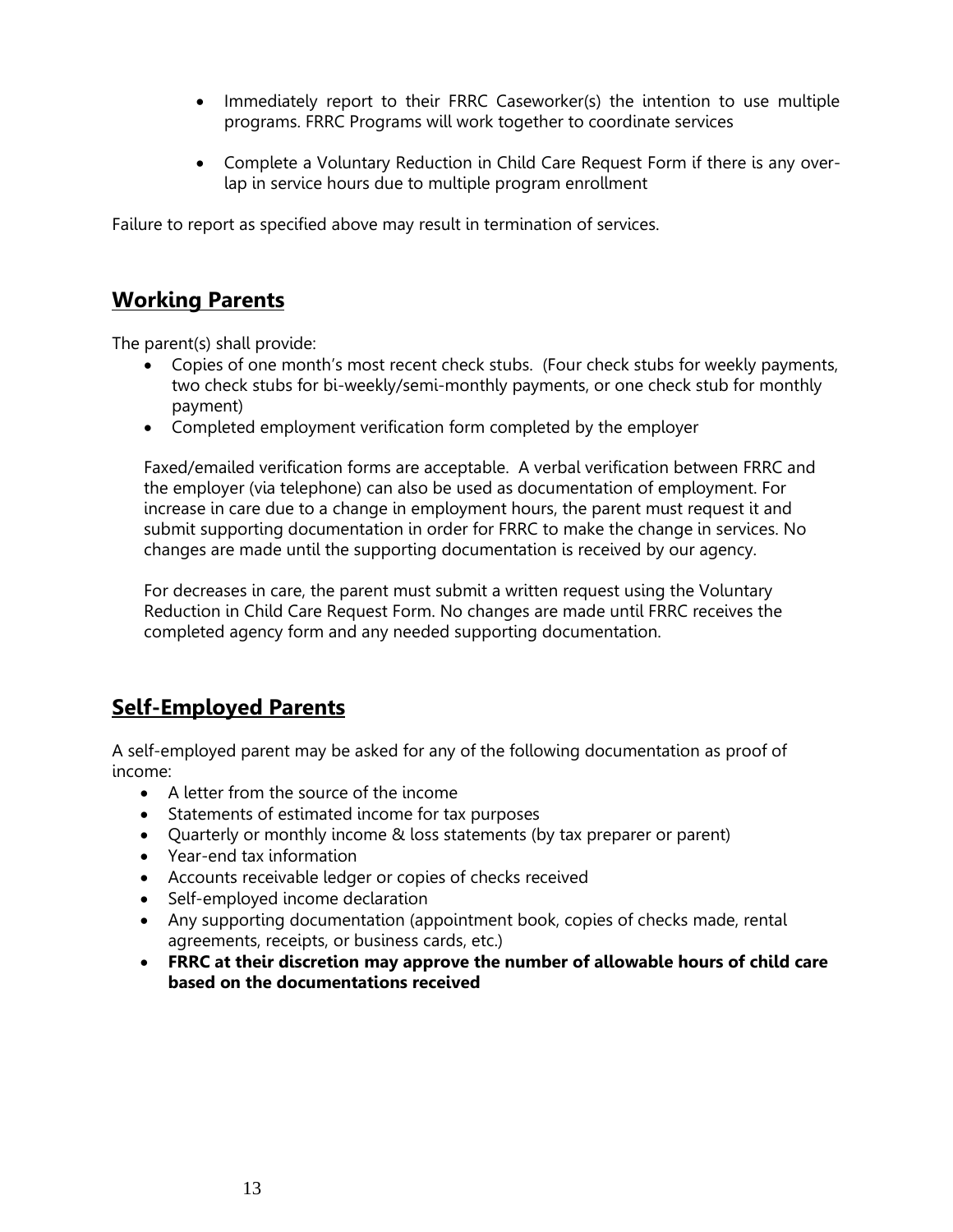

## **Seeking Employment**

FRRC supports parents seeking employment by providing part time child care services. Part time child care services consists of less than 30 hours a week and no more than 5 days a week. Child care services for seeking employment are typically provided during normal business hours. Parents of school-age children may receive child care only when the child's school is not in session.

In order to utilize child care for seeking employment, parents must submit a written declaration signed under penalty of perjury, which includes:

•Statement the parent is seeking employment

•Plan to secure employment

•General description of when services will be necessary (such as days and number of hours needed)

To support parents in completing this requirement, FRRC has a written declaration form available (Parent Plan for Seeking Employment).

For parents participating in the Stage 1 Program, seeking employment opportunities are authorized through a written referral from Human Service Agency (HSA)/CalWORKs Program and/or other contracted case management agencies. Eligibility and need is determined by HSA/CalWORKs Program. Child care assistance is fulfilled through FRRC.

## **Parents Attending School/Training**

#### School and Training Limitations:

Child care and preschool services can be provided to students enrolled in vocational training leading to a recognized trade, paraprofession or profession. Students are given reasonable time to complete their goal at an accredited college or a recognized training institution. Upon approval of training, child care and preschool services will be limited to whichever expires first:

•6 years from the initiation of services; or

•24 semester units or its equivalent after obtaining a Bachelor's Degree

If the parent has reached the above limitation, the family shall receive services until the end of the fiscal year in which the limit was reached.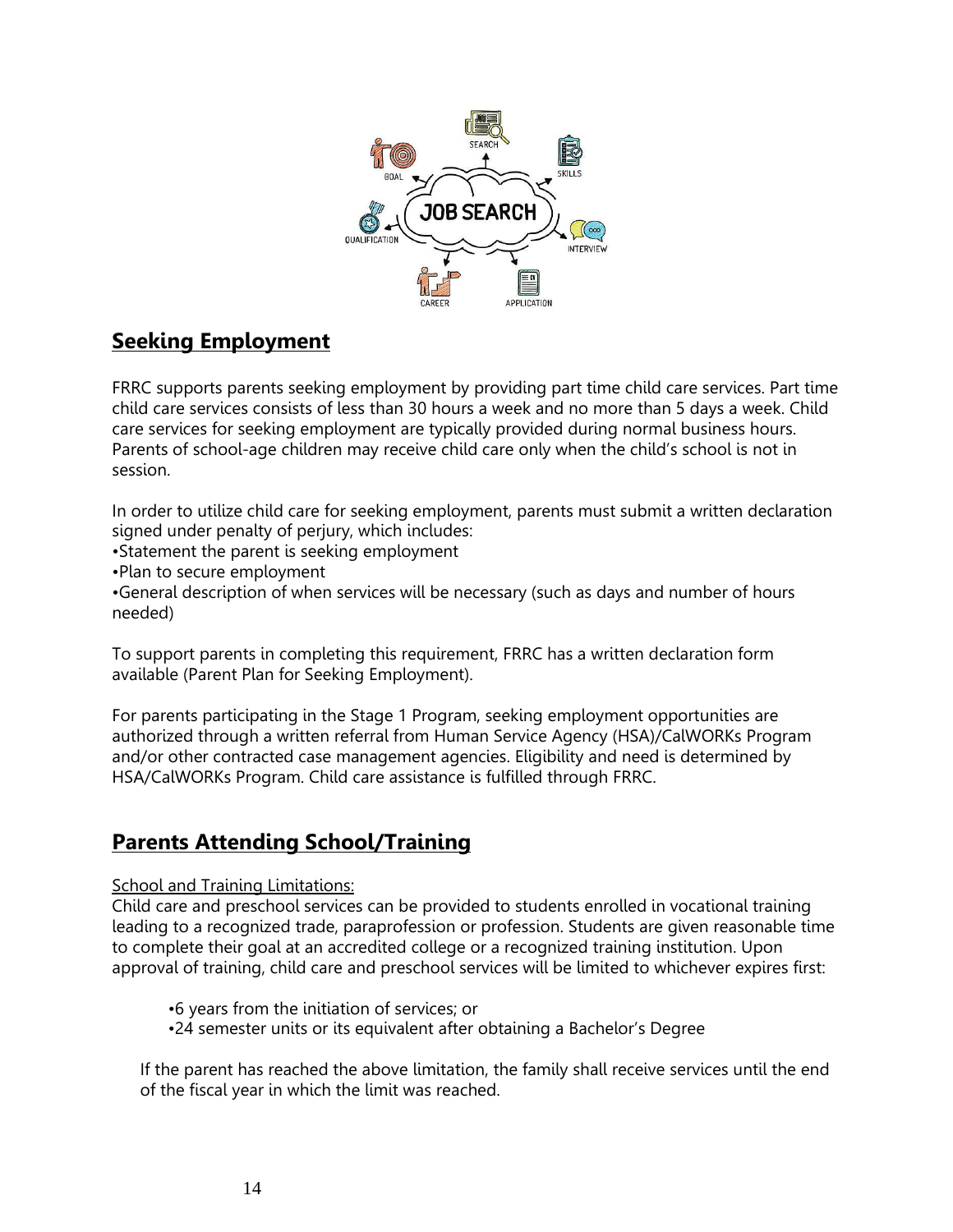For the Stage 1 Program, training limitations are directed by Human Services Agency (HSA)/CalWORKs Program and Stage 1 program rules apply.

#### Vocational Training Institutions:

Parents enrolled in an accredited college or other recognized training institution can receive child care and/or preschool services with the submission of supporting documentation as follows:

- a. Training verification information that includes, the days and hours of the training, the name of the training institution, the dates of the current quarter, semester, or training period (start/end dates), and a statement of the parent's vocational goal.
- b. Current class schedule, either an electronic print-out from the training institution or if unavailable a document that includes the classes the parent is enrolled, days of the week and times of the classes, the signature or stamp of the training institution's registrar and the anticipated completion date of all required training activities to meet the vocational goal.

To support parents in completing this requirement, FRRC has a training verification form available. FRRC may also request submission of a publication from the training institution describing the classes required to complete the parent's vocational goal.

The above documentation requirements will be requested for all vocational training activities to which the parent is seeking child care assistance and/or preschool services.

#### On-Line or Televised Instructional Classes:

For vocational on-line training or televised instructional classes that are unit bearing from an accredited training institution, each unit shall be counted as class time at 1 hour per week. The parent is required to provide a copy of the syllabus or other class documentation and as applicable, the web address of the on-line program. In order to authorize child care for on-line or televised class time, FRRC will conduct a review of documentation and consider other reasonable factors such as, school-age children schedules and whether the class requires a specific log-on or meeting time.

#### General Education Development (GED)/High School Equivalency Test (HiSET)/English Language Learners (ELL)

High school equivalency related classes and English Language Learners (ELL) classes could be approved with the submission of written documentation of the parent's enrollment in a recognized ELL educational program or program to attain a high school diploma, high school equivalency certificate or GED certificate. The ELL, HiSET, or GED related classes must support the attainment of the parent's vocational goal.

For the Stage 1 Program, child care services for any training program are authorized by Human Services Agency (HSA)/CalWORKs Program. However, in order to establish an accurate child care service schedule and payment to the child care provider, the above training documentation will be requested as needed.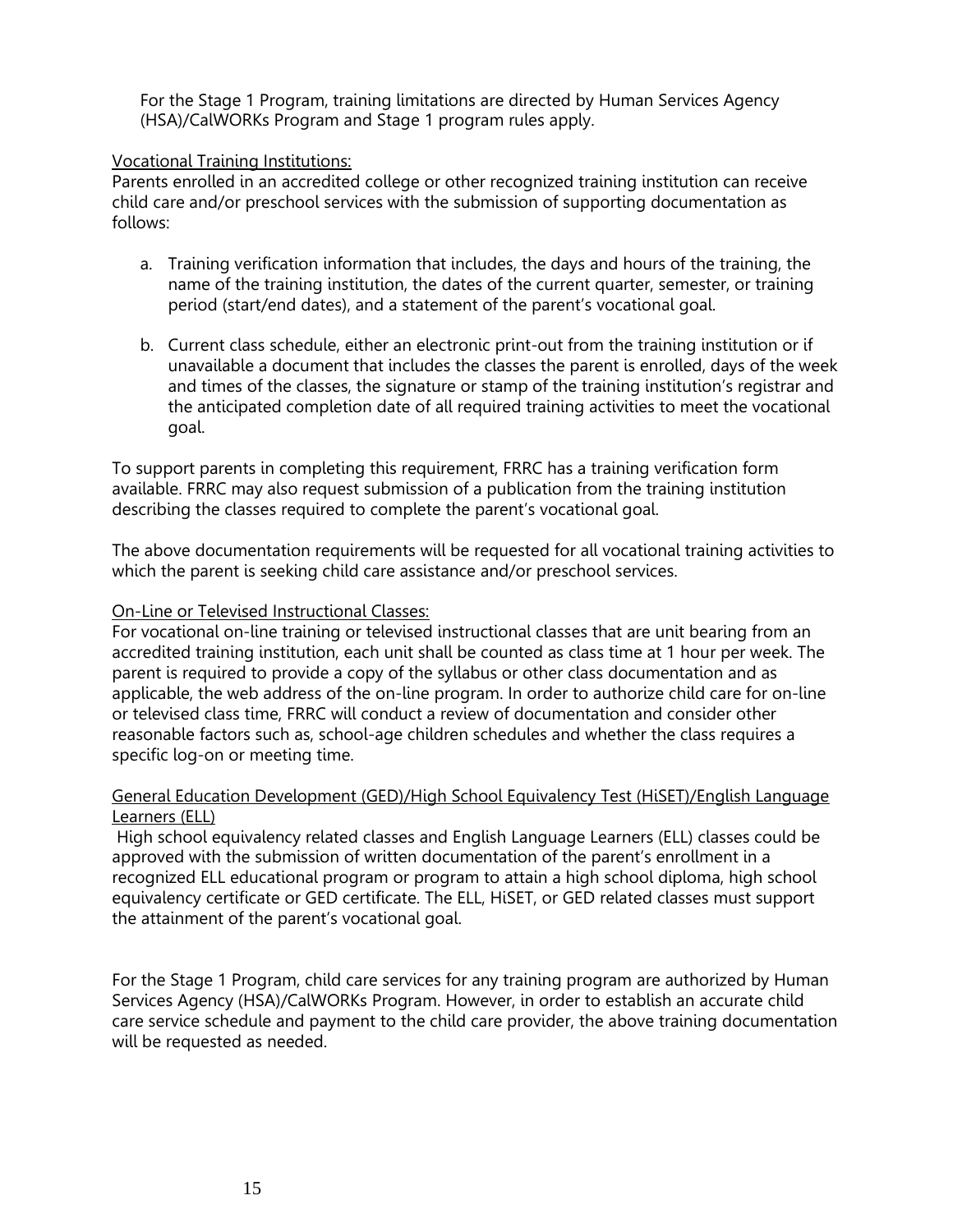#### Satisfactory Training Progress:

In order for a parent to receive on-going child care and/or preschool services while enrolled at a recognized training institution or an accredited college, the parent must make adequate progress. If the parent is receiving child care/preschool services for any training/school hours, the parent is required at recertification to provide an official progress report of the most recently completed quarter, semester or training period. The official progress report must demonstrate adequate progress requirements as follows:

•In a graded program, evidence of a 2.0 grade point average was obtained; or •In a non-graded program, passing of the program's requirements in at least 50% of the classes; or

•By meeting the training institution's standards for making adequate progress

FRRC can require the parent to have an official copy of the progress report sent directly from the training institution to FRRC or require the parent to provide a release to enable FRRC to verify the parent's progress with the institution. FRRC may also request the parent provide a publication from the training institution describing the classes required to complete the parent's vocational goal.

If upon the first occurrence the parent does not meet the adequate progress requirements, the parent will be recertified and allowed to continue to receive on-going service for an additional 12 months. At the conclusion of the 12-month eligibility period, if the parent has not made adequate progress, the family services will be disenrolled and services for any type of vocational training will not be available for 6 months from the date of disenrollment.

For the Stage 1 Program, child care services for any training program is authorized by Human Services Agency (HSA)/CalWORKs Program. However, in order to establish an accurate child care service schedule and payment to the child care provider, the above training documentation will be requested as needed.

#### Study Time:

Study time can be provided to support parents in vocational training. Study time is considered an additional service and must be requested by the parent. Study time is based on enrolled courses, which can include on-line and televised instructional courses. Study time can be provided for up to 2 hours per week, per academic unit for enrolled courses.

In some circumstances, a parent may need additional time to successfully complete a course. On a case-by-case basis, additional time may requested. Additional time may be confirmed with the class instructor. Additional time may be granted at 1 hour per week, per academic unit to which the parent is enrolled and the time cannot exceed the number of class hours per week for nonacademic or non-unit bearing training.

FRRC evaluates study time on a case-by-case basis; accounting for the schedules of school-age children, ensuring the request is reasonable and meets the individual program criteria.

For the Stage 1 Program and the Bridge Child Care Program, study time is authorized by Human Services Agency (HSA)/CalWORKs Program.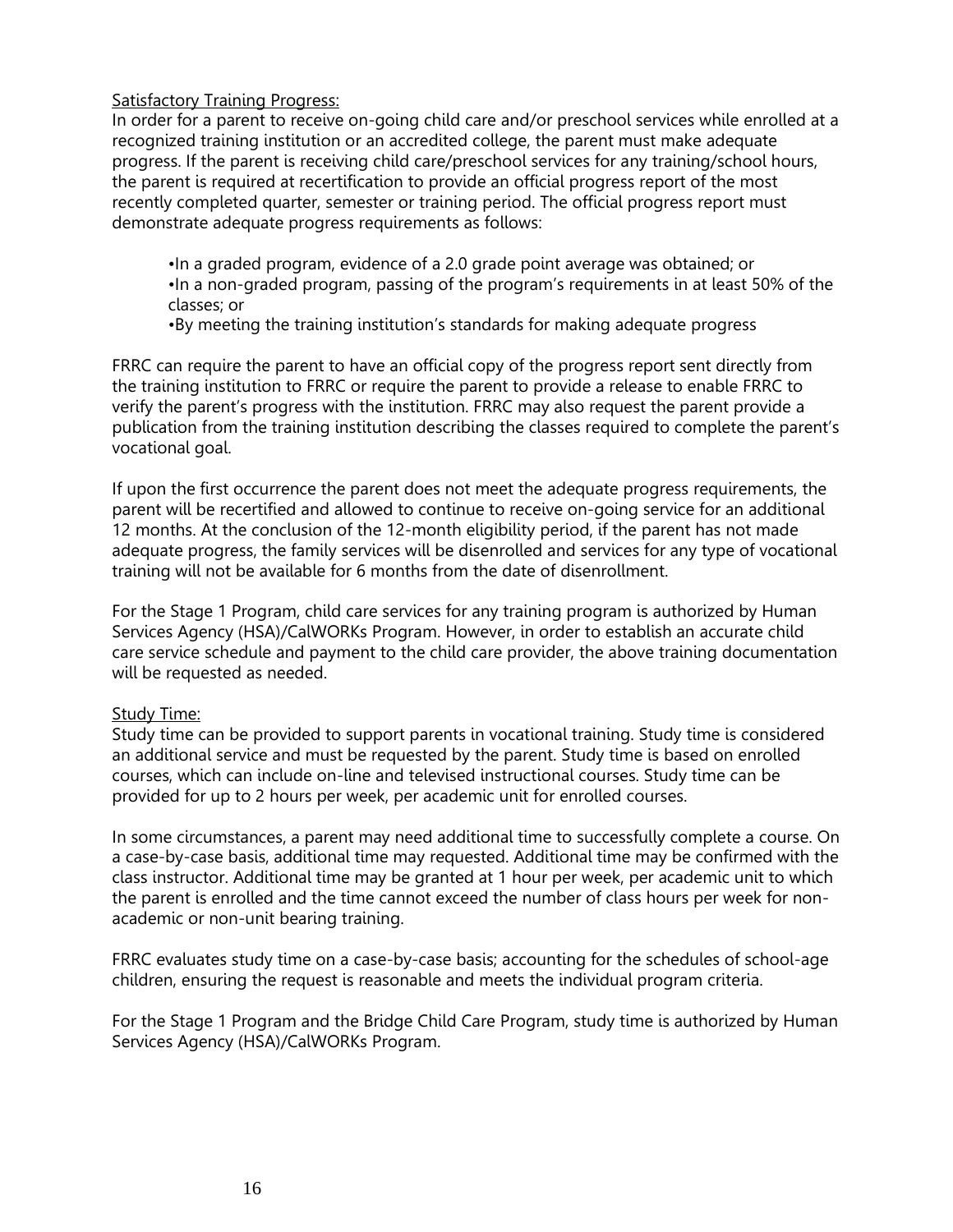## **Travel Time**

Reasonable accommodations for travel time can be provided to support employment or other approved activities. For local travel, travel time is granted ½ hour each way. Additional travel time can be requested. Requests for additional travel time are granted based on a discussion with the parent and a staff travel assessment, using available resources and documents (bus routes, drive time calculators, travel mapping etc...). In an effort to support additional travel time requests, FRRC Staff may request additional information or documentation to assist with the travel assessment.

Travel time is authorized for:

•Travel to and from the location at which services are provided and the place of employment/approved activity

Travel time is not to exceed half of the daily hours authorized for employment or the approved activity to a maximum of four hours per day.

For the Stage 1 Program and the Bridge Child Care Program, travel time approval is provided as outlined above and may be subject to authorization by Human Services Agency (HSA)/CalWORKs Program and/or the Child Welfare Department.

## **Sleep Time**

Reasonable accommodations for sleep time can be provided for parents who are employed non-traditional work hours. Sleep time is considered an additional service and must be requested by the parent. Sleep time is authorized to support parents who are employed anytime between the hours of 10:00 p.m. and 6:00 a.m. Sleep time cannot exceed the number of hours authorized for employment and travel between those hours. FRRC may evaluate the need for sleep time on a case-by-case basis and to ensure the request meet's the individual program criteria.

For the Stage 1 Program, sleep time approval is provided as outlined above and may be subject to authorization by Human Services Agency (HSA)/CalWORKs Program.

## **Family Fees**

The Family Fee is based on the following: family size, gross monthly income, and the length of child care services provided during the day. If the family has more than one child using care, the fee is based on the child who receives services for the longest period.

### **Paying Fees**

- Family fees are charged according to the California Department of Social Services (CDSS) Family Fee Schedule
- New enrollments must pay the first month's family fee at time of enrollment
- Family fees are assessed and charged according to days of enrollment, **not attendance** of the child. No family fee adjustments will be made for unexcused or excused absences.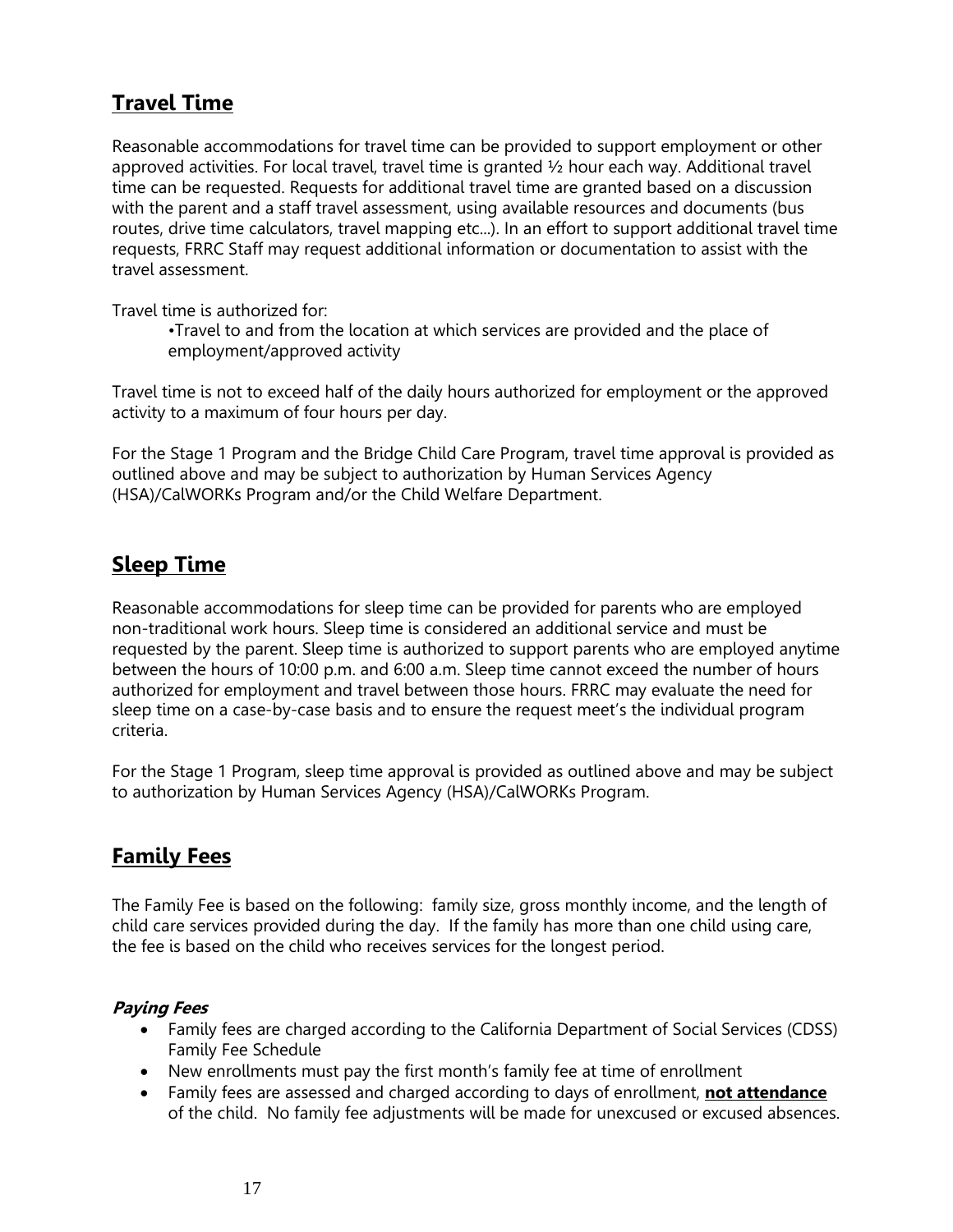- Family fees are <u>due by the 1<sup>st</sup> of the month</u> **prior** to child care services
- **FRRC does not accept any cash payments.** FRRC is not responsible for postal delivery. Please pay by check, money order, cashier's check, or ATM/Credit Card. FRRC also provides access to pay your family fees online at [www.frrcsj.org.](http://www.frrcsj.org/)

### **Delinquent Fees:**

- 1. Family fees are due in advance, on the 1st of each month. Family fees are considered delinquent on the 7th. If family fees are not paid by the 7th, a written Notice of Action (NOA) will be mailed to the parent. The NOA will provide delinquent fee information and a specified due date for payment and/or to make a satisfactory payment arrangement. FRRC will accept a reasonable payment arrangement from the parent for delinquent fees.
- 2. A payment arrangement is an agency document that must be signed by the parent to be considered valid. Once a payment arrangement is established, services for the family will continue as long as the parent pays their current fees when due and complies with the written payment arrangement.
- 3. If delinquent fees go unpaid and/or the parent fails to comply with the established payment arrangement, the family shall be mailed a termination NOA. The termination NOA will state the total amount of unpaid fees, the fee rate, the period of delinquency and the final due date to submit payment. Services will end on the effective date shown on the NOA unless all delinquent fees are paid before the termination effective date. If no payment takes place and the services are terminated; the family is ineligible to receive any future FRRC child care/preschool program services until all delinquent fees are paid.
- 4. Unpaid fees may be pursued through legal channels, including outstanding balances being sent to a collection agency.

#### **Credit for Fees to Other Service Providers**

When FRRC is unable to serve all the family's needs for child care, a credit may be given for fees paid to other child care providers. Parents must submit copies of receipts or cancelled checks for the other child care services. Receipts or cancelled checks must be received timely in order for the credit to be applied. Receipts or cancelled check submissions are due on the 1st of every month, no later than the 7th. The fee credit would be applied to the subsequent billing period (example, January receipts submitted timely are applied to February family fees). Fee credits are not allowed to be carried over beyond the family's subsequent fee billing cycle. The credit for fees paid cannot exceed the monthly family fee billing.

### **Recertification:**

Once a family is approved for initial child care and/or preschool services, a family is eligible to receive those services at the approved care schedule for no less than 12 months. Upon reaching 12 months of services, the family is required to renew their eligibility by submitting requested documentation and completing a recertification appointment. FRRC will notify each family by written request with a scheduled recertification appointment. If a parent must reschedule their recertification appointment, they must contact FRRC prior to their scheduled appointment date.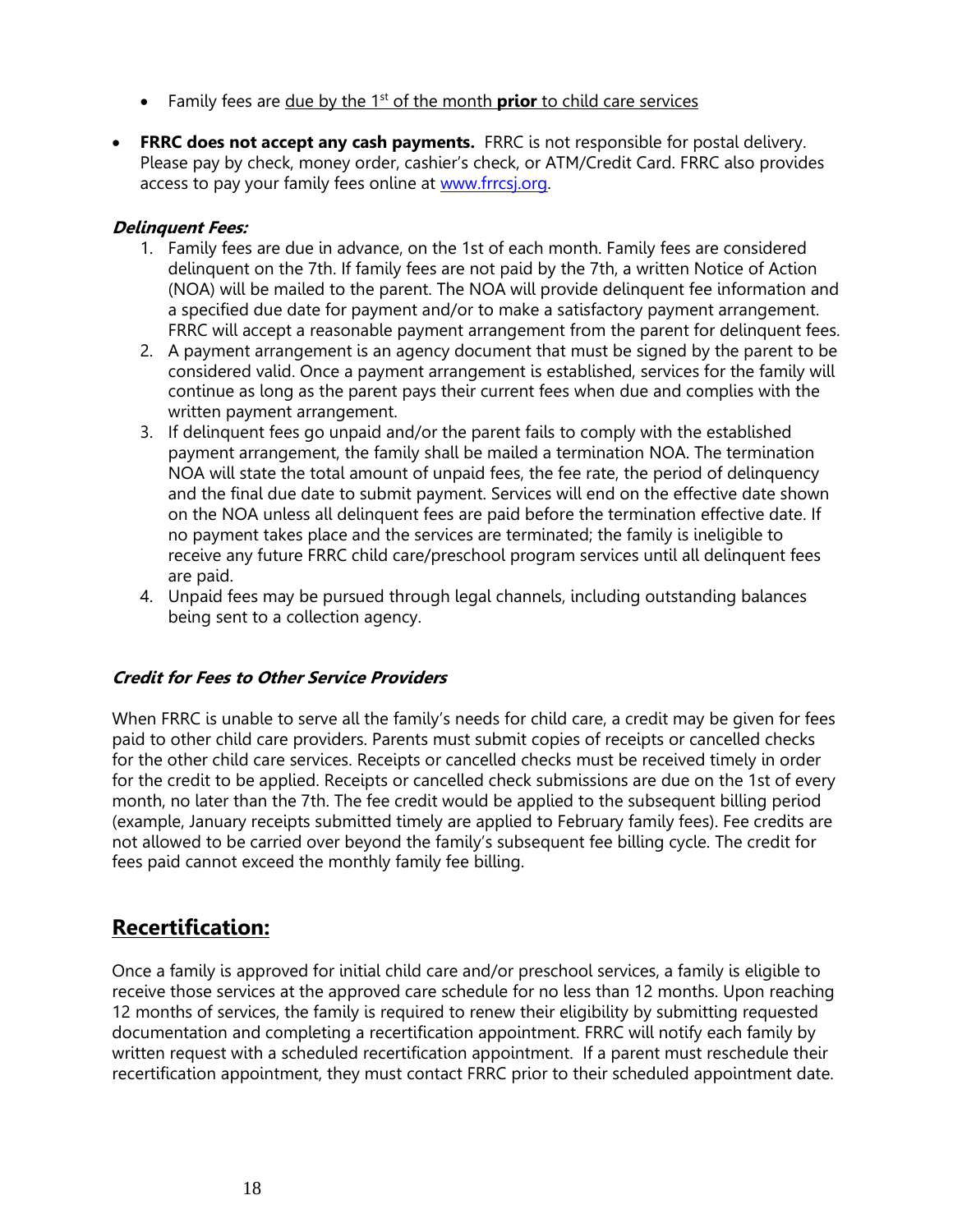If a family completes recertification and is confirmed eligible for continued services, services will be authorized at the care schedule established at recertification for the next 12 months.

If a family fails to complete the recertification process or the family completes recertification but is found no longer eligible for services, the parent and provider will be notified that services will be terminated. The parent will be notified by a written Notice of Action.

### **Documentation of Child Care Attendance/Absences**

Enrolled parents and providers are responsible for indicating ACTUAL attendance on the attendance records ON A DAILY BASIS. Providers confirm attendance by signing their full signatures on the bottom of the attendance record at the end of the month. A parent must also sign his/her full signature on the bottom of the attendance record to verify the attendance information. Failure to indicate the child's time in and out daily as required can result in termination of child care services and/or late payments.

Every day of the approved child care schedule must be accounted for. Payment will only be made to licensed providers for contracted hours of care and excused absences (this is different from the providers non-operational days. Payment will only be made to exempt providers for actual hours of care. License-exempt providers will not receive payment for absences.

## **Best Interest Days**

FRRC will pay for up to 10 days for best interest of the child. The following is a list of excusable absences:

Best Interest of the Child **Figure 2** and - Illness

Death in the family **Sick child or parent** Car breakdown Loss of transportation Weather crisis (severe storms) Disaster (i.e. fire, earthquake) Serious illness to family member School strike/closure School suspensions Vacation Visit with other parent (non-custodial) Visit with visiting relatives (i.e. grandparents)

To ensure the services provided to families enrolled are continuous, parents must **notify FRRC if a child is absent for three (3) consecutive days.** Failure to notify FRRC will result in nonpayment and the last day attended will be the last day of payment.

**Payment can only be made for excused absences if the licensed provider charges nonsubsidized families for absences and is charging a weekly or monthly rate that is set regardless of attendance.**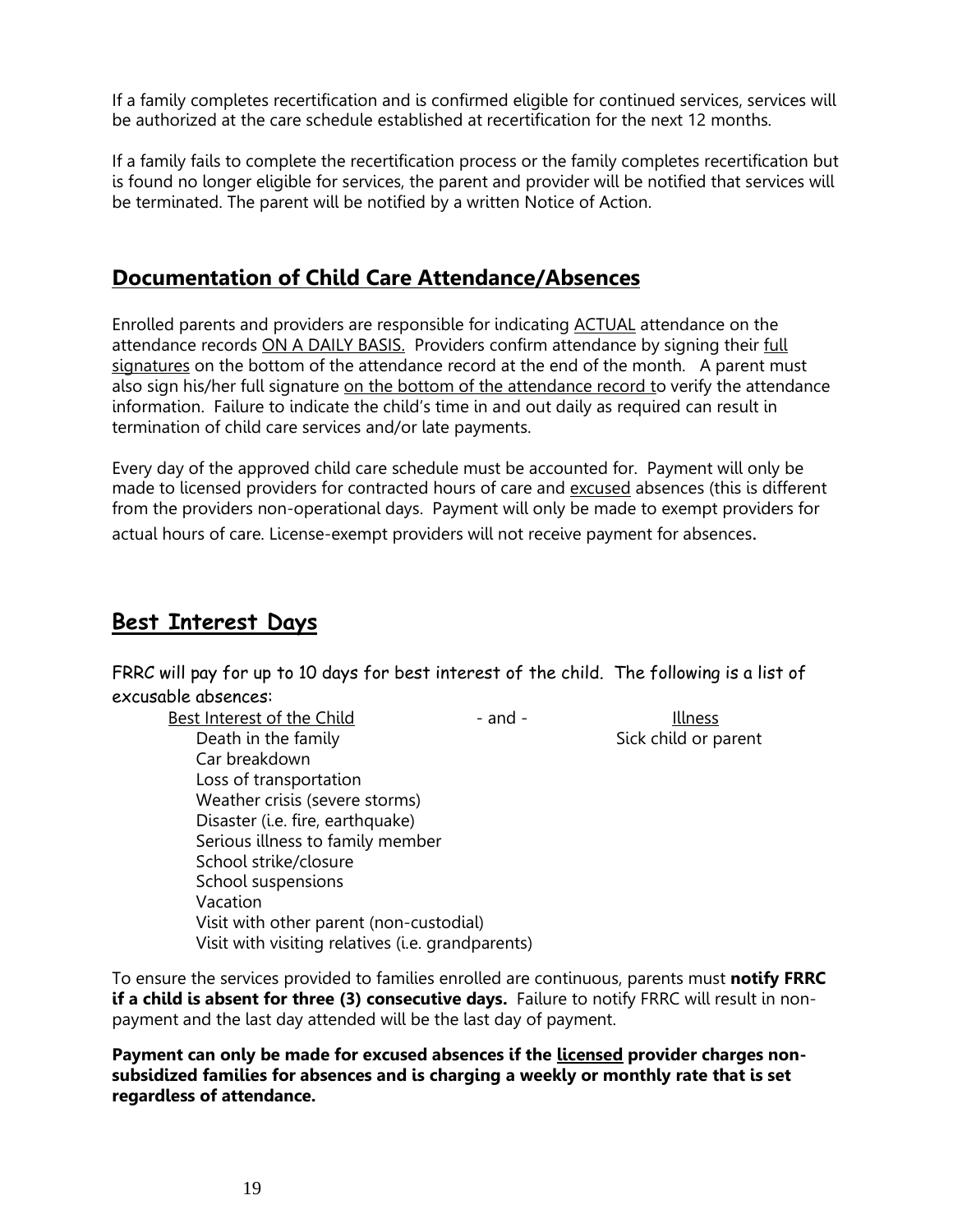## **Break In Service**

A break in service is a temporary suspension in child care services. While on an established break in service, the family remains eligible for child care assistance but services stop, then start up again upon the conclusion of the break. A potential break in service could be to provide the child time to spend with a parent or other relative by court order or other family circumstances.

- If a family needs a break in service, the parent must provide a written request to FRRC, using the Voluntary Reduction in Child Care Request Form. The maximum time FRRC can approve a break in service request (temporarily suspending child care services) is a total of 90 calendar days, per fiscal year (July 1 through June 30). A break in service request must be approved by FRRC and the parent will be notified of the change with a written Notice of Action.
- During the approved break in service, child attendance is not reported and FRRC does not make any payment to the child care provider. Once the approved break in service duration ends, the child care may be restarted again based on the authorized certified hours before the break in service began. The parent may have to choose a new child care provider if their provider is no longer available.
- If at the end of the break in service the family is due to be recertified, the parent may resume services based on the authorized care hours before the break in service began. However, upon reinstatement, the parent will be immediately notified and required to attend a recertification appointment to verify eligibility for continued child care assistance.
- If for any reason the family does not resume child care services at the end of the break in service, a Notice of Action will be sent notifying the family of program termination.

#### Stage 1 Program

For parents participating in the Stage 1 Program, a break in service is not permissible. If a family receiving Stage 1 services requests a break in service, FRRC will end (terminate) child care services. Reinstatement of child care will be based on a new assessment of eligibility by Human Services Agency (HSA)/CalWORKs and/or Family Resource and Referral Center.

## **Parental Choice Policy**

As a participant of the Subsidized Child Care Program, parents have the right to choose a child care provider that best suits their child care needs. FRRC provides support to parents by providing free child care listings to assist in locating quality licensed child care providers and information to help make a choice in child care. FRRC's Resource and Referral Department offers a variety of resources and written materials, such as standards to assess quality care, health and safety information and helpful questions to ask a potential child care provider.

#### **Child care provider options**:

- •Licensed Child Care Center
- •Licensed Family Child Care Home
- •License-Exempt Provider (Unlicensed Child Care Provider)
- A license-exempt provider is also referred to as "family, friend, and neighbor" (FFN)

In addition to child care centers, child care homes, and license-exempt providers, there are a variety of child care options available, such as Head Start and State Preschool Programs which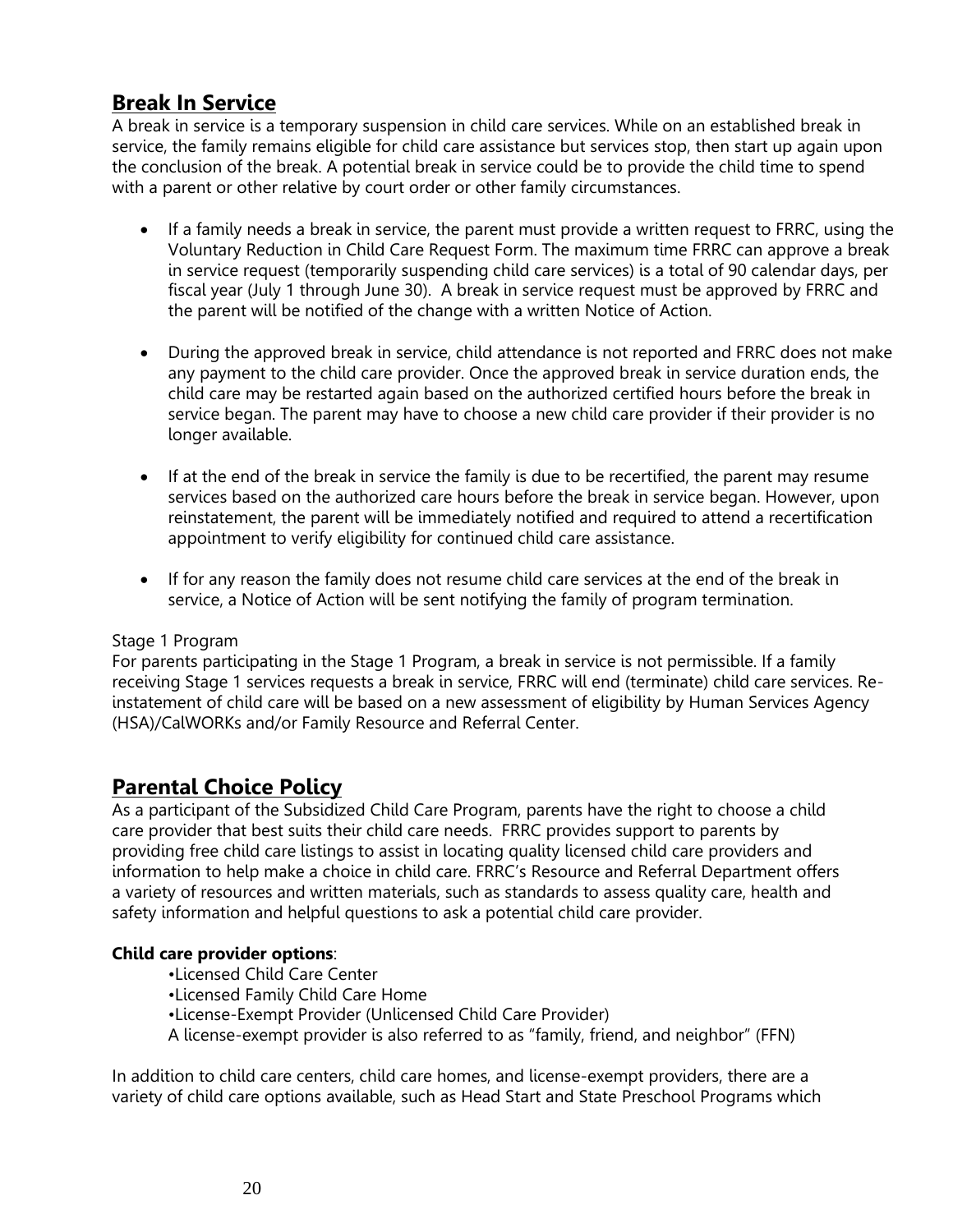focus to prepare children for school. For school-age children, after-school programs are an option. For more information, see a FRRC Resource & Referral Department Staff Member.

When selecting a child care provider, it is important to be aware the provider must meet all participation requirements. License-Exempt Providers have additional steps in order to be eligible to participate and receive payment from FRRC. Participation conditions are specified in the Parent and Provider Handbook and are required based on regulatory requirements.

Parents have a right to change child care providers. However, it is the parent's responsibility to give timely notice to their FRRC Caseworker and their current child care provider before changing providers. Licensed child care providers may have their own notification policy when ending care. It is the responsibility of the parent to be informed of their provider's policies and notification requirements.

## **Displacement Policy**

If it is necessary to displace families, for reasons including but not limited to, a change in the income eligibility threshold (State Median Income Ceiling, SMI), reduction in State funding, a loss of a State contract, or changes in regulation, families shall be displaced (terminated from services) in reverse order of admission priorities.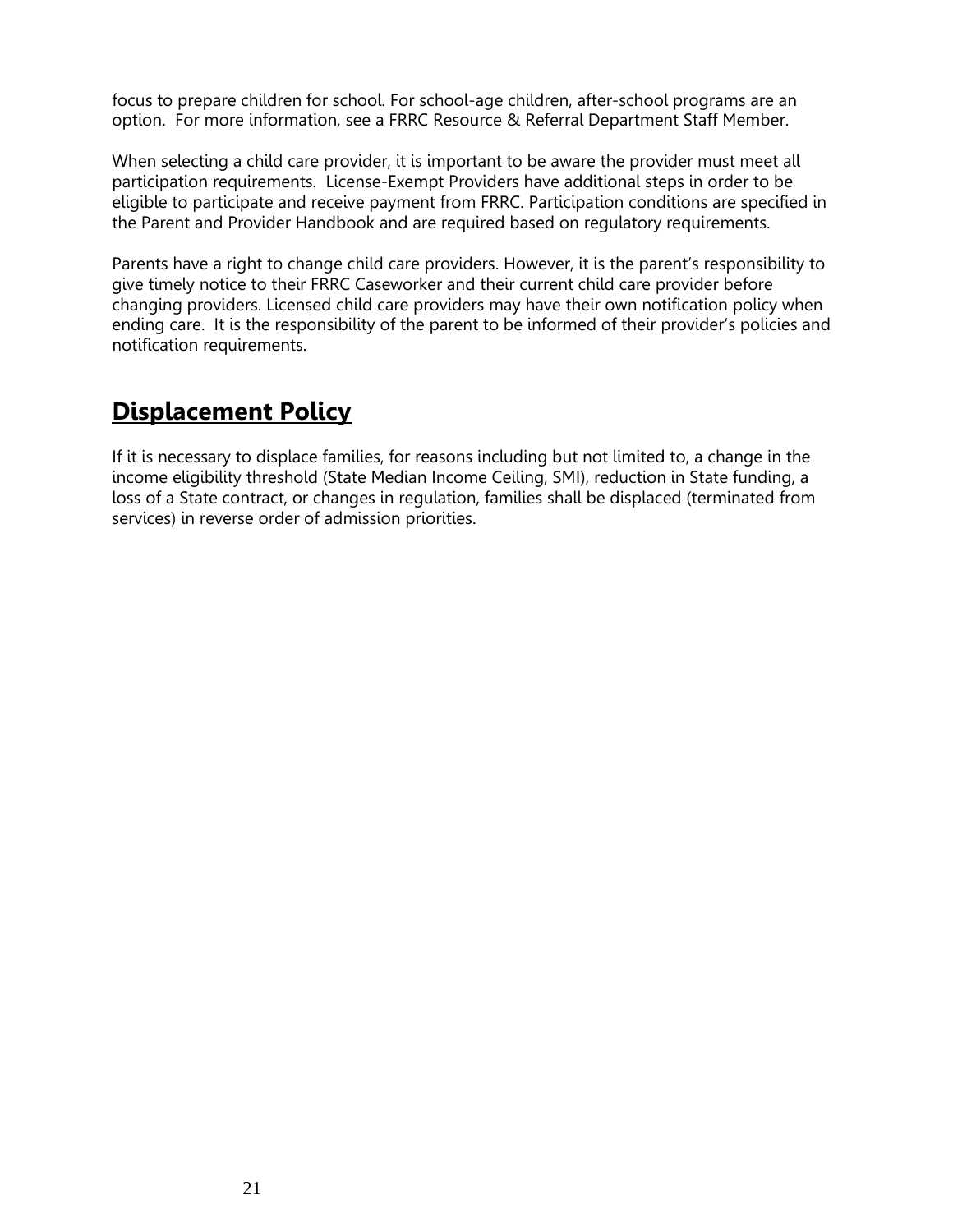

## **Child Care Options/Child Care Referrals**

In the best interest of children and families, FRRC recommends parents/guardians thoroughly research a provider and site before placing children to ensure that it is the type of environment that they and their children feel is best. For more information regarding basic health & safety codes, please call the California Department of Social Services-Community Care Licensing at (916) 263-5744. To obtain more information on any licensed provider or facility, including more details about any citations, please visit [www.ccld.dss.ca.gov/carefacilitysearch/.](http://www.ccld.dss.ca.gov/carefacilitysearch/)This information is intended to help individuals and families learn more about a facility they might be considering. To report a complaint or concern regarding any licensed care facility, parents/guardians should contact the California Department of Social Services-Community Care Licensing Hotline at 1-844-538-8766.

The FRRC's Resource and Referral Department offers assistance with choosing quality child care, but personal recommendations to specific child care providers are not provided. Basic child care consumer information is provided, along with referrals to child care providers contained in the FRRC child care services referral database. Child care referral assistance is provided upon request and available to anyone in the community.

## **Types of Child Care Providers**

## **Licensed Child Care**

Licensed child care takes place in a family child care home or in a child care center. A child care home is licensed for up to 8 children for a small family child care home or up to 14 children for a large family child care home group with an assistant. A child care center is licensed for specific ages of children and the number of children is related to the size of the center. All licensed providers are fingerprinted, have a criminal background check, and California Child Abuse Index Clearance. In licensed family child care homes, anyone living in the home over age 18 years is required to go through the same clearance process. There are specific educational requirements for child care center providers. Licensed providers must have 16 hours of health and safety training, including CPR and First Aid. They must also have 25 hours of professional growth hours per year.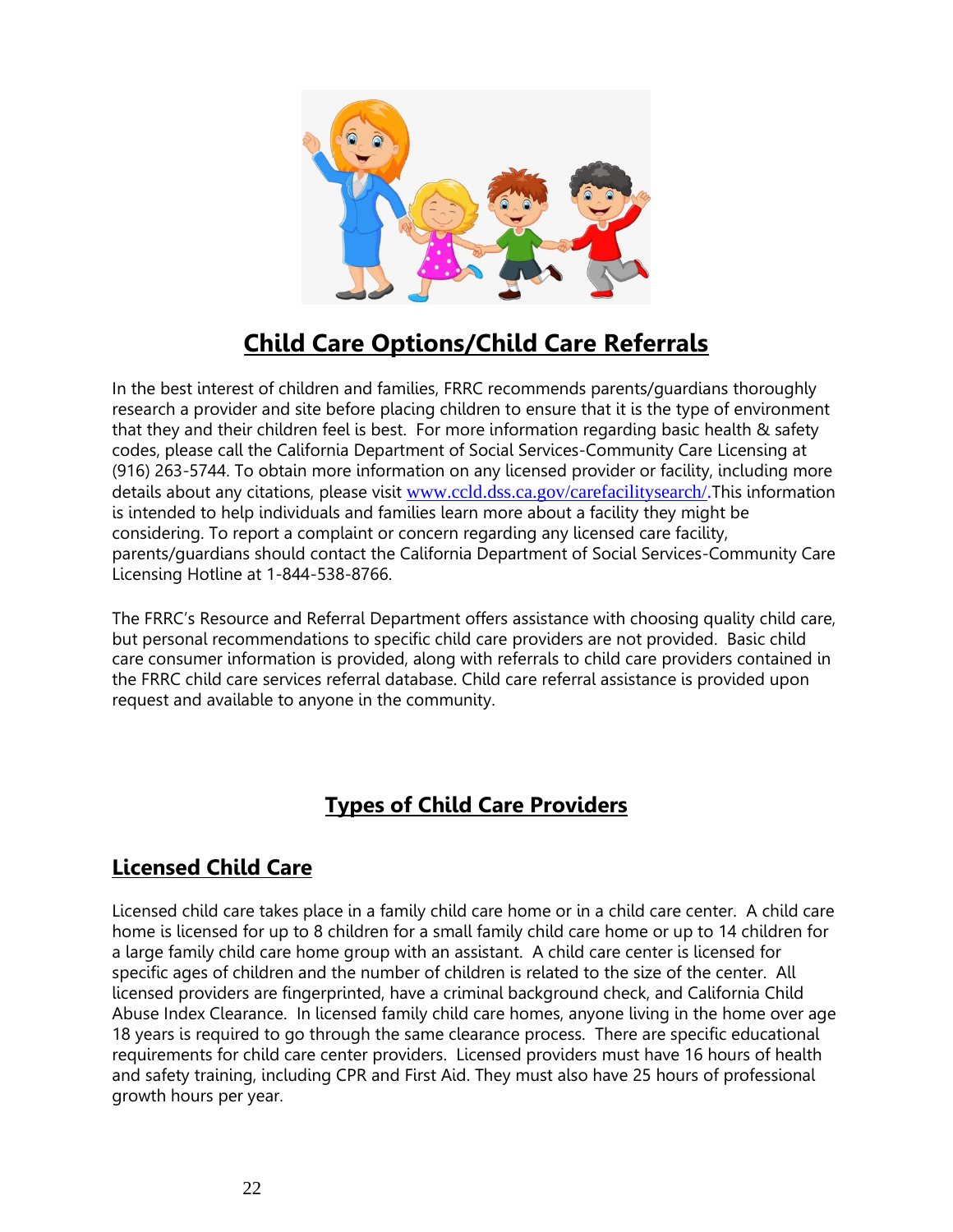If a parent chooses a provider with a "usual and customary" rate exceeding the amount that FRRC can pay, it is the parent's responsibility to pay the difference. The co-payment shall be paid directly by the parent to the provider and shall not be accounted for by FRRC (see Section Credit for Fees to Other Service Providers).

## **License-Exempt Child Care (Family, Friend, and Neighbor)**

Parents may select care that is exempt from licensure. License-exempt providers may only provide child care services to one family in addition to their own children. Birth parents, step parents, and/or adoptive parents are ineligible to receive child care payment for services to their own children.

## **Siblings Providing Care**

Siblings who reside in the same home are not eligible to provide care for their younger siblings. If the sibling resides outside of the home, they must be 18 years of age or older and meet all license exempt provider conditions. Siblings are required to be TrustLine registered and submit verification of residency.

## **Provider Mandated Reporting**

A mandated reporter is a person who, because of his or her profession, is legally required to report any suspicion of child abuse or neglect to the relevant authorities. The primary intent of the reporting law is to protect the child and to provide help for the family. The types of abuse, neglect or suspected abuse to be reported include but are not limited to: physical abuse, sexual abuse, sexual assault and exploitation, willful cruelty, unjustifiable punishment, neglect, and unlawful corporal punishment, injury, or mental suffering. Additional causes for concern of neglect may include violations of the law, including the dropping off or picking up of a child while intoxicated or without an appropriate car safety seat.

In California, certain professionals are required by law to report any known or suspected child abuse or neglect to the appropriate authorities. FRRC Staff who meet the mandated reporter definition (penal code 11165.7) are required to adhere to the mandated reporting requirements. Licensed child care providers are required by law to act in accordance with the mandated reporter requirements.

- In instances of directly observed or suspected evidence of abuse or neglect (reasonable suspicion), FRRC Staff and licensed child care providers are to report immediately to any police, sheriff's department or the local child protective service agency (San Joaquin County Child Protective Services: 209-468-1333). As required, a written report must be forwarded within 36 hours to the Child Protective Services Agency or local law enforcement.
- In addition to notifying appropriate authorities, any child care provider who is contracted with FRRC, must also notify FRRC immediately (as soon as reasonably possible) but not longer than 48 hours after reporting to the Child Protective Services Agency or local law enforcement.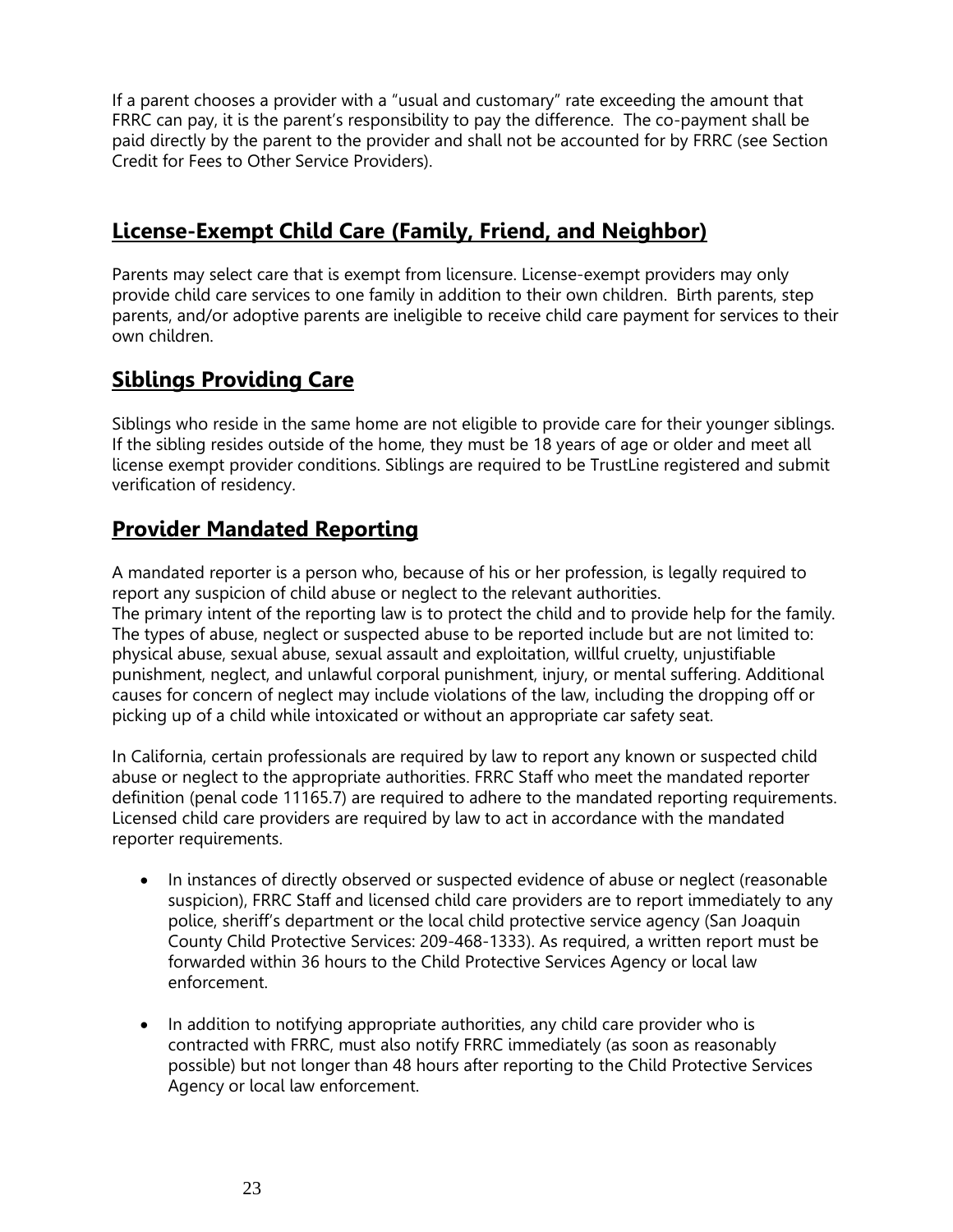- To file a complaint or report a suspected licensing violation about a licensed child care center, child care home and/or facility staff person, contact Community Care Licensing: 844-538-8766
- All licensed child care providers must report immediately (within 24 hours) any licensing violations or citations to FRRC

## **License Exempt Participation Policy**

FRRC encourages all providers to attend child care and development workshops that are sponsored by the FRRC and other child development training agencies. We also highly recommend you research information on becoming a licensed child care provider. FRRC offers the Child Care Initiative Program (CCIP) that can assist you in becoming a licensed provider. The following are the conditions for participation as a license-exempt child care provider:

- Must be TrustLine registered, if applicable
- Must be 18 years of age or older
- Must complete a W-9 form
- Must submit a current social security card
- Must submit a current photo ID/CA Driver's License or INS work permit, as applicable
- Must only provide child care services to one family in addition to their own children
- The license-exempt provider and the parent must attend exempt provider orientation (EPO)
- The provider must report to FRRC if they also work or go to school. The provider's work or school schedule cannot overlap with child care services and the arrangement must be reasonable for FRRC to allow for payments.

## **TrustLine Registry**

Individuals who provide child care in a home setting and do not have a child care license are considered license-exempt. A license-exempt provider is also referred to as "family, friend, and neighbor" (FFN). As a part of obtaining eligibility to receive payment from FRRC for child care services, license-exempt providers are required to be Trustline registered.

Trustline Registry is an important tool for child safety and a resource to help parents choose the best child care provider. Trustline is a California registry of child care providers who have passed a background screening. Trustline performs criminal background checks through a fingerprinting process. Trustline conducts background checks using databases at the California Department of Justice, the Child Abuse Central Index and the Federal Bureau of Investigation (FBI). The Trustline process will include an application and completing a finger-print screening process.

Immediate relatives defined as aunts, uncles, or grandparents of the child receiving services, may be exempt from Trustline; however, FRRC may require Trustline screening be completed with the knowledge of any previous criminal history and/or convictions. To be exempt from Trustline screening, proof of relationship to the child will be required. Immediate relationship to the child is defined by blood, marriage, or court decree.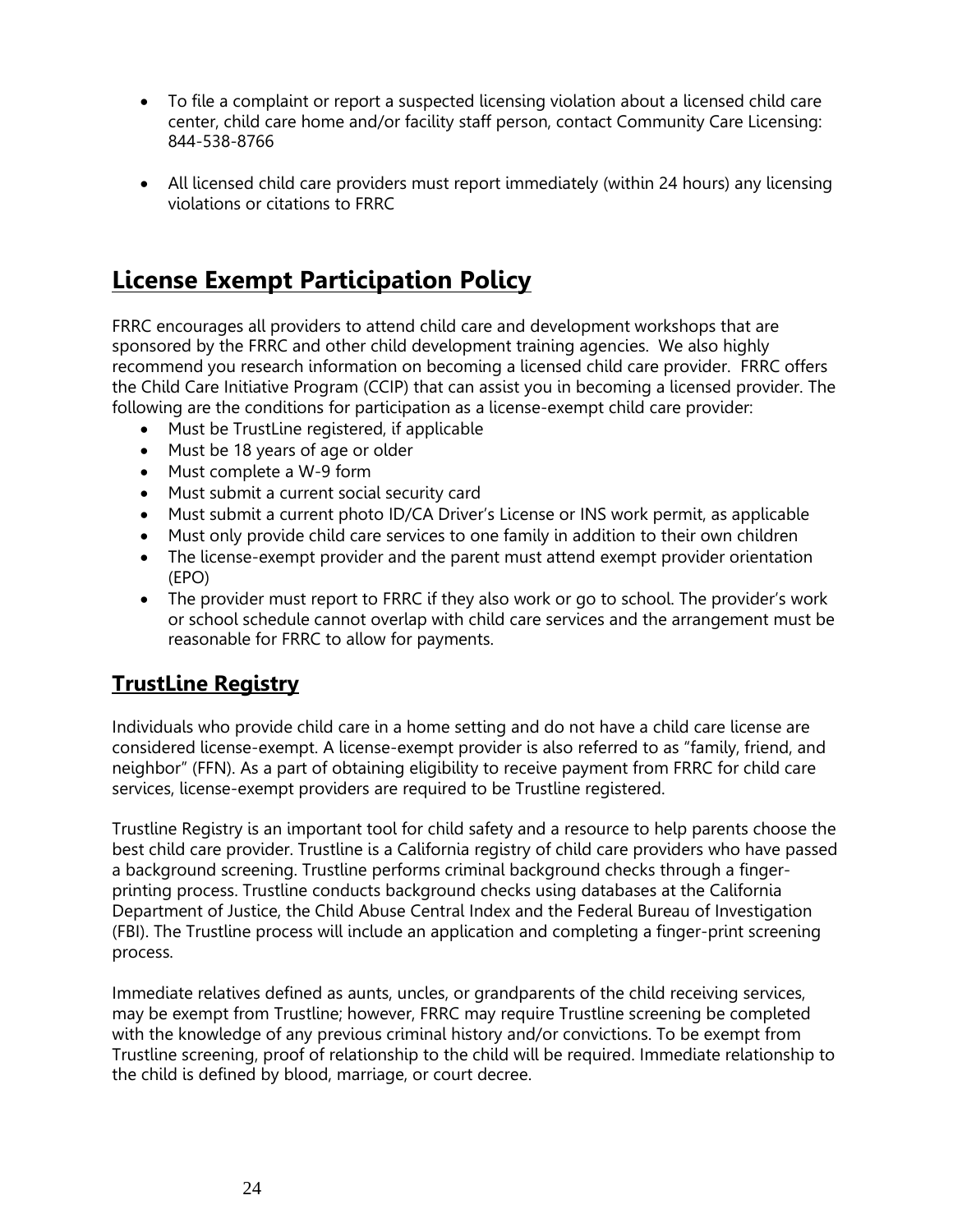### **Emergency Child Care Bridge Program**

For parents participating in the Bridge Child Care Program, if choosing a license-exempt provider, regardless of relationship, the child care provider is required to be Trustline registered. No exceptions apply.

#### **It is the policy of FRRC and San Joaquin County to require the following from licenseexempt providers:**

Exempt child care providers who are required to fulfill TrustLine must:

- 1. Complete a Health & Safety Certification Form (completed by both parent & provider) and the TrustLine application process within fourteen (14) calendar days. See an FRRC Office for both forms.
- 2. Schedule an appointment to be fingerprinted at the local Idemia by Morpho Trust Fingerprinting Center (see application packet for further instructions).
- 3. Attend an Exempt Provider Orientation (EPO) with the parent.
- 4. Present FRRC with a valid picture identification (Calif. ID/Driver's License) and Social Security Card, verifying that the child care provider is over 18 years of age.

### **IMPORTANT PAYMENT FACTS FOR LICENSE-EXEMPT CHILD CARE PROVIDERS:**

- **Exempt child care providers who are required to complete the TrustLine process CANNOT BE PAID until FRRC receives notification the provider is registered with TrustLine. Payment will not begin until you are registered with TrustLine**
	- **In most programs administered by FRRC, retroactive payment (back payment) will not be allowed. See an FRRC Caseworker for more about payment information**
	- **Any non-payment from FRRC, you must pursue from the parent (on your own)**
	- **If an exempt provider has not completed the TrustLine process, or the application was denied or closed by TrustLine, FRRC will not pay the provider until the provider is registered with TrustLine**
	- **FRRC is not accountable for any delays in the provider's registration with TrustLine**

## **Exempt Provider Orientation (EPO)**

The license-exempt provider and parent will be required to attend an Exempt Provider Orientation (EPO) together. The parent and provider will not need to attend *another* EPO together unless:

- $\triangleright$  The provider has not been actively receiving payment from FRRC in over 12 months.
- $\triangleright$  The provider worked for another parent; therefore, they must attend with the new person.
- $\triangleright$  The parent changed providers; therefore, they must attend with the new provider.

#### **When attending an Exempt Provider Orientation (EPO), the provider will need to bring:**

• A current and original Calif. ID/Driver's License verifying the individual is over the age of 18 years. The Calif. ID/Driver's License must reflect a San Joaquin County residency. No copies accepted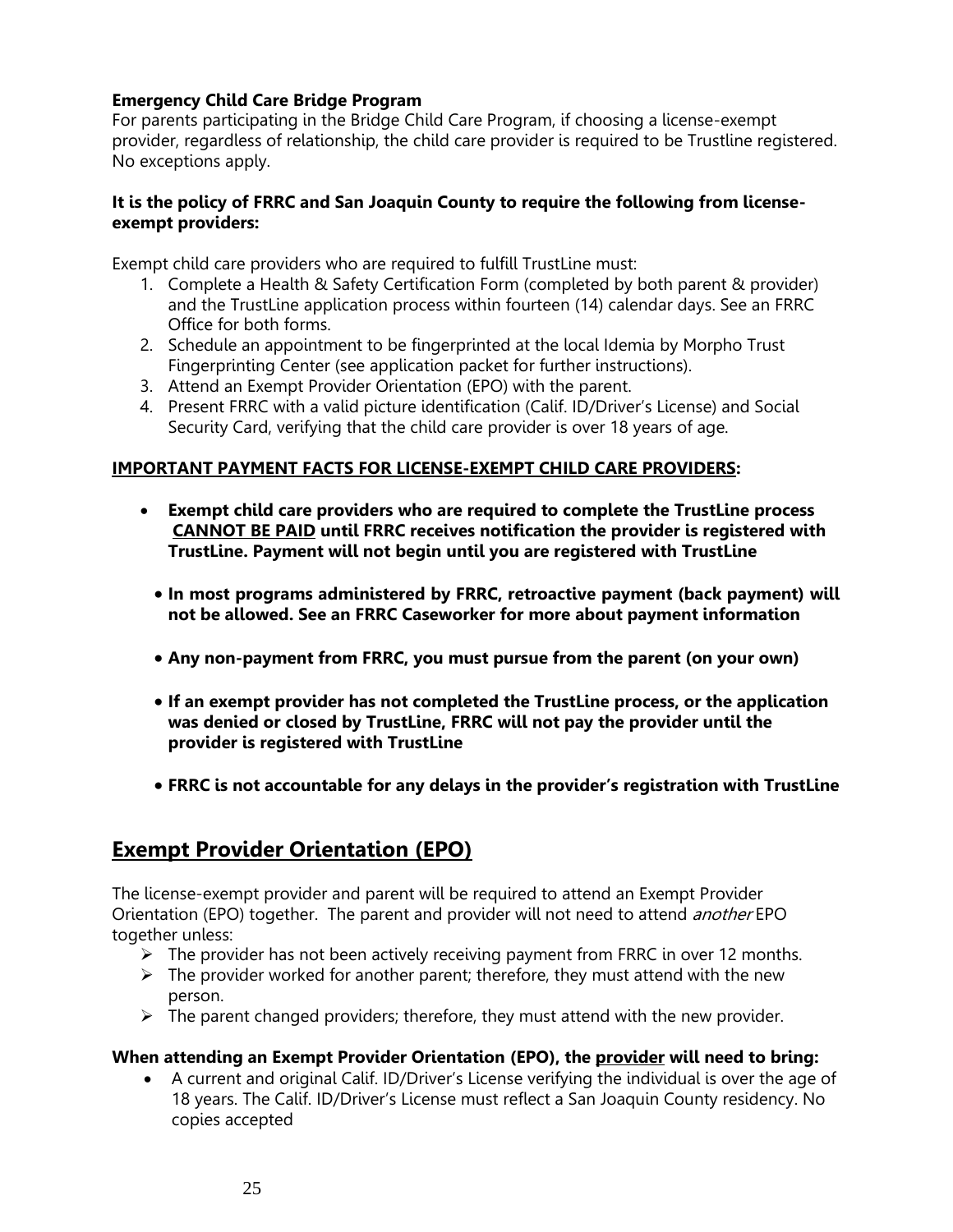- A current and original Social Security Card. No copies accepted
- A current and original INS work permit, as applicable. No copies accepted
- Proof of residency, as requested
- Report if also working or going to school

### **Children are not allowed at EPO as child care is not available. If they attend, you and your provider will have to reschedule.**

After the parent and provider schedule an appointment for the orientation, the Exempt Provider Orientation Staff will inform the provider if he/she will need to get Live-Scanned (fingerprinted) for TrustLine **prior** to their orientation appointment. There is no charge to the providers for their Live-Scan appointment.

The following are steps an exempt provider needs to do **prior** to their EPO appointment:

- Pick up a TrustLine application packet at any FRRC office location
- Make an appointment and take the application (and your Calif. ID/Driver's License and social security card) to the Idemia Fingerprinting Center located at: 315 West Fyffe Street, Suite C, Stockton CA. Their phone number is (800) 315-4507. This is where you will be fingerprinted.

#### **Important Note:**

**In most programs administered by FRRC, retroactive payment (back payment) will not be allowed. See an FRRC Caseworker for more about payment information.**

## **Registration Fees Policy**

Registration fees must be included in the licensed child care provider's usual and customary rates. The rate of reimbursement of the registration fee is determined by State guidelines and will be paid no more than once per fiscal year. Reimbursement for registration fees is limited based on the applicable State Regional Market Rate (RMR) ceiling limit.

## **Independent Contractor Status Policy**

Child care providers who chose to participate in any subsidized child care program are considered independent contractors. Child care providers are not and will not become employees or partners with FRRC. Child care providers are not entitled to the rights or benefits of FRRC employees, including disability, unemployment insurance, workers compensation, medical insurance, sick leave or any other employee benefit. FRRC does not verify employment for independent contractors.

Child care providers are reimbursed on behalf of the parent. FRRC does not withhold any taxes from provider payments. For tax purposes, all child care providers who receive a payment during the calendar year will be mailed a 1099 form by January 31 the following year. It is the responsibility of the child care provider to pay all applicable taxes, including but not limited to, federal, state, and local taxes.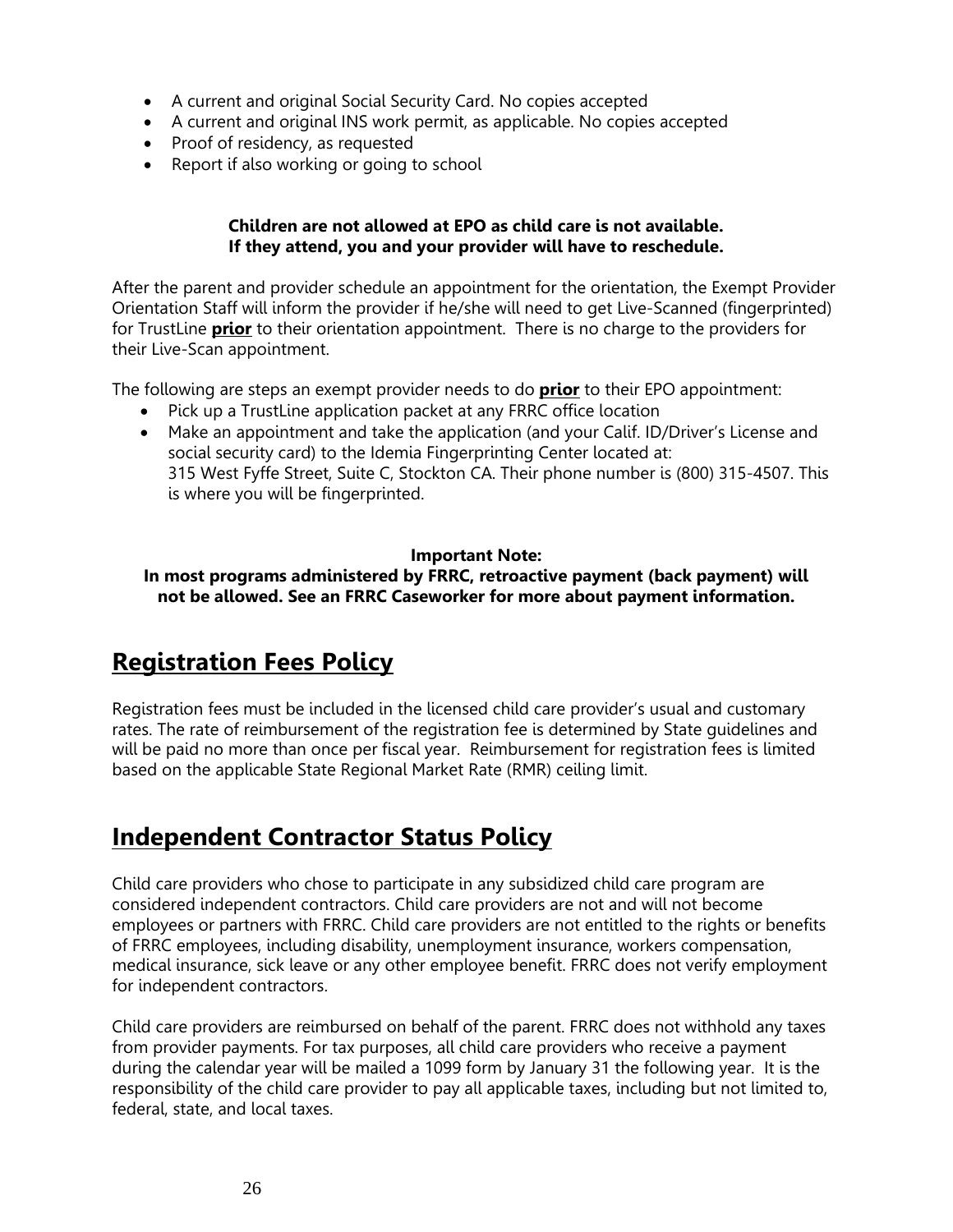## **Religious Instruction Policy**

Child care providers who participate in any FRRC State and/or Federally funded program will not include religious instruction or worship in their program activities and curriculum.

## **Procedure for Changing Providers**

Families enrolled in FRRC Subsidized Child Care may change providers at any time with prior notice. FRRC Subsidized Child Care Service policies do not allow for payment of two providers for the same child during the same time period.

FRRC Subsidized Child Care Services policy also limits the number of providers to be screened for TrustLine to a maximum of three (3) in a 12-month period (July 1-June 30). More than three (3) providers in a 12-month period will require Subsidized Child Care Management approval.

- A parent who chooses to change providers must give a timely notice to the provider and FRRC. The Resource and Referral Department of FRRC can assist the parent in locating a new licensed provider
- FRRC will notify the current provider with a written notice of the last effective date of payment. The new provider will be issued a certificate with the first effective date of payment for new services
- Payment for the new provider cannot be approved until the termination time period has been satisfied. At no time can FRRC pay two providers at the same time for child care services. The new provider will be required to agree to Family Resource and Referral Center Subsidized Child Care Services policies
- FRRC payment will end the last day child care was used. Parent will be responsible for any other charges incurred

## **Child Care Provider Documentation of Rates Policy**

Child care providers are required to submit copies of their usual and customary rates they would charge for all parents, whether the family is subsidized through FRRC or non-subsidized. If the usual and customary rate exceeds the amount FRRC can pay, the parent is responsible to pay the difference. Any difference in pay is paid directly by the parent to the provider (See Section Credit for Fees to Other Service Providers)

Licensed child care providers are required to submit to FRRC copies of any parent contracts or agreements they use with their parents. Licensed child care providers must also submit documentation which reflects closure days (nonoperational days), discounts for siblings, or registration fees, etc. This information is requested to ensure accurate reimbursements.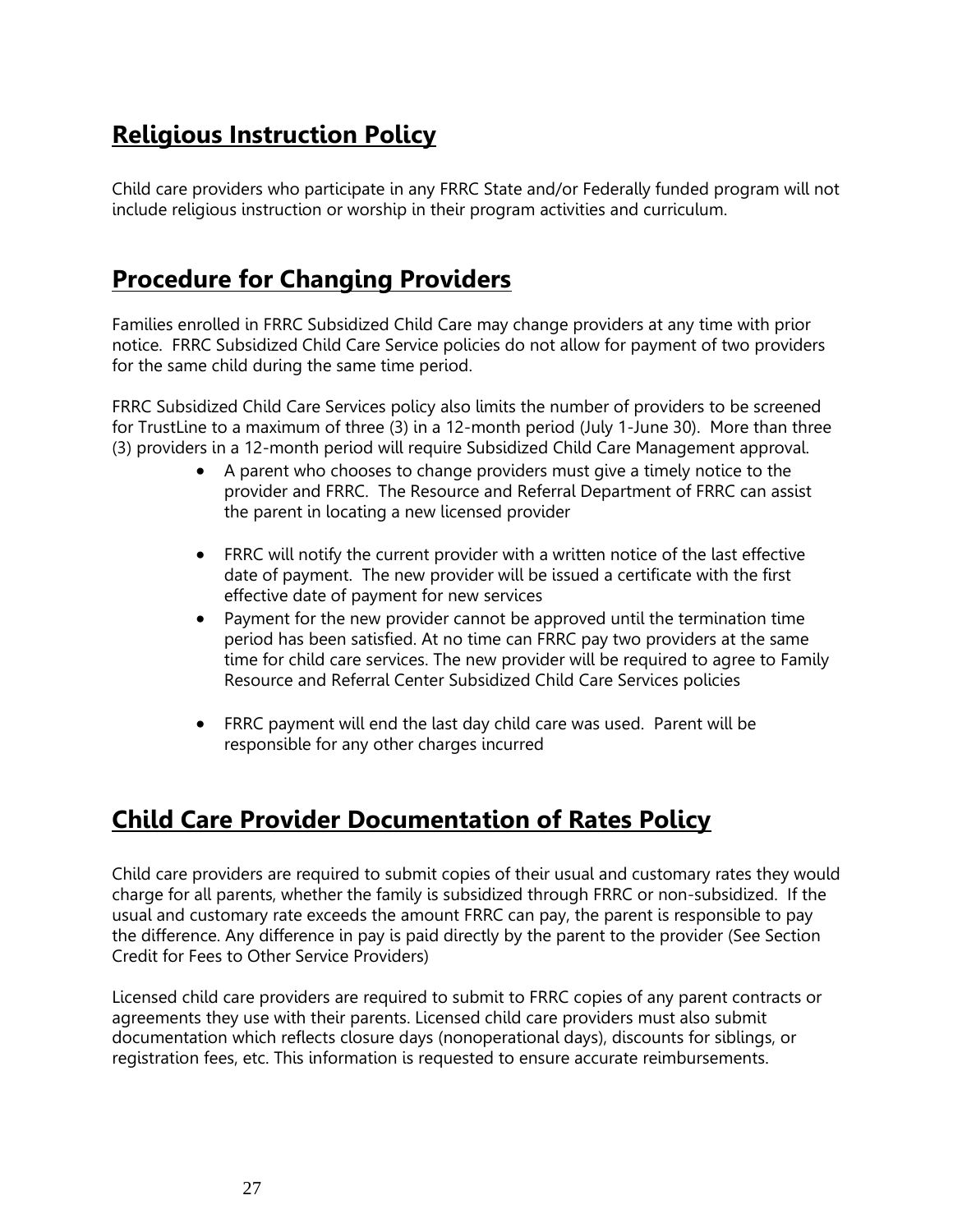### **Ten (10) Paid Nonoperational Days (Closure Days)**

The number of reimbursable paid days of nonoperation are limited to a maximum of ten days per fiscal year per provider. If providers wish to reschedule any of the ten closure days, they must do so consistent with their contractual terms/written policies and provide a copy to FRRC. FRRC is required to track the usage of the nonoperational days per California Department of Social Services for reimbursement purposes.

### **Updating Rates**

Child care providers may update their usual and customary rates as needed. Licensed child care providers shall provide FRRC a copy of their updated rate sheet to reflect any changes. Updated rates shall be effective within 60 days of submission of the updated rate sheet. Rates paid cannot exceed the state's current Regional Market Rates (RMR). The reimbursement rate is determined by reviewing the appropriate RMR ceiling AND the provider's rate(s).



## **Provider Payment System**

FRRC is required to reimburse providers based on the following guidelines, which cannot be altered:

Provider rates on file with FRRC are required to be equal to the rates charged to other private paying parents for the same services. When contracting with FRRC, all Licensed and Licenseexempt providers must submit their "usual and customary" charges. FRRC will enter into a rate agreement with the provider. The agreement will be required by FRRC upon enrollment and before any payment will be made. The rate agreement will be placed on file with FRRC.

FRRC may reimburse providers in the same way they receive reimbursement from nonsubsidized families; by the hour, day, week, or month. The number of contracted hours of care determines whether the rate is part time or full time. Payment will be the lesser of these two and cannot exceed the State's current Regional Market Rate Ceiling (RMR):

1) Provider rate **OR** 2) Current State's Regional Market Rate Ceiling (RMR) **FRRC will apply the following when paying providers:**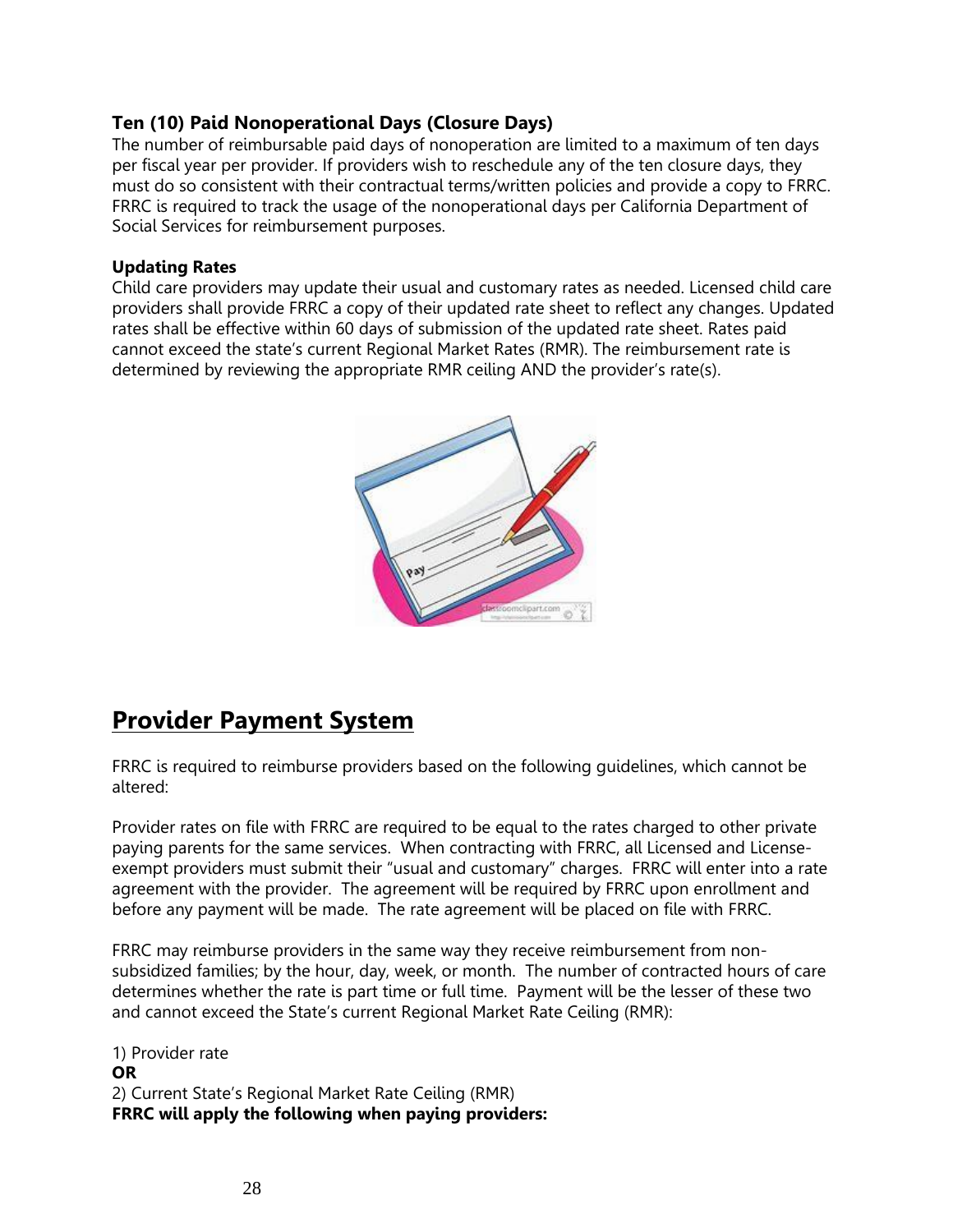- Hourly rates will not be paid for full-time care
- Part-time care may only be paid up to the full-time rate and, if at any time the part-time rate exceeds the full-time rate, FRRC will pay the full-time rate
- A full-time daily rate cannot be applied for more than 14 days of child care in a month
- An Adjustment Factor  $may$  apply for payment when applicable child care services are used

## **Attendance Record Policy**

**The California Department of Social Services requires FRRC to define full-time care as 30 hours or more per week or 6 hours or more per day. Anything less than 30 hours per week or less than 6 hours per day is considered part-time care. Reimbursement of providers is limited to the Regional Market Rate Ceiling for the type of child care provided.**

Parents and providers should understand that by signing the attendance record they are certifying that the information is true and correct. They are also declaring under penalty of perjury that child care was provided for the sole purpose for which it was certified. All attendance records must be delivered to the office by mail or drop box before 5:00 p.m. by the 5<sup>th</sup> of the month following service. FRRC is not responsible for the post office's failure to deliver. Postmarks are not accepted as proof of timely submission.

## **Attendance Record Procedures**

- 1. All attendance records are due in our office by the end of the business day (5:00 pm) on the 5<sup>th</sup> of each month to be considered on time.
- 2. **FRRC will accept attendance records through the mail or drop box only**. We will not accept personal hand delivery of attendance records.
	- **Drop Box:** The drop box is located in front of FRRC's main door at 3127 Transworld Dr, Stockton CA. Attendance records will also be accepted at our other office locations
	- **By Mail:** Submit attendance records to: Family Resource & Referral Center, 3127 Transworld Drive Suite 100, Stockton, CA 95206
- 3. Attendance records received in our office via mail or drop box by 5:00 p.m. on the  $5<sup>th</sup>$  of the month and completed accurately will be processed on a weekly basis.
- 4. All attendance records received after the  $5<sup>th</sup>$  of the month are considered late. FRRC does not guarantee the date of payment for late attendance records.
- 5. Parents must enter their child's time in and out daily and not at the end of the month.
- 6. For school-age children, the provider must initial the care for the times leaving for and arriving from school. The parent/guardian, or other authorized adult, must enter the child's time in at the beginning of the day and time out at the end of the day.
- 7. If a child is absent for any of the regular contracted days, the parent must write the exact reason why the child was absent in the corresponding space.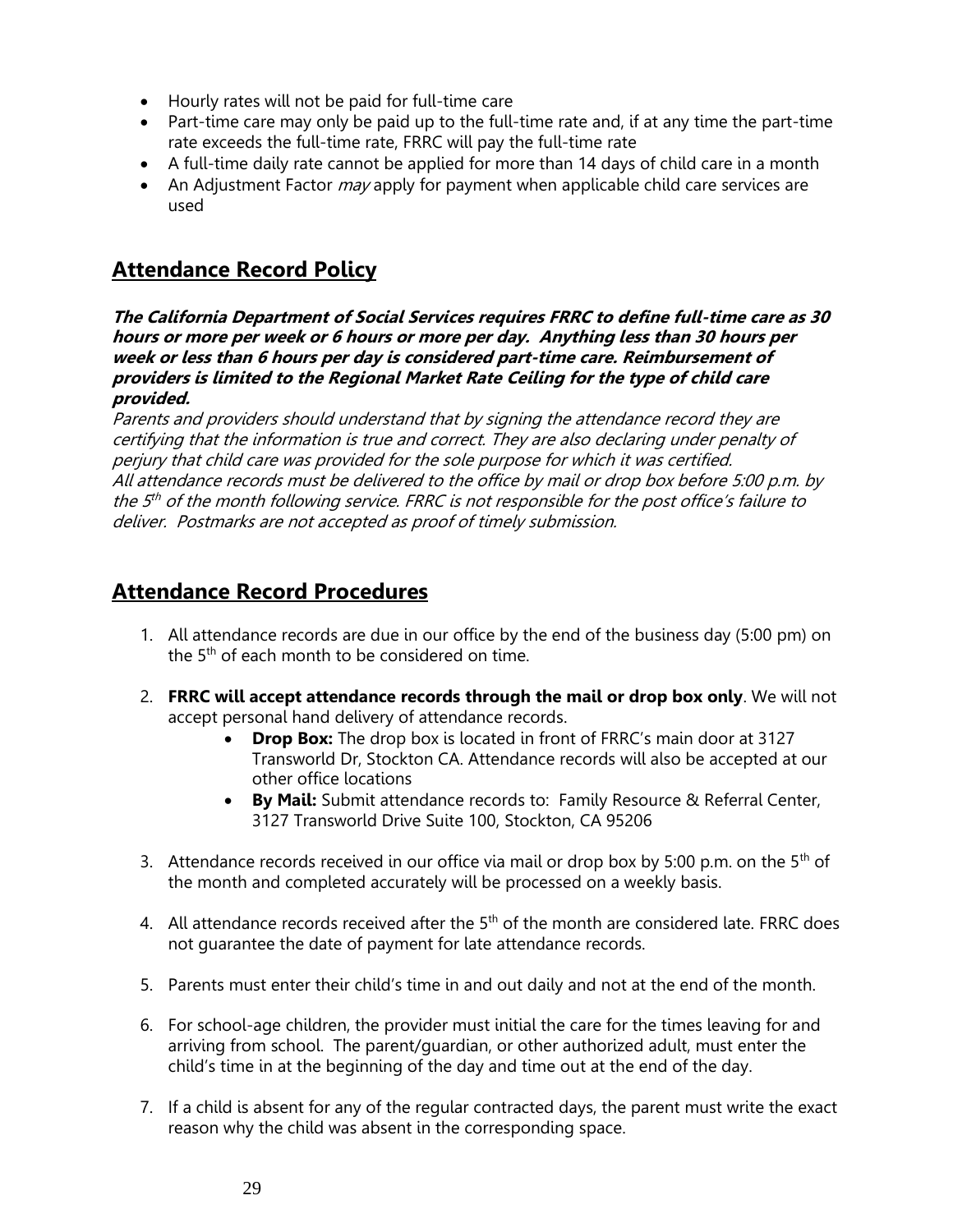- 8. NO faxes or copies of attendance records will be accepted.
- 9. **"White-Out"** on any part of the attendance record is not acceptable for submission. Please draw a line through any errors and initial corrections made.
- 10. All attendance records will be mailed monthly to the provider. They will be pre-printed and specific to the approved child care. Providers are not allowed to make any changes to the pre-printed information on the attendance record or use another child's attendance record for payment. If the information on the attendance record received is incorrect or the provider did not receive a pre-printed attendance record by the 5<sup>th</sup> day of service, the provider must call our office at **209-948-1553 to request for an attendance record for the month or for any corrections needed.**
- 11. If a parent/guardian states that he/she is being subsidized by FRRC, but the provider does not have documented approval by FRRC, contact the FRRC office for an update on the approval of services.
- 12. Parent is responsible for any child care expenses incurred prior to FRRC approval or usage of unauthorized care hours.
- 13. Both parent/guardian and provider must sign the bottom of the attendance record at the end of the month with full signatures in blue or black ink verifying that all the information on the attendance record is true and correct. Incomplete attendance records will result in late payment or possible non-payment.
- 14. Attendance records older than 30 days may not be paid.
- 15. Falsification of attendance records is grounds for termination for the parent and provider.

### **Parents and Providers must verify their attendance record(s) before submitting to FRRC. The following are some guidelines:**

- Parents/Guardian's or other authorized adult's time in and time out for the child is accurate & recorded daily on each line
- Provider has initialed for children leaving to and/or returning from school
- No deviations from agreement hours have been used (requires prior approval)
- Reasons for absences for parent/quardian and child are noted on each line
- Check to ensure that both the parent's and provider's signatures are not missing at the bottom of the attendance record at the end of each month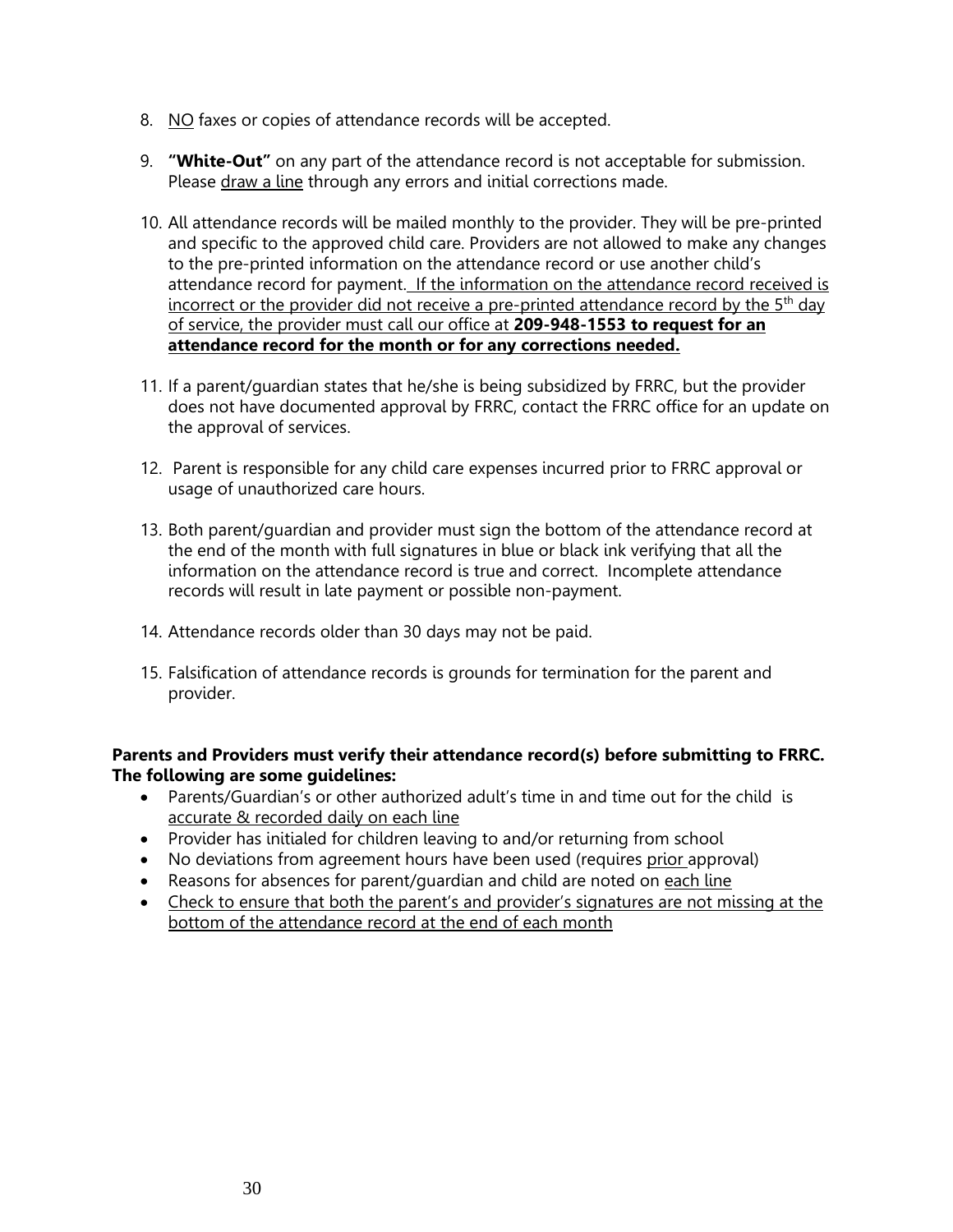

## **Payment Policy & Processing of Payments**

The following month after child care services, payment to providers will be through electronic payment: direct deposit. Example: Child care provided in the month of September will be paid in the month of October.

If an attendance record is turned in late or incomplete, FRRC cannot guarantee date of payment. Attendance records older than 30 days may not be paid.

Any overpayment or underpayment resulting from incorrect attendance records will be adjusted the following month. Parents and providers should understand that overpayments resulting from falsified attendance records may be prosecuted for fraud.

- 1. **The fiscal year for FRRC ends on June 30th. Thus, FRRC will be working on closing our financial records. FRRC must have June's attendance records no later than July 10th as FRRC has to account for all of our funding. Any attendance records from the previous fiscal year, submitted after July 10th, may not be paid. FRRC is unable to pay for child care provided in a previous fiscal year with funding from a new fiscal year**.
- 2. Child care payments are paid electronically by direct deposit (checking or savings). We do not allow the pick-up of any payments.
- 3. When a Child Care Certificate starts after the 1<sup>st</sup> of the month or ends before the last day of the month, payment will be prorated for the number of days covered by the certificate.
- 4. Charges for special activities that go over and above the normal care and supervision of children (i.e., swim lessons, dance lessons, field trips, etc.), will not be subsidized by FRRC.
- 5. Payment for license-exempt care is reimbursed for actual hours of care up to the maximum hours as authorized on the certificate.
- 6. Attendance records may only be paid according to the certificate and will be capped at the State's current Regional Market Rate (RMR) for each category.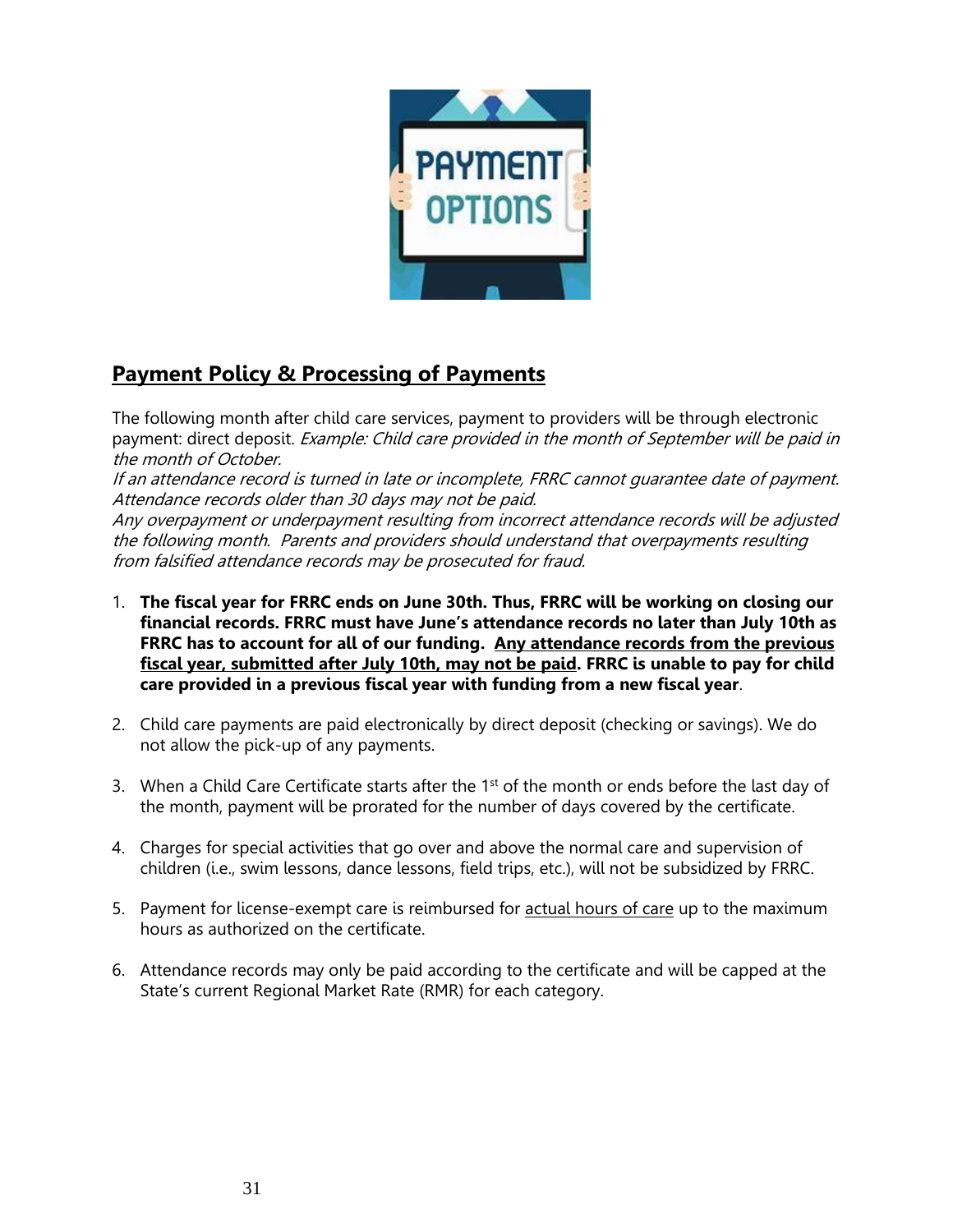## **Provider Payment Viewer (Online)**

The Online Provider Payment Viewer gives providers the ability to view payments and print their own check stubs from their home PC/printer. Go to [www.frrcsj.org](http://www.frrcsj.org/) to the "child care payment information" link to create an account login.

## **Procedure for Payment Corrections**

If the provider believes that FRRC has made an error in the calculations of the attendance records, the provider should contact us. We will review and correct the error, if applicable. Staff will call the provider when the correction has been made and when payment is expected to be posted to their bank account.

## **Delays in Processing a Payment**

Please be advised that the following situations **may prevent** the payment from being processed on time:

- 1. Missing signatures of parent/provider on attendance records at the end of each month
- 2. Child care hours used that do not match the contracted hours authorized
- 3. Child's arrival and departure times are incomplete.
- 4. Altering, making changes, or using white-out on attendance records.

It is the goal of FRRC to reimburse providers quickly, correctly, and fairly. FRRC understands the importance of paying providers in a timely manner. Therefore, in order to be fair to all providers and maintain efficiency for everyone's benefit, FRRC must strictly adhere to our agency's procedures.

FRRC reserves the right to alter our payment schedule in the event of late payment from our funding source or other unforeseen circumstances. Providers will be notified when or if the funding is delayed.

## **Payment Deductions**

FRRC reserves the right to deduct from the child care provider's payment any money owed to FRRC, including any overpayments. In addition, FRRC will comply with any legal notifications for garnishments and/or liens.

## **Child Care Certificates**

A Child Care Certificate will be issued for each child enrolled in Subsidized Child Care. The Certificate will include hours of care needed and payment rate. Any additional rate charges or late pick up fees imposed by the child care provider are the responsibility of the parent/guardian. Parents and providers should review the Child Care Certificate carefully before signing to ensure the accuracy of hours and total rate reimbursement from FRRC. Reimbursement for child care services is based upon this information.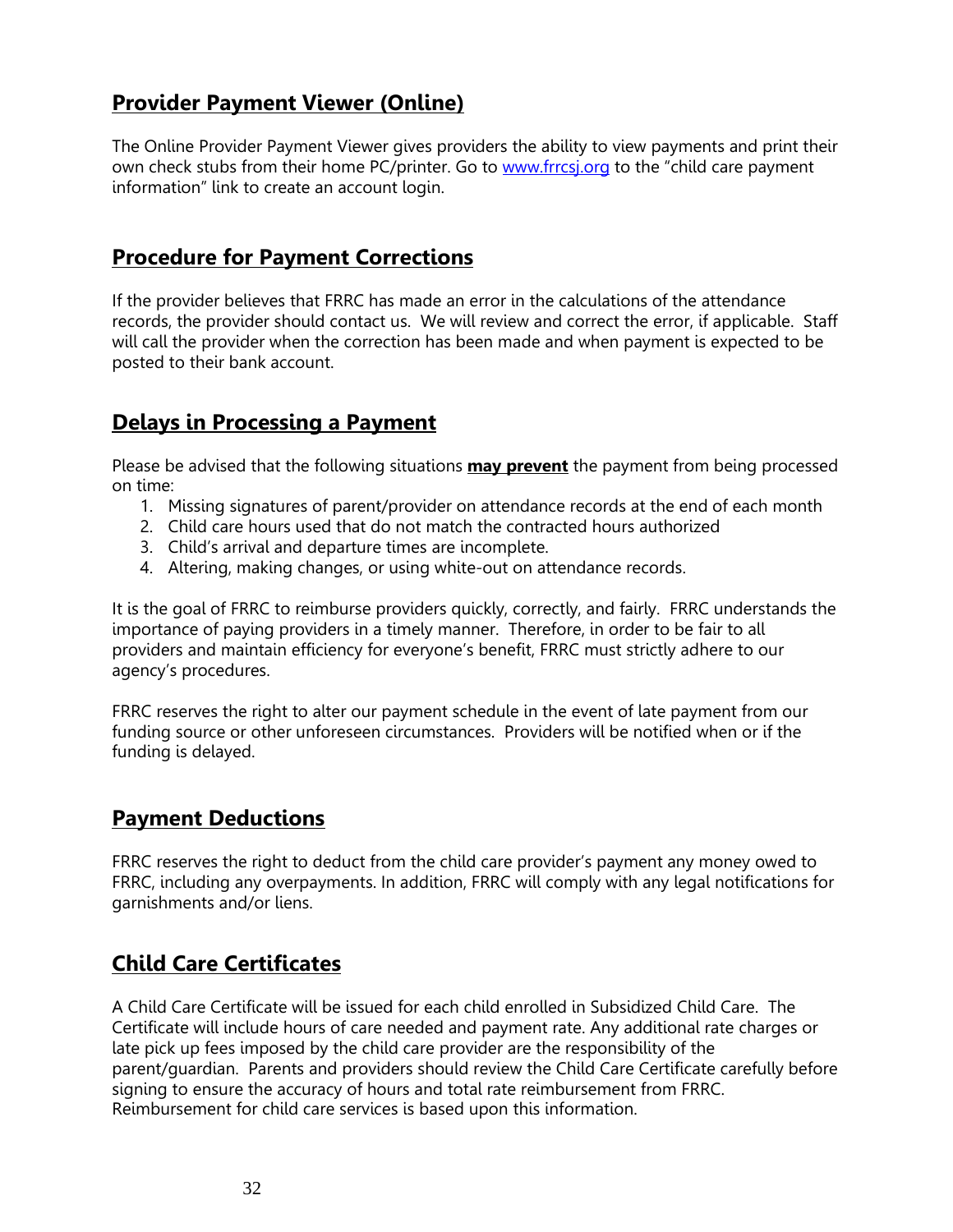## **Open Door Policy**

All individuals and facilities receiving reimbursement in participation with any FRRC Subsidized Child Care Program are required to follow an open-door policy which adheres to the following:

• Provides parents unlimited access to their child(ren) and the child care provider(s) caring for their child(ren) during normal business hours of provider operation and whenever the child(ren) are in the care of the provider

## **Violence Free Agency-Zero Tolerance Policy**

### Violence Free Agency-Zero Tolerance

Family Resource and Referral Center (FRRC) of San Joaquin County is committed to providing a violence-free workplace that is free from acts of violence or threats of violence. In keeping with this commitment, FRRC has established a policy that provides zero tolerance for actual or threatened violence by parents, providers, employees, or any other person affiliated with FRRC.

This policy is also intended to promote workplace security by addressing situations in which outsiders enter the workplace and engage in violent acts or threaten employees with violence. Although some kinds of violence results in societal issues that are beyond our control, FRRC has adopted measures that will increase security and protection for our employees. In order to accomplish this objective, FRRC must require the cooperation of all parties involved. Any persons who violate this policy will be immediately terminated from employment and/or agency services. They will no longer be eligible to receive payments through any programs administered by FRRC.

## **Parental Complaints Regarding Child Care Providers**

1. **For Licensed Provider Care:** FRRC encourages parents to report concerns to state licensing or other appropriate authorities as these concerns arise. FRRC is also required by law to inform every parent when they call in for child care referrals of their right to call the State Department of Social Services Community Care Licensing to check a child care provider's license and history.

\*Community Care Licensing (CCL) can be reached @ (916) 263-5744 for general information. CCL's Reporting hotline is (844) 538-8766

Health and safety issues for the children fall under the jurisdiction of licensing. After licensing has conducted an investigation and make a determination on the complaint, FRRC will follow licensing recommendations.

2. **For License-Exempt Provider Care:** Parents may make a verbal or written complaint that includes the nature of the complaint, the date and time of occurrence, and the name and address of the provider. Parental choice allows the parent to choose a child care provider that best suits their child care needs; however, FRRC reserves the right to terminate child care services with a provider if the agency and the parent feel that the child is in an unsafe environment.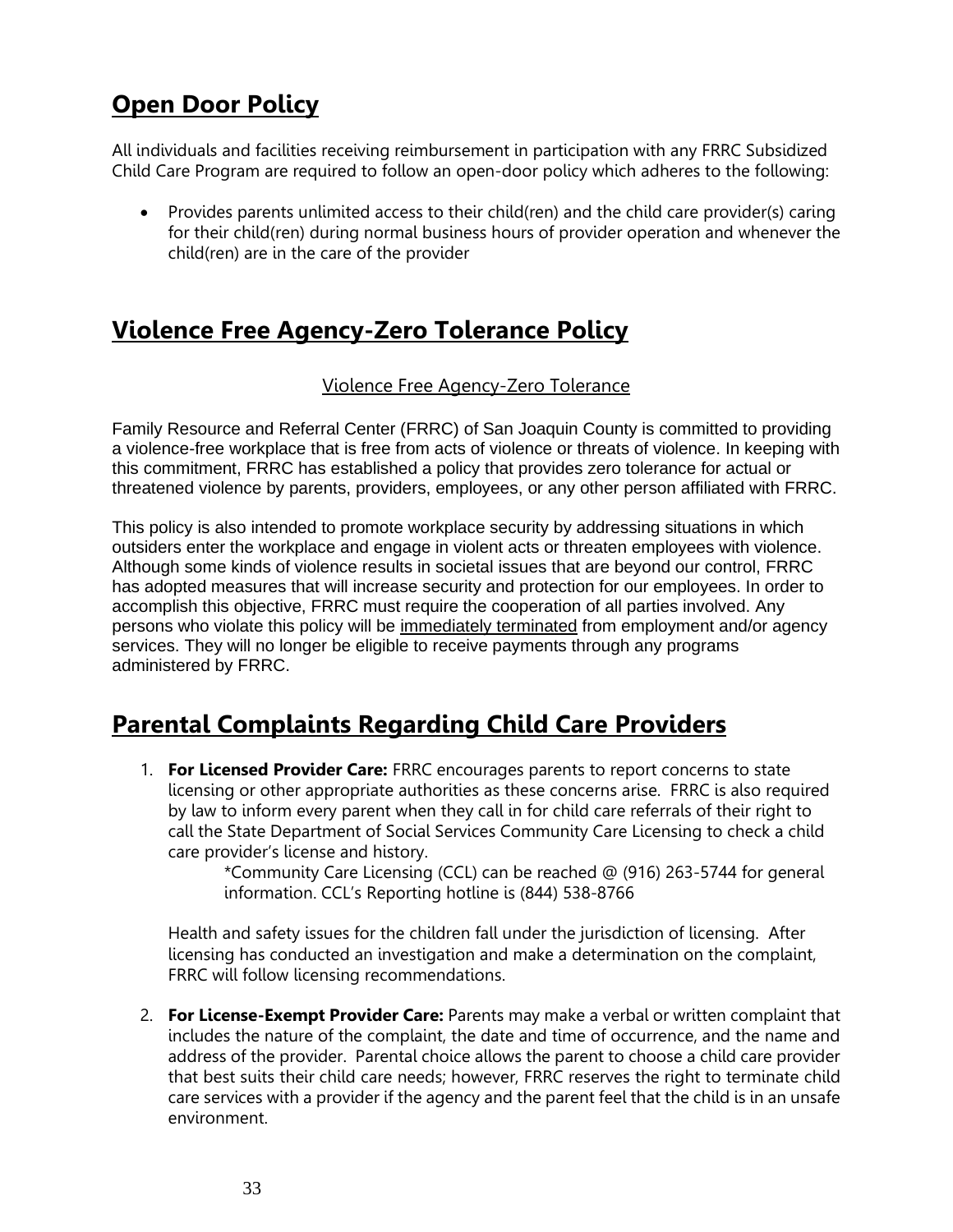## **Program Termination for Parents**

The following are grounds for termination of a parent from FRRC Subsidized Child Care Programs for reasons that include, but are not limited to:

- Falsifying any documentation
- Falsifying attendance records or refusal to sign attendance records at the end of each month
- Failure to sign the child's time in and time out daily as required
- Failure to submit necessary documentation of ongoing eligibility or missing deadlines for submitting documentation
- Failure to use child care regularly (indicating a lack of need for care)
- Missing FRRC appointments. FRRC will allow three (3) rescheduled appointments before a termination Notice of Action will be sent. If the parent is a "no show" and does not call to reschedule their appointment, they will be sent a termination Notice of Action
- Failure to pay family fees by scheduled due date or late five (5) times in one fiscal year
- Misuse of child care hours
- Over income of the 85% of the state's income limits
- Failure to recertify
- Expiration of student/parent time limit
- Child over age
- Failure to choose a child care provider
- Not in an approved activity or employed
- Submission of false information and/or involved in any fraudulent activities surrounding the child care subsidies, either separately or in collusion with the participant/provider
- Violation of the Zero-Tolerance Policy

If a family's child care services have been terminated by Subsidized Child Care for any reason, the parent and provider will be notified with a phone call and by mail of the last effective day of child care services and payment.

## **Program Termination for Providers**

The following are grounds for termination of a provider from FRRC Subsidized Child Care Programs for reasons that include, but are not limited to:

- Falsifying any documentation
- Falsifying attendance records or refusal to sign attendance records
- Failure to submit necessary documentation or missing deadlines for submitting documentation
- Submission of false information and/or involved in any fraudulent activities surrounding the child care subsidies, either separately or in collusion with the participant/provider
- Violation of the Zero-Tolerance Policy

### FRRC Program Participation

A provider who is terminated from one program administered by FRRC will be terminated from all programs administered by FRRC. For example, a provider who has been terminated by the Subsidized Department will not be allowed to participate in the Child Care Food Program.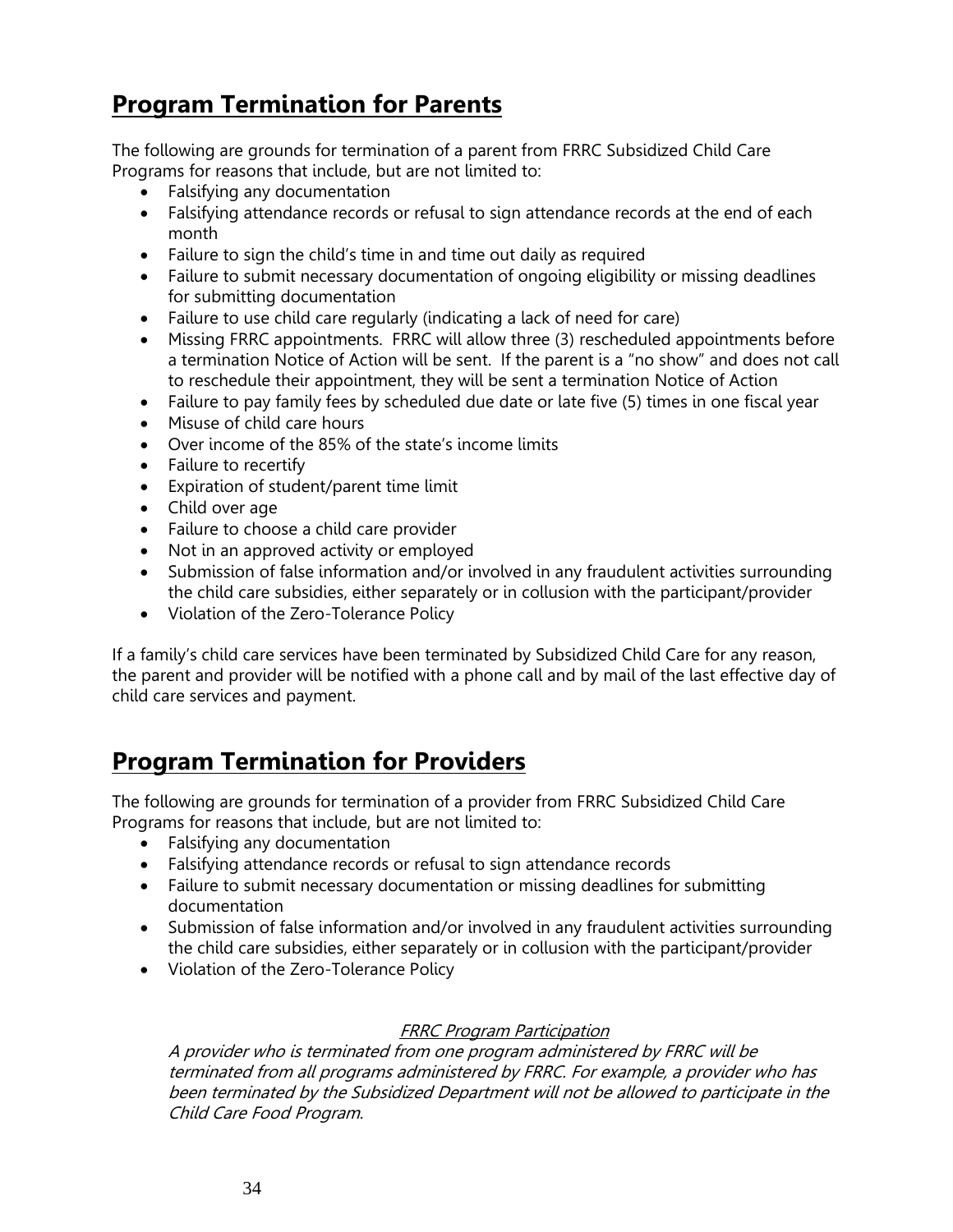## **Uniform Complaint Procedure**

The California Department of Social Services, Child Care Development Division, requires programs receiving state and federal funding to inform participants of their rights to due process.

A Uniform Complaint is a written statement alleging discrimination, or a violation of a federal or state law within the Child Development program, or a variety of other state- and federallyfunded programs. For information regarding the Uniform Complaint Policy and procedures, contact:

#### **Categorical Programs Complaints Management Unit**

California Department of Social Services Public Inquiry and Response P.O. Box 944243 Sacramento, CA 94244-2430 Phone (916) 651-8848 Email: PIAR@dss.ca.gov

## **Parent Appeals of Termination**

Parents will be sent a Notice of Action notifying them that program services will be terminated in 19 days or 10 days for Stage 1 Program parents. An appeal process is available to any parent who wishes to appeal a decision made by the agency. Appeal procedures accompany each Notice of Action for termination. All appeal requests must be made in writing and received within the period of time specified on the notice of action. The provider will be notified if care is authorized during the appeal process.

### **A. Parent Request for an Appeal Hearing with FRRC:**

If the parent disagrees with an action, the parent may file a written request for a hearing with FRRC by the appeal due date on the notice of action. Appeal requests should be submitted to the address indicated in the appeal procedure on the back of the Notice of Action.

Within 10 calendar days following the receipt of the request for a hearing, FRRC shall notify the parent of the time and place of the hearing.

The review process is complete when the appeal decision is rendered or if the parent abandons the appeal process.

The FRRC appeals committee will notify the parent in writing within 10 business days of the decision. If the parent is dissatisfied with that decision, a written appeal may be filed with the California Department of Social Services, Child Care Development Division (CCDD.

When a parent appeals while paying a family fee, the parent will be required to pay the family fee during the appeal period. If a parent is appealing their family fees, the parent will be required to repay any outstanding family fees owed to FRRC before child care services are re-instated.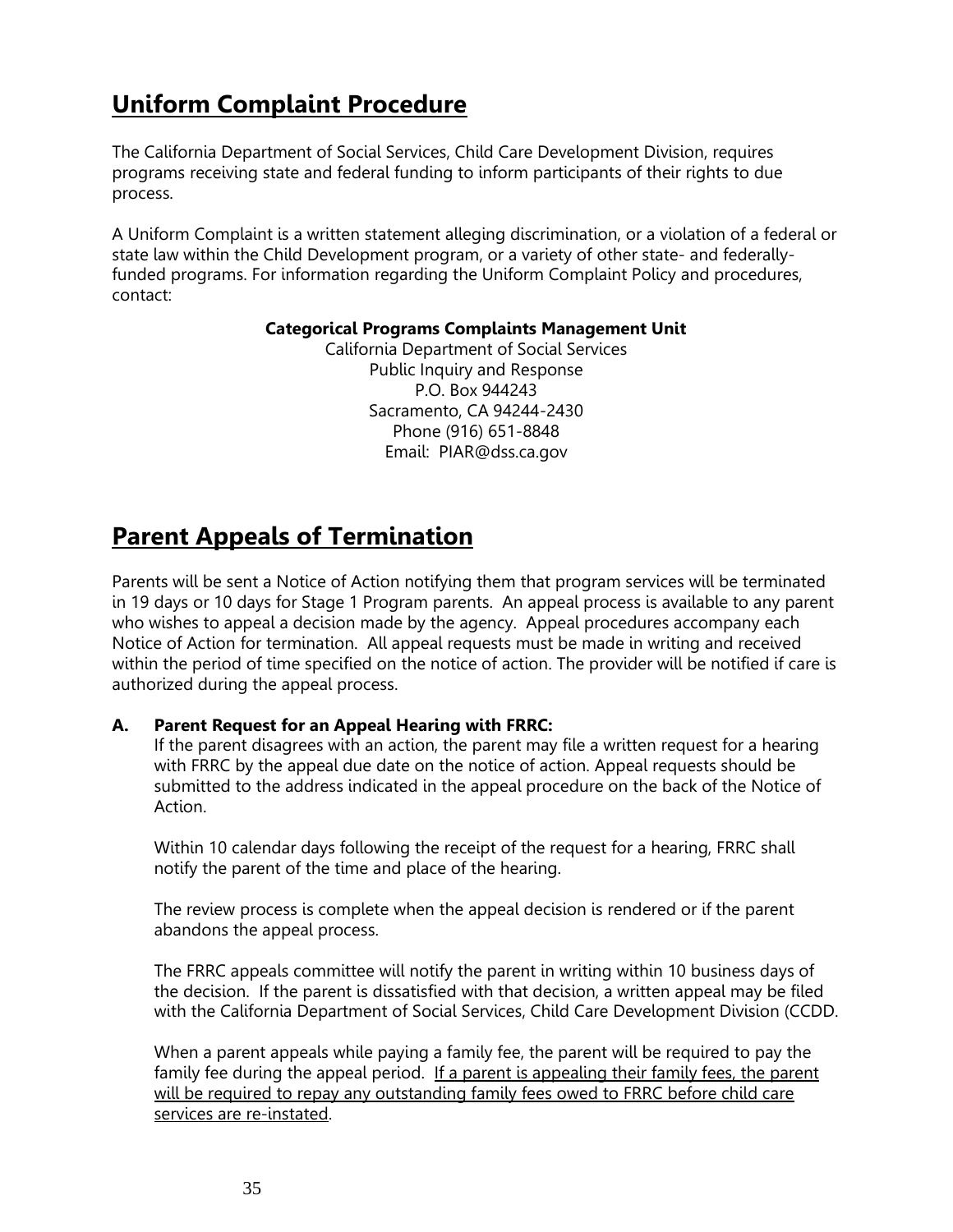### **B. Participant Hearings and Procedures for C2AP, C3AP, CAPP, and CCTR Program Parents Only:**

If the parent disagrees with the written decision from FRRC, the parent has 14 calendar days in which to appeal to the California Department of Social Services, Child Care Development Division (CCDD). If the parent does not submit an appeal request to the CDSS, CCDD within 14 calendar days, the parent's appeal process shall be deemed abandoned and FRRC will implement the intended action.

The parent shall specify in the appeal request the reason(s) he/she believes FRRC's decision was incorrect. The parent with the appeal request shall submit a copy of FRRC's notice of intended action and written decision.

Upon receipt of an appeal request, the California Department of Social Services, Child Care Development Division (CCDD) may request copies of the basic data file and other relevant materials from FRRC. The CDSS, CCDD may also conduct any investigations, interviews, or mediation necessary to resolve the appeal. The decision of the CDSS, CCDD shall be mailed or delivered to the parent and to FRRC within 30 calendar days after receipt of the appeal request.

### **C. Participant Hearings and Procedures for Stage 1 Program Parents Only:**

If the parent disagrees with an action, the parent may file a written request for a hearing with San Joaquin County Human Services Agency within 90 days of notification of the action. The best way to ask for a hearing is to fill out the back page of the Notice of Action and mail or deliver to:

> San Joaquin County Human Services Agency 333 E. Washington Street PO Box 201056 Stockton, CA 95201-3006

A parent may also file a request for a hearing by calling 1-800-952-5253.

## **Confidentiality Policy**

#### **Child Care Listings (Referrals)**

When requesting a child care provider listing, the individual will receive only the name and phone number of the child care provider. Home addresses of the child care provider are kept confidential. It is the responsibilities of the parents to contact any potential providers to see if the providers can meet the needs of their child care. FRRC does not provide recommendations to any child care providers.

#### **Family and Child Care Provider Information**

The use or disclosure of any information maintained in the family, child or child care provider file will be accessible to FRRC Staff and authorized representatives for the purposes of the administration of the program. During the course of administering our programs, information may be regularly exchanged within departments or with applicable State or county agencies and authorized representatives, including but not limited to, Community Care Licensing, San Joaquin County Human Services Agency, Child Protective Services and any other contracted agencies. FRRC retains the rights to verify documentation supplied by parents and child care providers.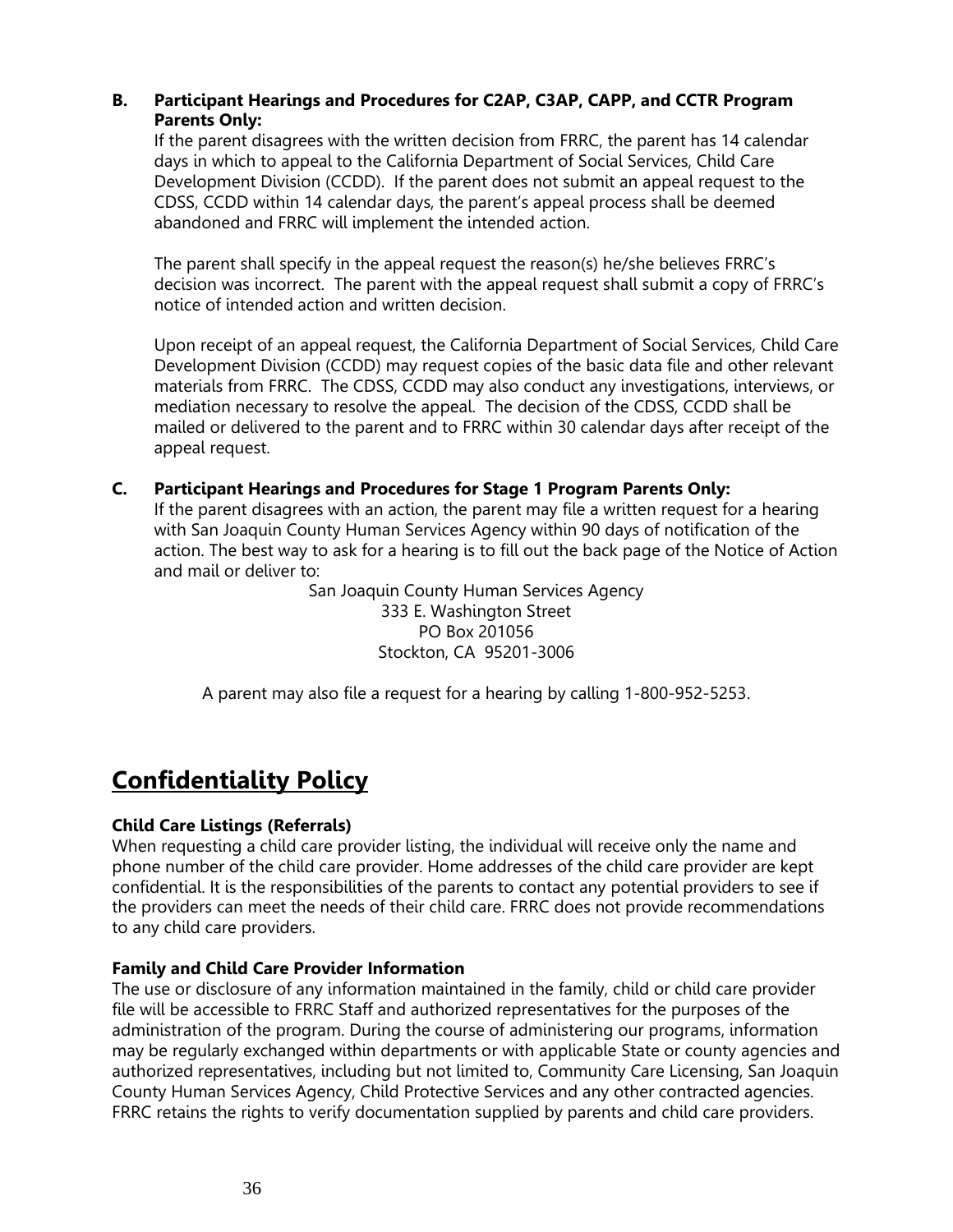Parents on our program may review their data file information upon submitting a written request in advance. Upon receipt of the written request, the request for a file review will be accommodated within a reasonable time frame. With the exception of authorized representatives, information shall not be released without prior written acknowledgement of the enrolled parent or provider unless FRRC receives a legal subpoena/court order or certain circumstances in cooperation with the District Attorney's Office and legal authorities when requested.

## **Parent Complaint Procedure**

If a parent in the FRRC Subsidized Child Care Program has any concerns with our agency, they have the right to file a written complaint. Any complaint must be made in writing and may be addressed to:

> Family Resource and Referral Center Attn: Chief Executive Officer 3127 Transworld Drive Suite 100 Stockton, CA 95206

## **Provider Grievance Procedure**

- **Grounds for Termination**
- **Sanctions Less than Termination**

Any violation of rules or procedures of FRRC which is not serious enough to warrant termination of a licensed or exempt provider can nevertheless be reported and retained on file. In case of such an infraction, a written description of the violation will be written by any FRRC employee and directed to his or her immediate supervisor within 15 days of the event, with a copy sent to the provider. If a sanction is suggested, that suggestion will be included in the report. If the proposed sanction is deemed appropriate by the supervisor or manager, the report will be forwarded to the Chief Executive Officer, who will inform the provider in writing if a sanction is being imposed.

If the supervisor does not agree with the sanction but considers the violation serious, the report may still be included in the provider's file for future reference. The provider will have access to the complaint procedure below if he or she wishes to dispute the account of the event or the imposition of the sanction.

## **Complaint Process**

If a provider disagrees with any rule, procedure, or policy of FRRC, or if a written report of a violation by a provider has been made and received by a provider, the provider has a right to complain.

A written complaint will be filed within 15 days of the receipt of a letter describing a violation of a FRRC rule or procedure and/or a letter imposing a sanction. The initial complaint will be directed to the immediate supervisor of the person making the original report. A complaint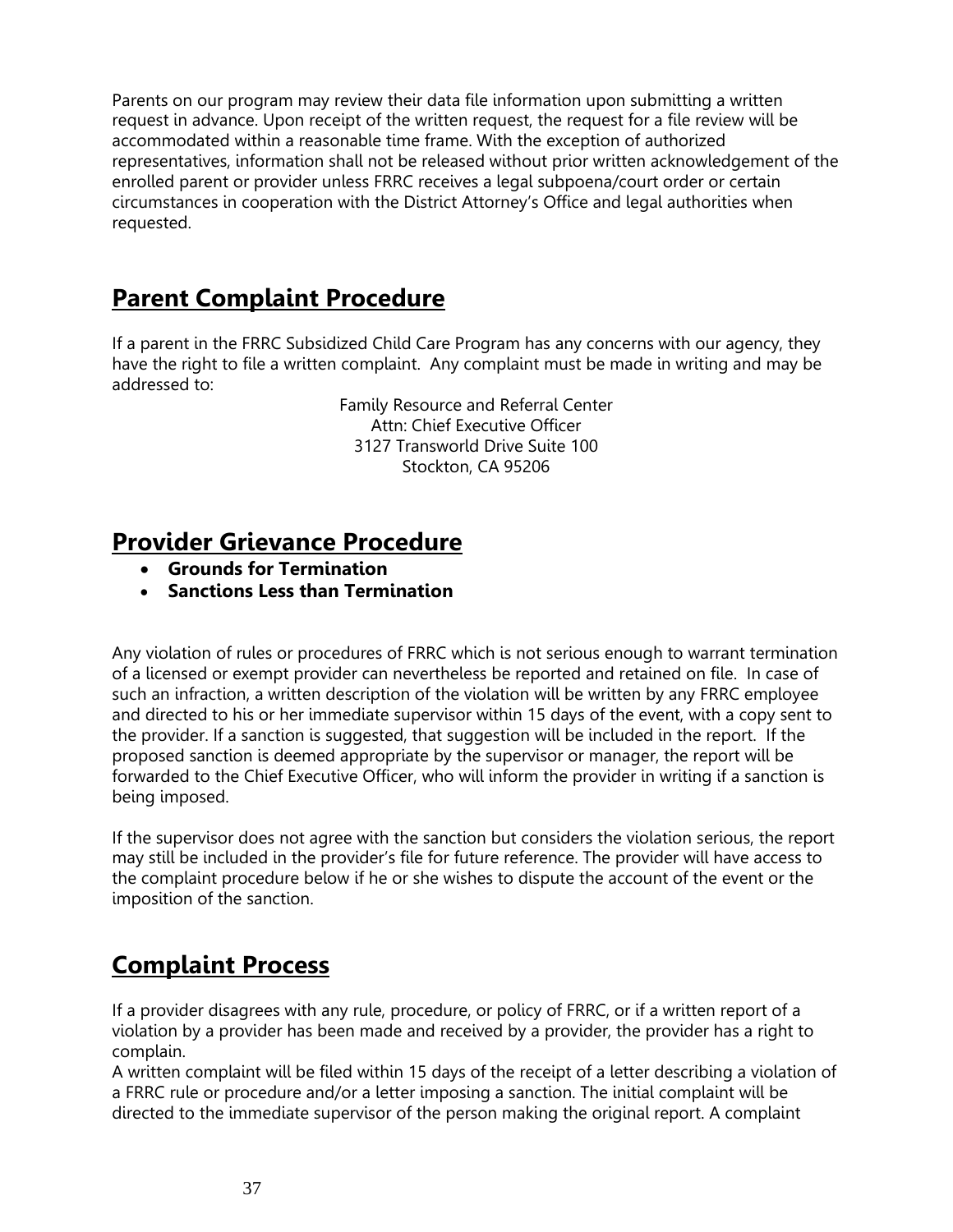against a rule, procedure, or policy in general, rather than against a report of a specific incident, will be made within 30 days of the announcement or promulgation of said rule, procedure, or policy; this complaint will be made directly to the Chief Executive Officer (CEO) of FRRC.

A complaint contesting a report or sanction will be reviewed in concert with the original report and either upheld or denied within 10 days of the receipt of the complaint. The complainant will be notified in writing of the outcome of this review.

If the complaint review is made by someone other than the CEO, the complainant may ask for a further review by the CEO. In this case, the CEO will review all applicable documentary evidence and uphold or deny the complaint within 15 days. The complainant will be notified in writing of the outcome of the CEO's review. If the complainant wishes, he or she may request a personal meeting with the CEO. This meeting must be held within 30 days of the written notice of the documentary review.

A sanctioned provider, or one whose review was conducted by the CEO, shall also have the right to request a personal meeting with the CEO. At this meeting, the complainant may have the assistance of some other person, but if he or she is to be accompanied to the meeting, the CEO must be notified in advance. If the accompanying person is an attorney, the CEO shall also have an attorney present for this meeting. In all cases, with or without the personal meeting, the decision of the CEO will be final.

## **Grievance Procedure**

If a licensed or exempt provider's relationship with FRRC is terminated, he or she will be provided with a written notice of termination, which will include reasons for termination, with specific reference to the incidents or events which led to this decision. Unless the health or safety of parents or children in the provider's care is involved, the provider will be given at least two (2) weeks' notice.

Following termination, the provider may request a personal meeting with the CEO for clarification of events and issues, or to seek reconciliation and/or reversal of the decision. This meeting with the CEO (or his/her designated representative) will be held as soon as possible, but not later than (30) days after the termination takes effect. With or without this meeting, the provider may file a written grievance contesting the allegations, providing additional evidence and requesting reversal or reinstatement. The CEO will review all the oral and/or written arguments and assertions presented. The outcome of this review will be reported to the complainant in writing no later than 30 days from the effective termination or 10 days after the personal meeting, if such occurs, whichever is later.

If the terminated provider has not reached a satisfactory outcome after the preceding steps, he or she may appeal the termination to the FRRC Board of Directors by submitting a written request for a hearing. This request must be completed within 30 days of receipt of the final decision by the CEO.

Within 30 days of the receipt of the written request, the Grievance will be heard by a panel of FRRC Board of Director members, by the Executive Committee of the Board, or by the Board as a whole, at the discretion of the Chair person. The Chair person, or their designee of the Executive Committee, will preside at the hearing.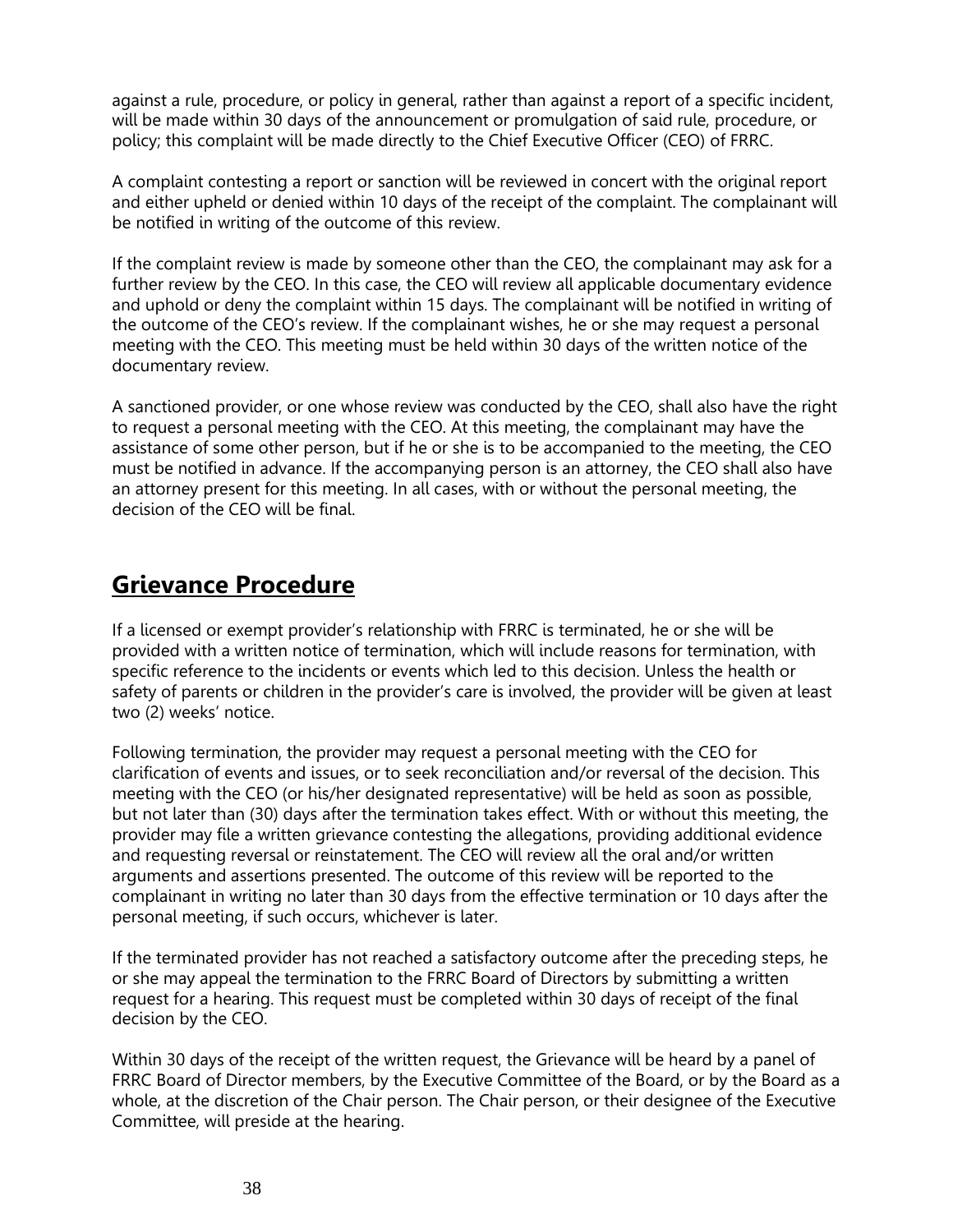The appellant shall have the burden of proof and provide to the hearing panel any documentary evidence which is available and relevant at the time of the hearing. The written grievance originally submitted to the CEO may be used as part of this presentation. If the appellant wishes to produce witnesses, the panel shall be notified in advance, and FRRC will cooperate in making any agency employees available to appear as witnesses, if necessary. Witnesses will be allowed in the hearing room only while giving testimony.

The appellant may be accompanied and assisted by a person of his or her choosing at the hearing, but the panel should be notified of the anticipated attendance in advance. If the person assisting is an attorney, the panel must be notified of this fact, and additional time may be allowed for the panel to be supplied with an attorney and a court reporter, if such is deemed necessary by the agency's attorney.

The CEO's letter of termination will be the primary portion of FRRC's defense, but supporting evidence or testimony may also be presented. If appellant finds any of this evidence or testimony to be unexpected, he or she may ask for a continuance of the proceedings. The presiding officer of the hearing panel will determine the date for the reconvening of the hearing.

The members of the hearing panel may question both parties and witnesses, if any, and the parties will have an opportunity to cross-examine witnesses and each other. The panel will reach a decision to uphold or reverse the termination as expeditiously as possible. The appellant will be notified in writing of the panel's decision.

## **Fraud Policy**

The California Department of Social Services and our contracting agencies require FRRC to operate our programs based on accurate information with financial responsibility. Therefore, every employee, parent, provider, contractor, or other program participant who benefit from any our programs is required to provide accurate, complete and relevant information.

Intentionally providing false, inaccurate or misleading information in order to access services, or submitting false claims for services, which the family or child care provider are not entitled to, is considered fraud. Falsification of child attendance documentation is considered fraud. Willingly omitting information also constitutes fraud. Fraud is grounds for termination from the program and legal actions may result.

FRRC retains the right to share information or to verify documentation supplied by the parent or provider with any applicable agency, business or State and county agency including but not limited to, San Joaquin County Human Services Agency, Community Care Licensing or the District Attorney's Office. FRRC will actively follow-up on suspicious and misleading information or anonymous tips. FRRC will take corrective action when false or fraudulent information is verified.

FRRC Subsidized Child Care Department shall actively pursue legal channels to recover funds paid out for ineligible child care services. Reimbursement of child care costs paid will be required. The parent/provider may work with FRRC to establish a reasonable payment plan. If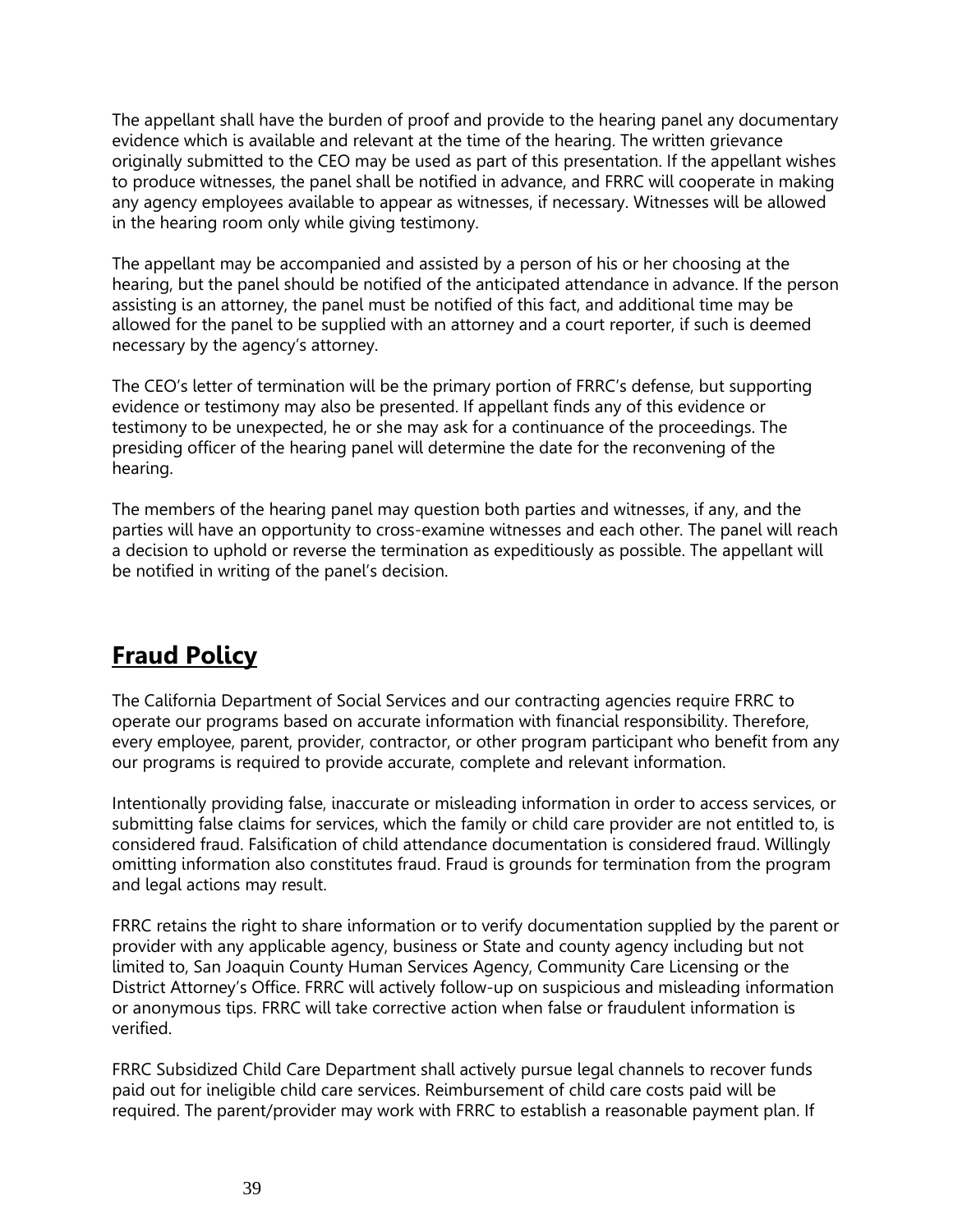the parent/provider fails to reimburse FRRC, we may file a claim through Small Claims Court or submission of debt to collections and/or legal action by the District Attorney's Office.

## **Program Integrity Policy**

We encourage all eligible families to utilize the variety of services offered by Family Resource and Referral Center (FRRC). However, at no time are program services allowed to overlap, resulting in any form of additional payment reimbursement (double dipping) to which the child care provider was not entitled.

All parents and child care providers are responsible to report any activities or programs the child care provider, parent, or child is participating during any FRRC service hours. FRRC has internal practices to check parent/provider participation activities; however, parents and providers must immediately report any new enrollment of a program that may overlap with currently provided child care/preschool assistance.

Violation of the Program Integrity Policy may be determined as fraud; actions will be taken in accordance with the FRRC Fraud Policy, which may include program termination.